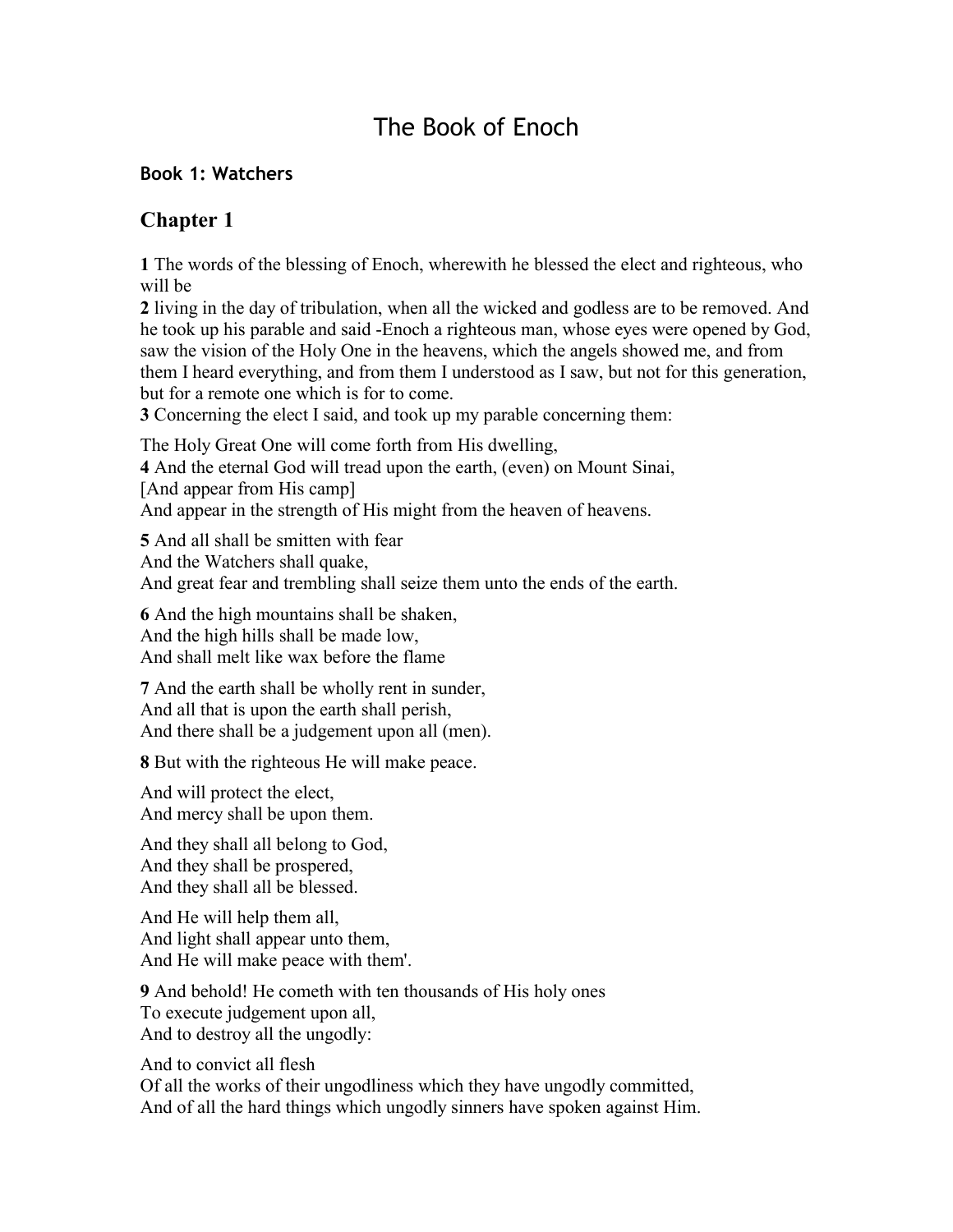**1** Observe ye everything that takes place in the heaven, how they do not change their orbits, and the luminaries which are in the heaven, how they all rise and set in order each in its season, and

**2** transgress not against their appointed order. Behold ye the earth, and give heed to the things which take place upon it from first to last, how steadfast they are, how none of the things upon earth

**3** change, but all the works of God appear to you. Behold the summer and the winter, how the whole earth is filled with water, and clouds and dew and rain lie upon it.

## **Chapter 3**

**1** Observe and see how (in the winter) all the trees seem as though they had withered and shed all their leaves, except fourteen trees, which do not lose their foliage but retain the old foliage from two to three years till the new comes.

### **Chapter 4**

**1** And again, observe ye the days of summer how the sun is above the earth over against it. And you seek shade and shelter by reason of the heat of the sun, and the earth also burns with growing heat, and so you cannot tread on the earth, or on a rock by reason of its heat.

## **Chapter 5**

**1** Observe ye how the trees cover themselves with green leaves and bear fruit: wherefore give ye heed and know with regard to all His works, and recognize how He that liveth for ever hath made them so.

**2** and all His works go on thus from year to year for ever, and all the tasks which they accomplish for Him, and their tasks change not, but according as God hath ordained so is it done.

**3** And behold how the sea and the rivers in like manner accomplish and change not their tasks from His commandments'.

**4** But ye -ye have not been steadfast, nor done the commandments of the Lord, But ye have turned away and spoken proud and hard words With your impure mouths against His greatness. Oh, ye hard-hearted, ye shall find no peace.

**5** Therefore shall ye execrate your days, And the years of your life shall perish, And the years of your destruction shall be multiplied in eternal execration, And ye shall find no mercy.

**6a** In those days ye shall make your names an eternal execration unto all the righteous,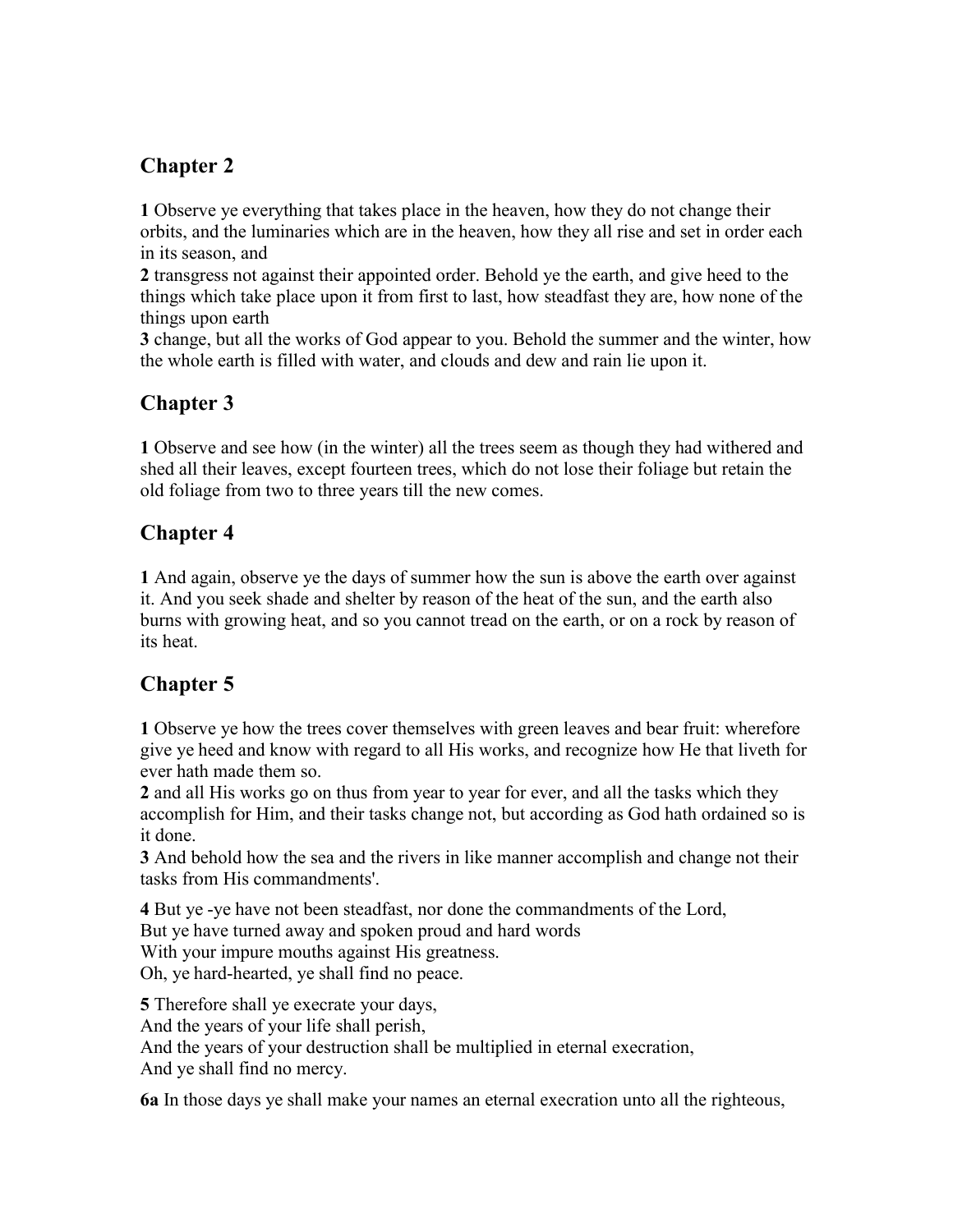**6b** And by you shall all who curse, curse, And all the sinners and godless shall imprecate by you, **6c** And for you the godless there shall be a curse.

**6d** And all the . . . shall rejoice, **6e** And there shall be forgiveness of sins, **6f** And every mercy and peace and forbearance: **6g** There shall be salvation unto them, a goodly light.

**6h** And for all of you sinners there shall be no salvation, **6i** But on you all shall abide a curse. **7a** But for the elect there shall be light and joy and peace, **7b** And they shall inherit the earth.

**8** And then there shall be bestowed upon the elect wisdom, And they shall all live and never again sin, Either through ungodliness or through pride: But they who are wise shall be humble.

**9** And they shall not again transgress, Nor shall they sin all the days of their life, Nor shall they die of (the divine) anger or wrath, But they shall complete the number of the days of their life.

And their lives shall be increased in peace, And the years of their joy shall be multiplied, In eternal gladness and peace, All the days of their life.

### **Chapter 6**

**1** And it came to pass when the children of men had multiplied that in those days were born unto them beautiful and comely daughters.

**2** And the angels, the children of the heaven, saw and lusted after them, and said to one another: 'Come, let us choose us wives from among the children of men

**3** and beget us children.' And Semjaza, who was their leader, said unto them: 'I fear ye will not

**4** indeed agree to do this deed, and I alone shall have to pay the penalty of a great sin.' And they all answered him and said: 'Let us all swear an oath, and all bind ourselves by mutual imprecations

**5** not to abandon this plan but to do this thing.' Then sware they all together and bound themselves

**6** by mutual imprecations upon it. And they were in all two hundred; who descended in the days of Jared on the summit of Mount Hermon, and they called it Mount Hermon, because they had sworn

**7** and bound themselves by mutual imprecations upon it. And these are the names of their leaders: Samlazaz, their leader, Araklba, Rameel, Kokablel, Tamlel, Ramlel, Danel, Ezeqeel, Baraqijal,

**8** Asael, Armaros, Batarel, Ananel, Zaq1el, Samsapeel, Satarel, Turel, Jomjael, Sariel.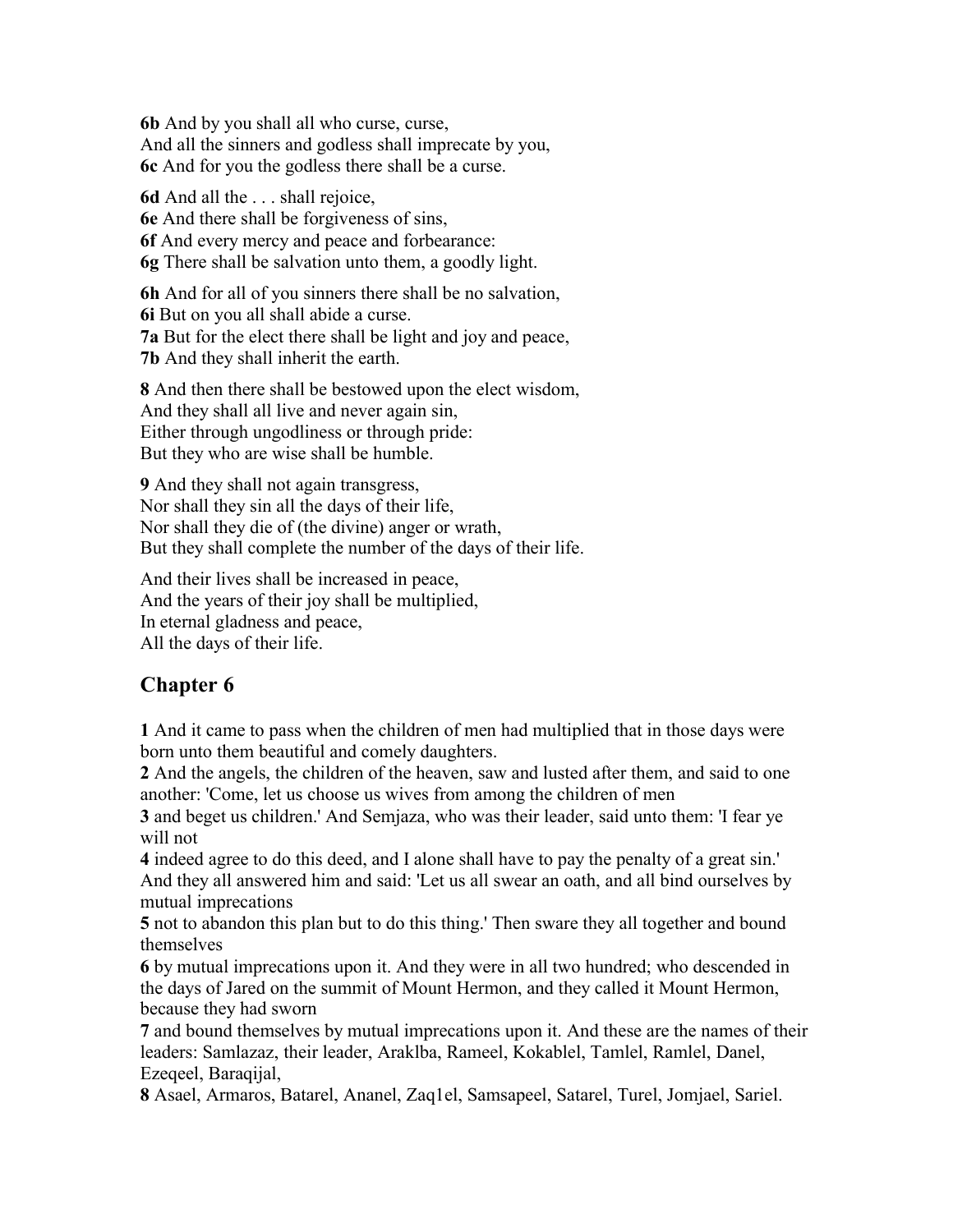These are their chiefs of tens.

### **Chapter 7**

**1** And all the others together with them took unto themselves wives, and each chose for himself one, and they began to go in unto them and to defile themselves with them, and they taught them charms

**2**and enchantments, and the cutting of roots, and made them acquainted with plants. And they

**3** became pregnant, and they bare great giants, whose height was three thousand ells: Who consumed

**4** all the acquisitions of men. And when men could no longer sustain them, the giants turned against

**5** them and devoured mankind. And they began to sin against birds, and beasts, and reptiles, and

**6** fish, and to devour one another's flesh, and drink the blood. Then the earth laid accusation against the lawless ones.

## **Chapter 8**

**1** And Azazel taught men to make swords, and knives, and shields, and breastplates, and made known to them the metals of the earth and the art of working them, and bracelets, and ornaments, and the use of antimony, and the beautifying of the eyelids, and all kinds of costly stones, and all

**2** colouring tinctures. And there arose much godlessness, and they committed fornication, and they

**3** were led astray, and became corrupt in all their ways. Semjaza taught enchantments, and root-cuttings, 'Armaros the resolving of enchantments, Baraqijal (taught) astrology, Kokabel the constellations, Ezeqeel the knowledge of the clouds, Araqiel the signs of the earth, Shamsiel the signs of the sun, and Sariel the course of the moon. And as men perished, they cried, and their cry went up to heaven . . .

# **Chapter 9**

**1** And then Michael, Uriel, Raphael, and Gabriel looked down from heaven and saw much blood being

**2** shed upon the earth, and all lawlessness being wrought upon the earth. And they said one to another: 'The earth made without inhabitant cries the voice of their cryingst up to the gates of heaven.

**3** And now to you, the holy ones of heaven, the souls of men make their suit, saying, "Bring our cause

**4** before the Most High."' And they said to the Lord of the ages: 'Lord of lords, God of gods, King of kings, and God of the ages, the throne of Thy glory (standeth) unto all the generations of the

**5** ages, and Thy name holy and glorious and blessed unto all the ages! Thou hast made all things, and power over all things hast Thou: and all things are naked and open in Thy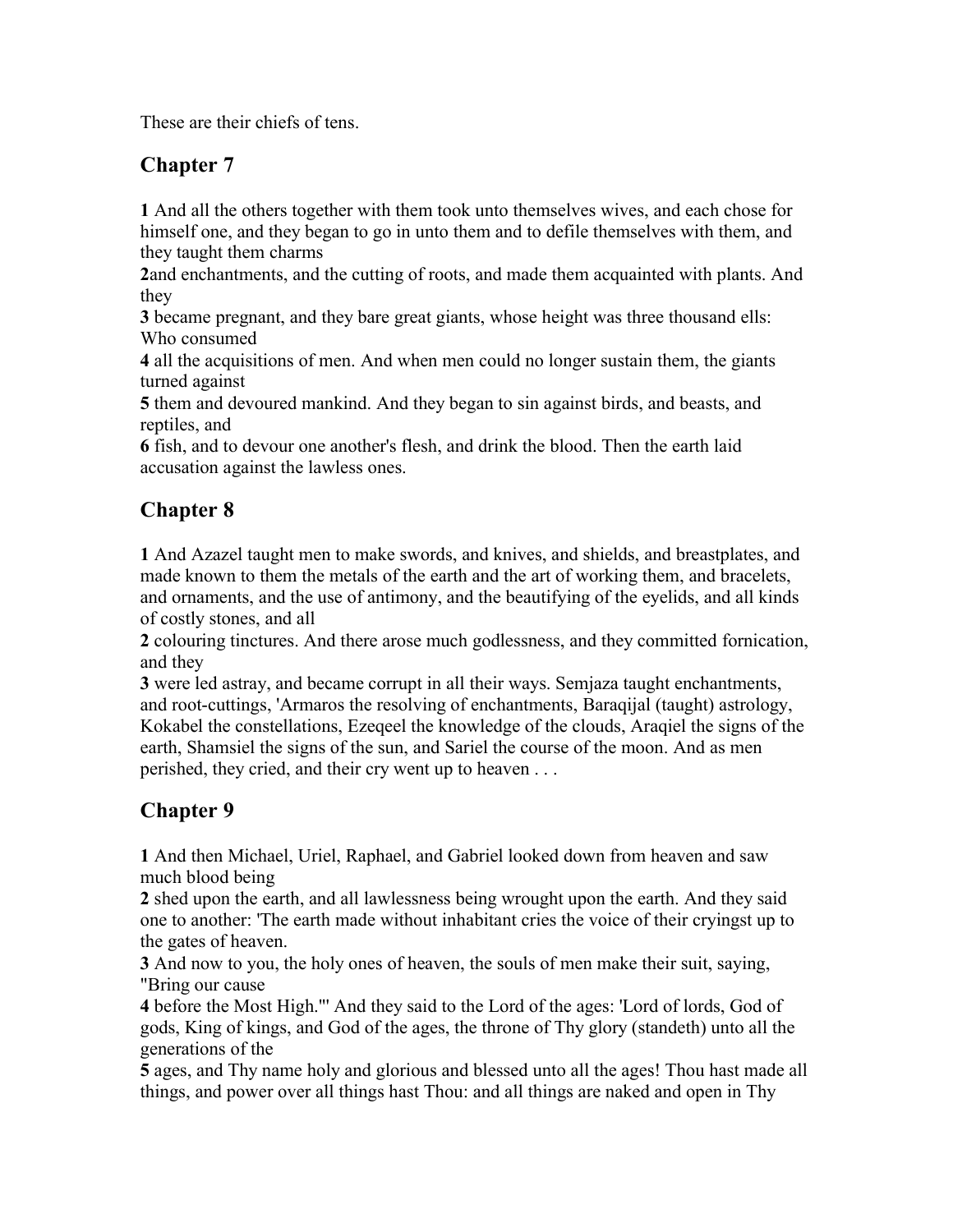sight, and Thou seest all

**6** things, and nothing can hide itself from Thee. Thou seest what Azazel hath done, who hath taught all unrighteousness on earth and revealed the eternal secrets which were (preserved) in heaven, which

**7** men were striving to learn: And Semjaza, to whom Thou hast given authority to bear rule over his associates. And they have gone to the daughters of men upon the earth, and have slept with the

**9** women, and have defiled themselves, and revealed to them all kinds of sins. And the women have

**10** borne giants, and the whole earth has thereby been filled with blood and unrighteousness. And now, behold, the souls of those who have died are crying and making their suit to the gates of heaven, and their lamentations have ascended: and cannot cease because of the lawless deeds which are

**11** wrought on the earth. And Thou knowest all things before they come to pass, and Thou seest these things and Thou dost suffer them, and Thou dost not say to us what we are to do to them in regard to these.'

## **Chapter 10**

**1** Then said the Most High, the Holy and Great One spake, and sent Uriel to the son of Lamech,

**2** and said to him: Go to Noah and tell him in my name "Hide thyself!" and reveal to him the end that is approaching: that the whole earth will be destroyed, and a deluge is about to come

**3** upon the whole earth, and will destroy all that is on it. And now instruct him that he may escape **4** and his seed may be preserved for all the generations of the world. And again the Lord said to Raphael: Bind Azazel hand and foot, and cast him into the darkness: and make an opening

**5** in the desert, which is in Dudael, and cast him therein. And place upon him rough and jagged rocks, and cover him with darkness, and let him abide there for ever, and cover his face that he may

**6,7** not see light. And on the day of the great judgement he shall be cast into the fire. And heal the earth which the angels have corrupted, and proclaim the healing of the earth, that they may heal the plague, and that all the children of men may not perish through all the secret things that the

**8** Watchers have disclosed and have taught their sons. And the whole earth has been corrupted

**9** through the works that were taught by Azazel: to him ascribe all sin. And to Gabriel said the Lord: Proceed against the bastards and the reprobates, and against the children of fornication: and destroy [the children of fornication and] the children of the Watchers from amongst men [and cause them to go forth]: send them one against the other that they may destroy each other in

**10** battle: for length of days shall they not have. And no request that they (i.e. their fathers) make of thee shall be granted unto their fathers on their behalf; for they hope to live an eternal life, and

**11** that each one of them will live five hundred years. And the Lord said unto Michael: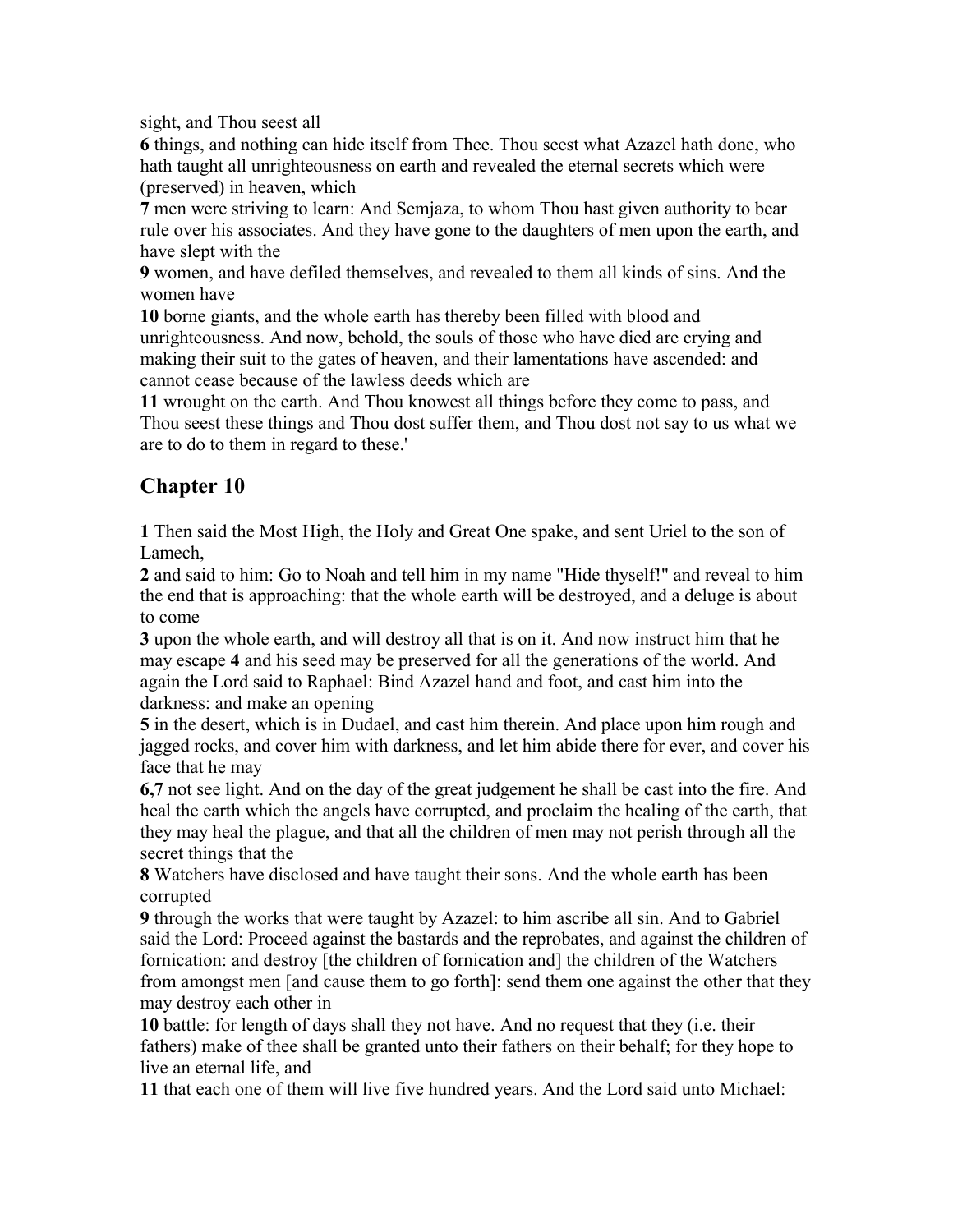Go, bind Semjaza and his associates who have united themselves with women so as to have defiled themselves

**12** with them in all their uncleanness. And when their sons have slain one another, and they have seen the destruction of their beloved ones, bind them fast for seventy generations in the valleys of the earth, till the day of their judgement and of their consummation, till the judgement that is

**13** for ever and ever is consummated. In those days they shall be led off to the abyss of fire: and

**14** to the torment and the prison in which they shall be confined for ever. And whosoever shall be condemned and destroyed will from thenceforth be bound together with them to the end of all

**15** generations. And destroy all the spirits of the reprobate and the children of the Watchers, because

**16** they have wronged mankind. Destroy all wrong from the face of the earth and let every evil work come to an end: and let the plant of righteousness and truth appear: and it shall prove a blessing; the works of righteousness and truth shall be planted in truth and joy for evermore.

**17** And then shall all the righteous escape,

And shall live till they beget thousands of children,

And all the days of their youth and their old age

Shall they complete in peace.

**18** And then shall the whole earth be tilled in righteousness, and shall all be planted with trees and

**19** be full of blessing. And all desirable trees shall be planted on it, and they shall plant vines on it: and the vine which they plant thereon shall yield wine in abundance, and as for all the seed which is sown thereon each measure (of it) shall bear a thousand, and each measure of olives shall yield

**20** ten presses of oil. And cleanse thou the earth from all oppression, and from all unrighteousness, and from all sin, and from all godlessness: and all the uncleanness that is wrought upon the earth

**21** destroy from off the earth. And all the children of men shall become righteous, and all nations

**22** shall offer adoration and shall praise Me, and all shall worship Me. And the earth shall be cleansed from all defilement, and from all sin, and from all punishment, and from all torment, and I will never again send (them) upon it from generation to generation and for ever.

### **Chapter 11**

**1** And in those days I will open the store chambers of blessing which are in the heaven, so as to send 2 them down upon the earth over the work and labour of the children of men. And truth and peace shall be associated together throughout all the days of the world and throughout all the generations of men.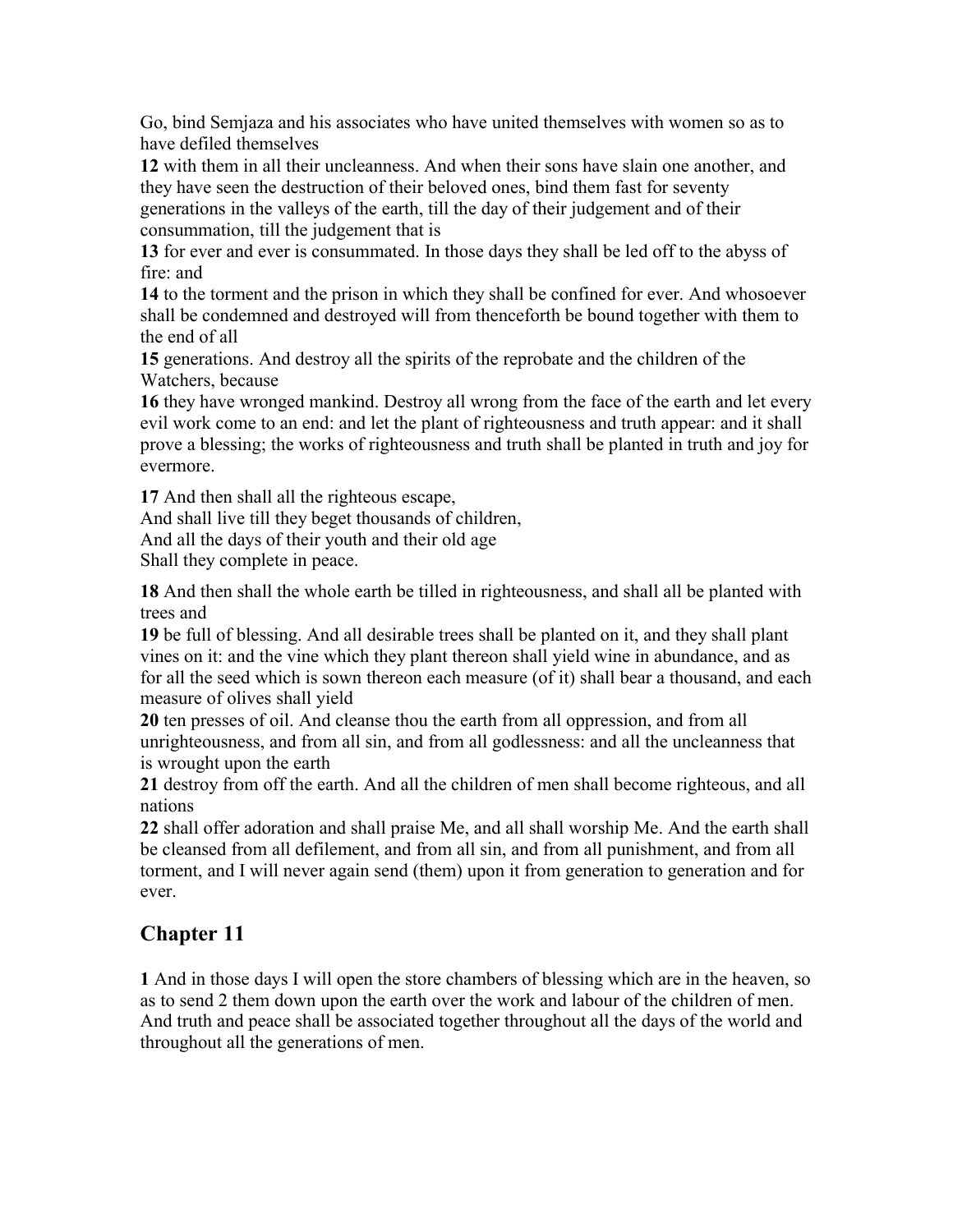**1** Before these things Enoch was hidden, and no one of the children of men knew where he was

**2** hidden, and where he abode, and what had become of him. And his activities had to do with the Watchers, and his days were with the holy ones.

**3** And I Enoch was blessing the Lord of majesty and the King of the ages, and lo! the **Watchers** 

**4**called me -Enoch the scribe- and said to me: 'Enoch, thou scribe of righteousness, go, declare to the Watchers of the heaven who have left the high heaven, the holy eternal place, and have defiled themselves with women, and have done as the children of earth do, and have taken unto themselves

**5**wives: "Ye have wrought great destruction on the earth: And ye shall have no peace nor forgiveness

**6** of sin: and inasmuch as they delight themselves in their children, The murder of their beloved ones shall they see, and over the destruction of their children shall they lament, and shall make supplication unto eternity, but mercy and peace shall ye not attain."

# **Chapter 13**

**1** And Enoch went and said: Azazel, thou shalt have no peace: a severe sentence has gone forth

**2** against thee to put thee in bonds: And thou shalt not have toleration nor request granted to thee, because of the unrighteousness which thou hast taught, and because of all the works of godlessness

**3** and unrighteousness and sin which thou hast shown to men. Then I went and spoke to them all

**4** together, and they were all afraid, and fear and trembling seized them. And they besought me to draw up a petition for them that they might find forgiveness, and to read their petition in the presence

**5** of the Lord of heaven. For from thenceforward they could not speak (with Him) nor lift up their

**6** eyes to heaven for shame of their sins for which they had been condemned. Then I wrote out their petition, and the prayer in regard to their spirits and their deeds individually and in regard to their

**7** requests that they should have forgiveness and length. And I went off and sat down at the waters of Dan, in the land of Dan, to the south of the west of Hermon: I read their petition till I fell

**8** asleep. And behold a dream came to me, and visions fell down upon me, and I saw visions of chastisement, and a voice came bidding (me) I to tell it to the sons of heaven, and reprimand them.

**9** And when I awaked, I came unto them, and they were all sitting gathered together, weeping in

**10** Abelsjail, which is between Lebanon and Seneser, with their faces covered. And I recounted before them all the visions which I had seen in sleep, and I began to speak the words of righteousness, and to reprimand the heavenly Watchers.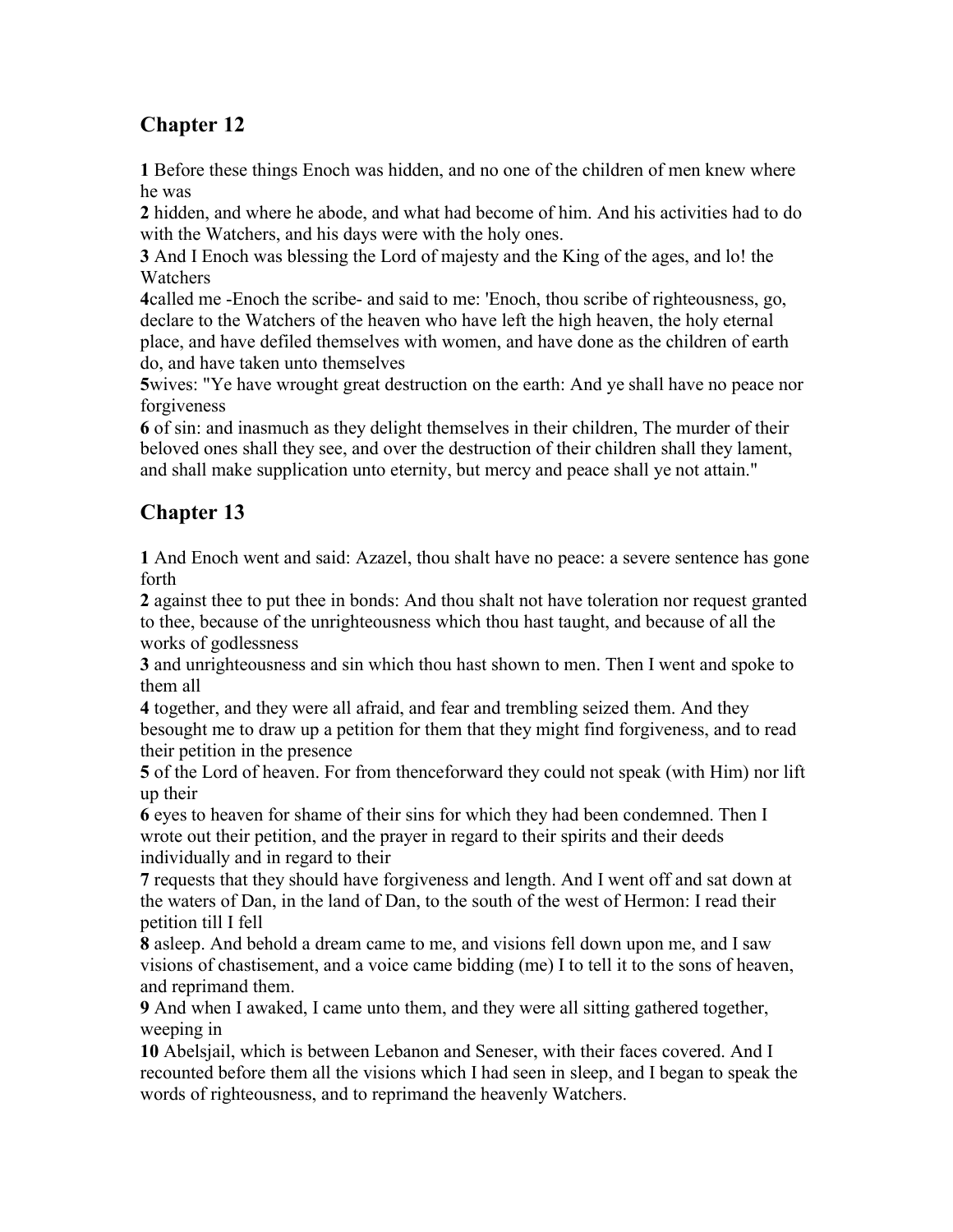**1** The book of the words of righteousness, and of the reprimand of the eternal Watchers in accordance

**2** with the command of the Holy Great One in that vision. I saw in my sleep what I will now say with a tongue of flesh and with the breath of my mouth: which the Great One has given to men to

**3** converse therewith and understand with the heart. As He has created and given to man the power of understanding the word of wisdom, so hath He created me also and given me the power of reprimanding

**4** the Watchers, the children of heaven. I wrote out your petition, and in my vision it appeared thus, that your petition will not be granted unto you throughout all the days of eternity, and that judgement

**5** has been finally passed upon you: yea (your petition) will not be granted unto you. And from henceforth you shall not ascend into heaven unto all eternity, and in bonds of the earth the decree

**6** has gone forth to bind you for all the days of the world. And (that) previously you shall have seen the destruction of your beloved sons and ye shall have no pleasure in them, but they shall fall before

**7** you by the sword. And your petition on their behalf shall not be granted, nor yet on your own: even though you weep and pray and speak all the words contained in the writing which I have

**8** written. And the vision was shown to me thus: Behold, in the vision clouds invited me and a mist summoned me, and the course of the stars and the lightnings sped and hastened me, and the winds in

**9** the vision caused me to fly and lifted me upward, and bore me into heaven. And I went in till I drew nigh to a wall which is built of crystals and surrounded by tongues of fire: and it began to affright

**10** me. And I went into the tongues of fire and drew nigh to a large house which was built of crystals: and the walls of the house were like a tesselated floor (made) of crystals, and its groundwork was

**11** of crystal. Its ceiling was like the path of the stars and the lightnings, and between them were

**12** fiery cherubim, and their heaven was (clear as) water. A flaming fire surrounded the walls, and its

**13** portals blazed with fire. And I entered into that house, and it was hot as fire and cold as ice: there

**14** were no delights of life therein: fear covered me, and trembling got hold upon me. And as I quaked

**15** and trembled, I fell upon my face. And I beheld a vision, And lo! there was a second house, greater

**16** than the former, and the entire portal stood open before me, and it was built of flames of fire. And in every respect it so excelled in splendour and magnificence and extent that I cannot describe to

**17** you its splendour and its extent. And its floor was of fire, and above it were lightnings and the path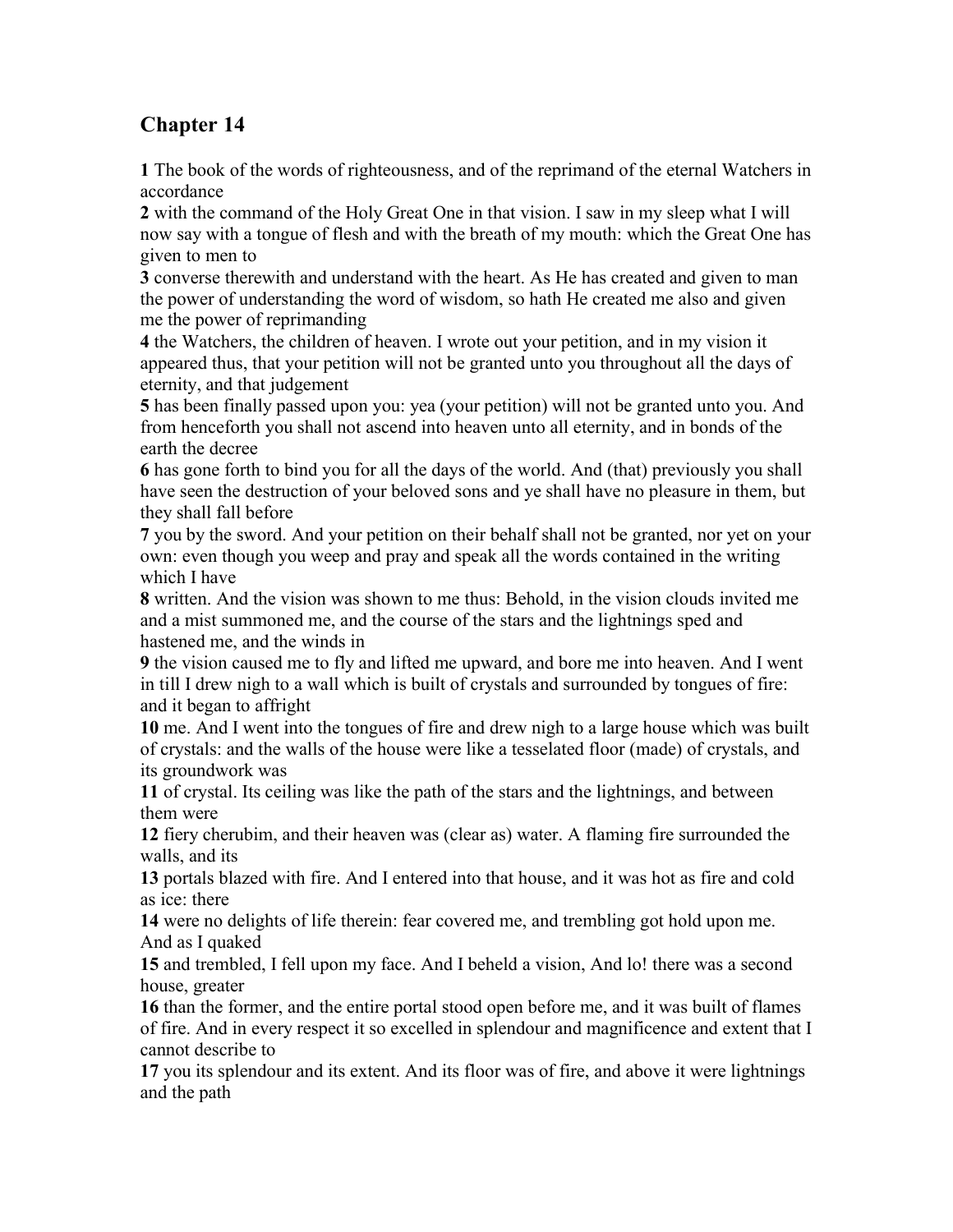**18**of the stars, and its ceiling also was flaming fire. And I looked and saw therein a lofty throne: its appearance was as crystal, and the wheels thereof as the shining sun, and there was the vision of

**19** cherubim. And from underneath the throne came streams of flaming fire so that I could not look

**20** thereon. And the Great Glory sat thereon, and His raiment shone more brightly than the sun and

**21** was whiter than any snow. None of the angels could enter and could behold His face by reason

**22** of the magnificence and glory and no flesh could behold Him. The flaming fire was round about Him, and a great fire stood before Him, and none around could draw nigh Him: ten thousand times

**23** ten thousand (stood) before Him, yet He needed no counselor. And the most holy ones who were

**24** nigh to Him did not leave by night nor depart from Him. And until then I had been prostrate on my face, trembling: and the Lord called me with His own mouth, and said to me: ' Come hither,

**25** Enoch, and hear my word.' And one of the holy ones came to me and waked me, and He made me rise up and approach the door: and I bowed my face downwards.

### **Chapter 15**

**1** And He answered and said to me, and I heard His voice: 'Fear not, Enoch, thou righteous

**2** man and scribe of righteousness: approach hither and hear my voice. And go, say to the Watchers of heaven, who have sent thee to intercede for them: "You should intercede" for men, and not men

**3** for you: Wherefore have ye left the high, holy, and eternal heaven, and lain with women, and defiled yourselves with the daughters of men and taken to yourselves wives, and done like the children

**4** of earth, and begotten giants (as your) sons? And though ye were holy, spiritual, living the eternal life, you have defiled yourselves with the blood of women, and have begotten (children) with the blood of flesh, and, as the children of men, have lusted after flesh and blood as those also do who die

**5** and perish. Therefore have I given them wives also that they might impregnate them, and beget

**6** children by them, that thus nothing might be wanting to them on earth. But you were formerly

**7** spiritual, living the eternal life, and immortal for all generations of the world. And therefore I have not appointed wives for you; for as for the spiritual ones of the heaven, in heaven is their dwelling.

**8** And now, the giants, who are produced from the spirits and flesh, shall be called evil spirits upon

**9** the earth, and on the earth shall be their dwelling. Evil spirits have proceeded from their bodies; because they are born from men and from the holy Watchers is their beginning and primal origin;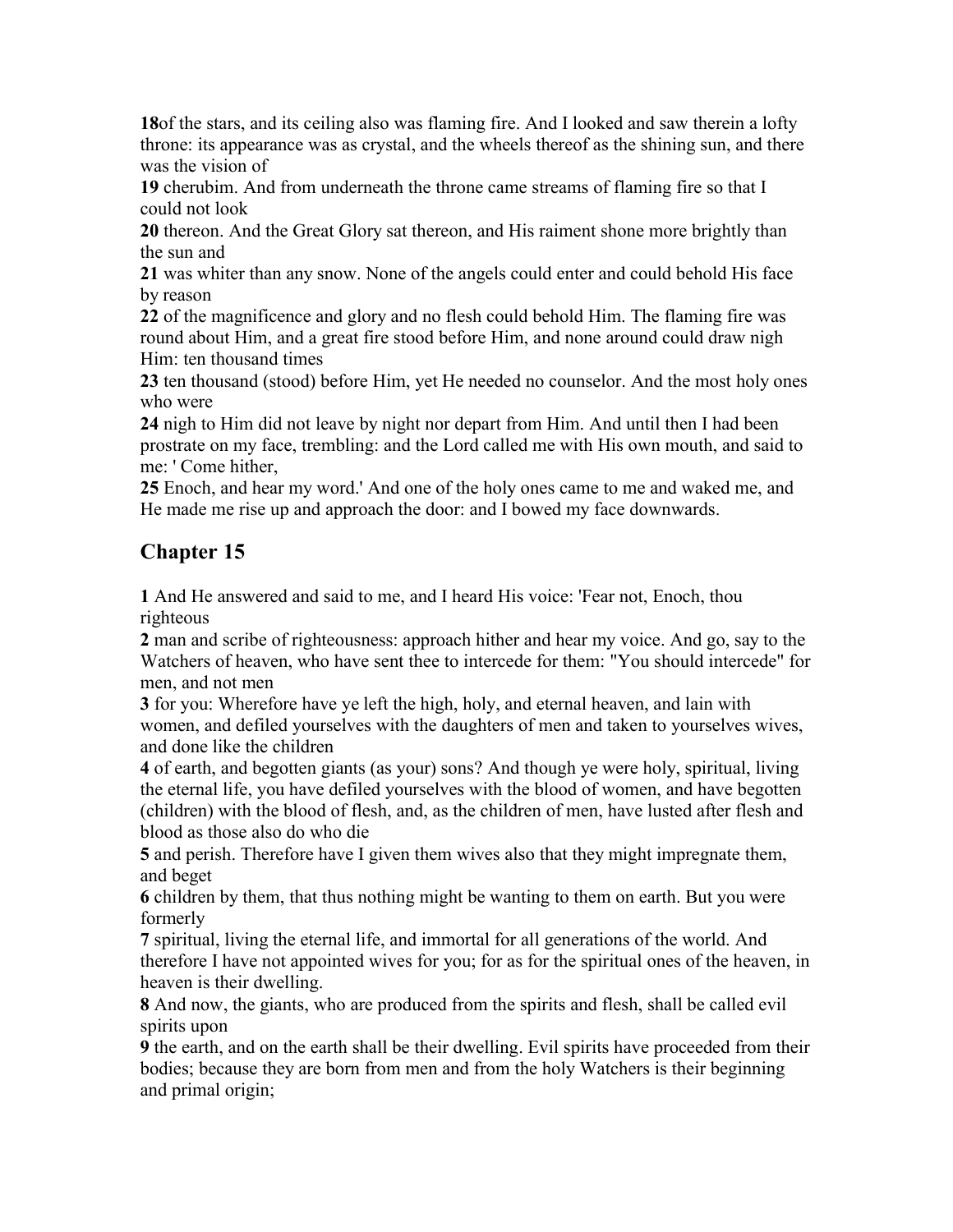**10** they shall be evil spirits on earth, and evil spirits shall they be called. [As for the spirits of heaven, in heaven shall be their dwelling, but as for the spirits of the earth which were born upon the earth, on the earth shall be their dwelling.

**11** And the spirits of the giants afflict, oppress, destroy, attack, do battle, and work destruction on the earth, and cause trouble: they take no food, but nevertheless **12** hunger and thirst, and cause offences. And these spirits shall rise up against the children of men and against the women, because they have proceeded from them.

## **Chapter 16**

**1** From the days of the slaughter and destruction and death of the giants, from the souls of whose flesh the spirits, having gone forth, shall destroy without incurring judgement -thus shall they destroy until the day of the consummation, the great judgement in which the age shall be

**2** consummated, over the Watchers and the godless, yea, shall be wholly consummated." And now as to the Watchers who have sent thee to intercede for them, who had been aforetime in heaven, say to them:

**3** "You have been in heaven, but all the mysteries had not yet been revealed to you, and you knew worthless ones, and these in the hardness of your hearts you have made known to the women, and through these mysteries women and men work much evil on earth." **4** Say to them therefore: " You have no peace."'

## **Chapter 17**

**1** And they took and brought me to a place in which those who were there were like flaming fire,

**2** and, when they wished, they appeared as men. And they brought me to the place of darkness, and to a mountain the point of whose summit reached to heaven.

**3** And I saw the places of the luminaries and the treasuries of the stars and of the thunder and in the uttermost depths, where were

**4** a fiery bow and arrows and their quiver, and a fiery sword and all the lightnings. And they took

**5** me to the living waters, and to the fire of the west, which receives every setting of the sun. And I came to a river of fire in which the fire flows like water and discharges itself into the great sea towards

**6** the west. I saw the great rivers and came to the great river and to the great darkness, and went

**7** to the place where no flesh walks. I saw the mountains of the darkness of winter and the place

**8** whence all the waters of the deep flow. I saw the mouths of all the rivers of the earth and the mouth of the deep.

## **Chapter 18**

**1** I saw the treasuries of all the winds: I saw how He had furnished with them the whole creation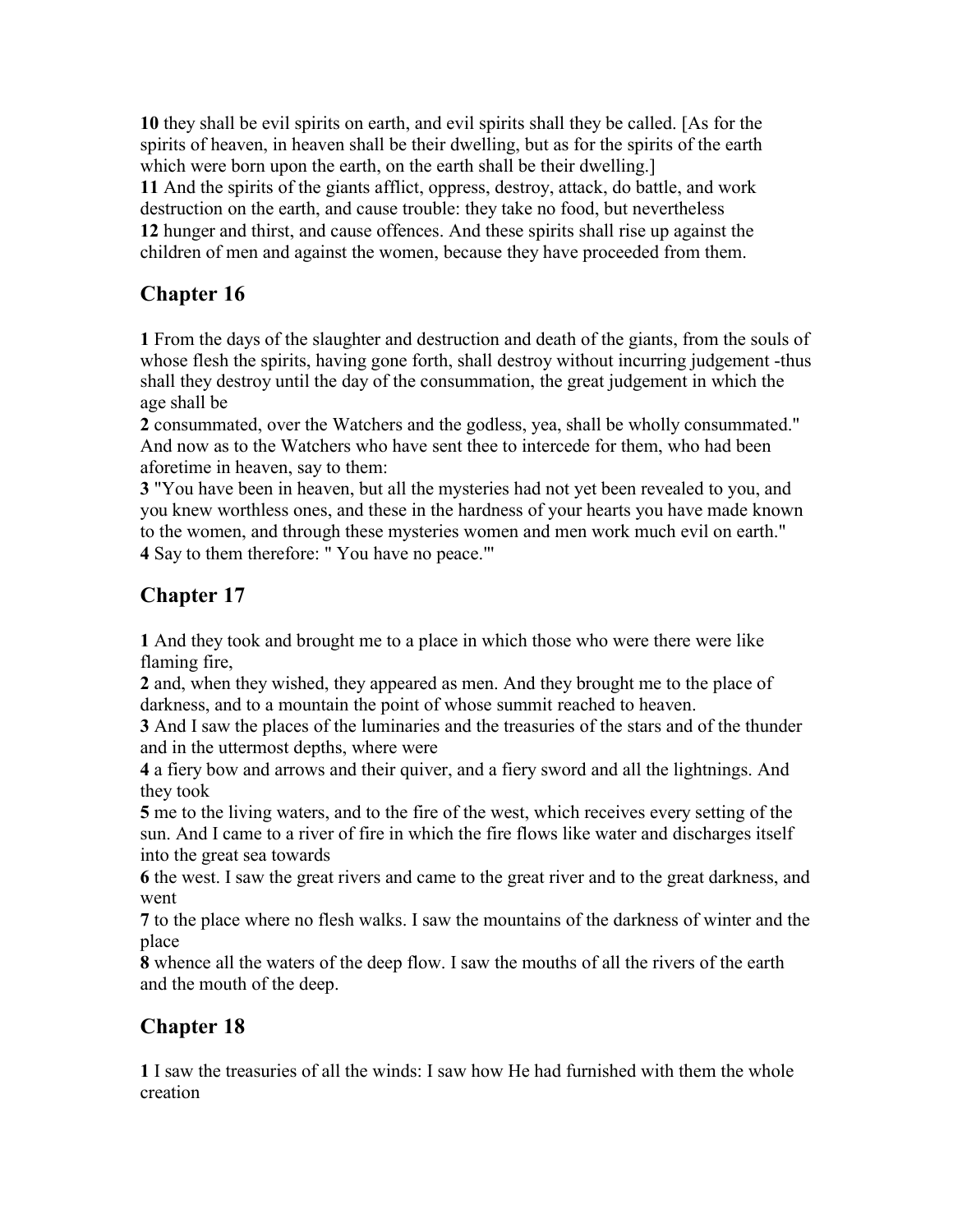**2** and the firm foundations of the earth. And I saw the corner-stone of the earth: I saw the four

**3** winds which bear [the earth and] the firmament of the heaven. And I saw how the winds stretch out the vaults of heaven, and have their station between heaven and earth: these are the pillars

**4** of the heaven. I saw the winds of heaven which turn and bring the circumference of the sun and

**5** all the stars to their setting. I saw the winds on the earth carrying the clouds: I saw the paths

**6** of the angels. I saw at the end of the earth the firmament of the heaven above. And I proceeded and saw a place which burns day and night, where there are seven mountains of magnificent stones,

**7** three towards the east, and three towards the south. And as for those towards the east, was of coloured stone, and one of pearl, and one of jacinth, and those towards the south of red stone.

**8** But the middle one reached to heaven like the throne of God, of alabaster, and the summit of the

**9,10** throne was of sapphire. And I saw a flaming fire. And beyond these mountains Is a region the end of the great earth: there the heavens were completed.

**11** And I saw a deep abyss, with columns of heavenly fire, and among them I saw columns of fire fall, which were beyond measure alike towards

**12** the height and towards the depth. And beyond that abyss I saw a place which had no firmament of the heaven above, and no firmly founded earth beneath it: there was no water upon it, and no

**13** birds, but it was a waste and horrible place. I saw there seven stars like great burning mountains,

**14** and to me, when I inquired regarding them, The angel said: 'This place is the end of heaven and earth: this has become a prison for the stars and the host of heaven.

**15**And the stars which roll over the fire are they which have transgressed the commandment of the Lord in the beginning of

**16** their rising, because they did not come forth at their appointed times. And He was wroth with them, and bound them till the time when their guilt should be consummated (even) for ten thousand years.'

## **Chapter 19**

**1** And Uriel said to me: 'Here shall stand the angels who have connected themselves with women, and their spirits assuming many different forms are defiling mankind and shall lead them astray into sacrificing to demons as gods, (here shall they stand,) till the day of the great judgement in

**2** which they shall be judged till they are made an end of. And the women also of the angels who

**3** went astray shall become sirens.' And I, Enoch, alone saw the vision, the ends of all things: and no man shall see as I have seen.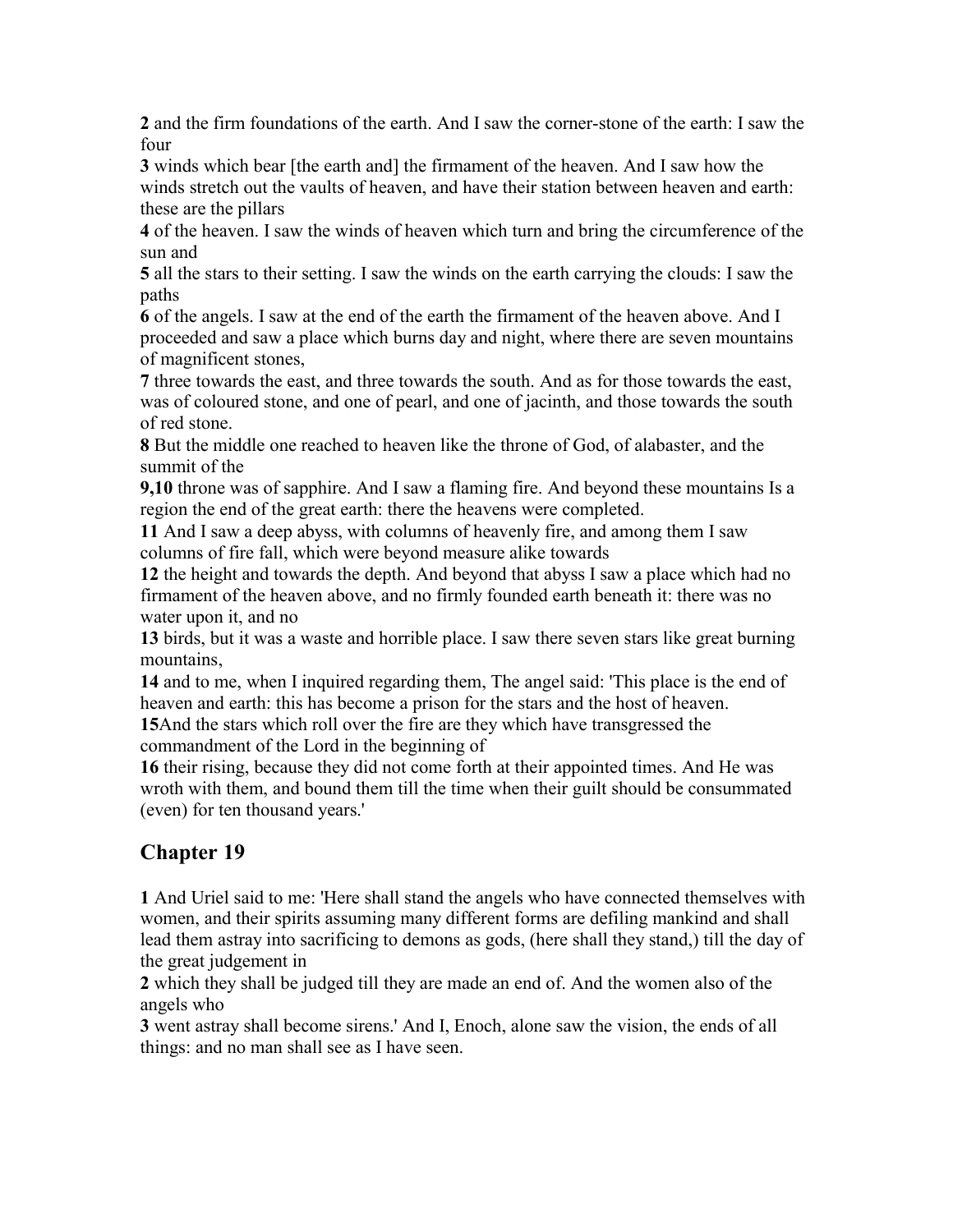**1,2** And these are the names of the holy angels who watch. Uriel, one of the holy angels, who is

**3** over the world and over Tartarus. Raphael, one of the holy angels, who is over the spirits of men.

**4,5** Raguel, one of the holy angels who takes vengeance on the world of the luminaries. Michael, one

**6** of the holy angels, to wit, he that is set over the best part of mankind and over chaos. Saraqael,

**7** one of the holy angels, who is set over the spirits, who sin in the spirit. Gabriel, one of the holy

**8** angels, who is over Paradise and the serpents and the Cherubim. Remiel, one of the holy angels, whom God set over those who rise.

# **Chapter 21**

**1,2** And I proceeded to where things were chaotic. And I saw there something horrible: I saw neither

**3** a heaven above nor a firmly founded earth, but a place chaotic and horrible. And there I saw

**4** seven stars of the heaven bound together in it, like great mountains and burning with fire. Then

**5** I said: 'For what sin are they bound, and on what account have they been cast in hither?' Then said Uriel, one of the holy angels, who was with me, and was chief over them, and said: 'Enoch, why

**6** dost thou ask, and why art thou eager for the truth? These are of the number of the stars of heaven, which have transgressed the commandment of the Lord, and are bound here till ten thousand years,

**7** the time entailed by their sins, are consummated.' And from thence I went to another place, which was still more horrible than the former, and I saw a horrible thing: a great fire there which burnt and blazed, and the place was cleft as far as the abyss, being full of great descending columns of

**8** fire: neither its extent or magnitude could I see, nor could I conjecture. Then I said: 'How

**9** fearful is the place and how terrible to look upon!' Then Uriel answered me, one of the holy angels who was with me, and said unto me: 'Enoch, why hast thou such fear and affright?' And

**10** I answered: 'Because of this fearful place, and because of the spectacle of the pain.' And he said unto me: 'This place is the prison of the angels, and here they will be imprisoned for ever.'

# **Chapter 22**

**1** And thence I went to another place, and he mountain [and] of hard rock.

**2** And there was in it four hollow places, deep and wide and very smooth. How smooth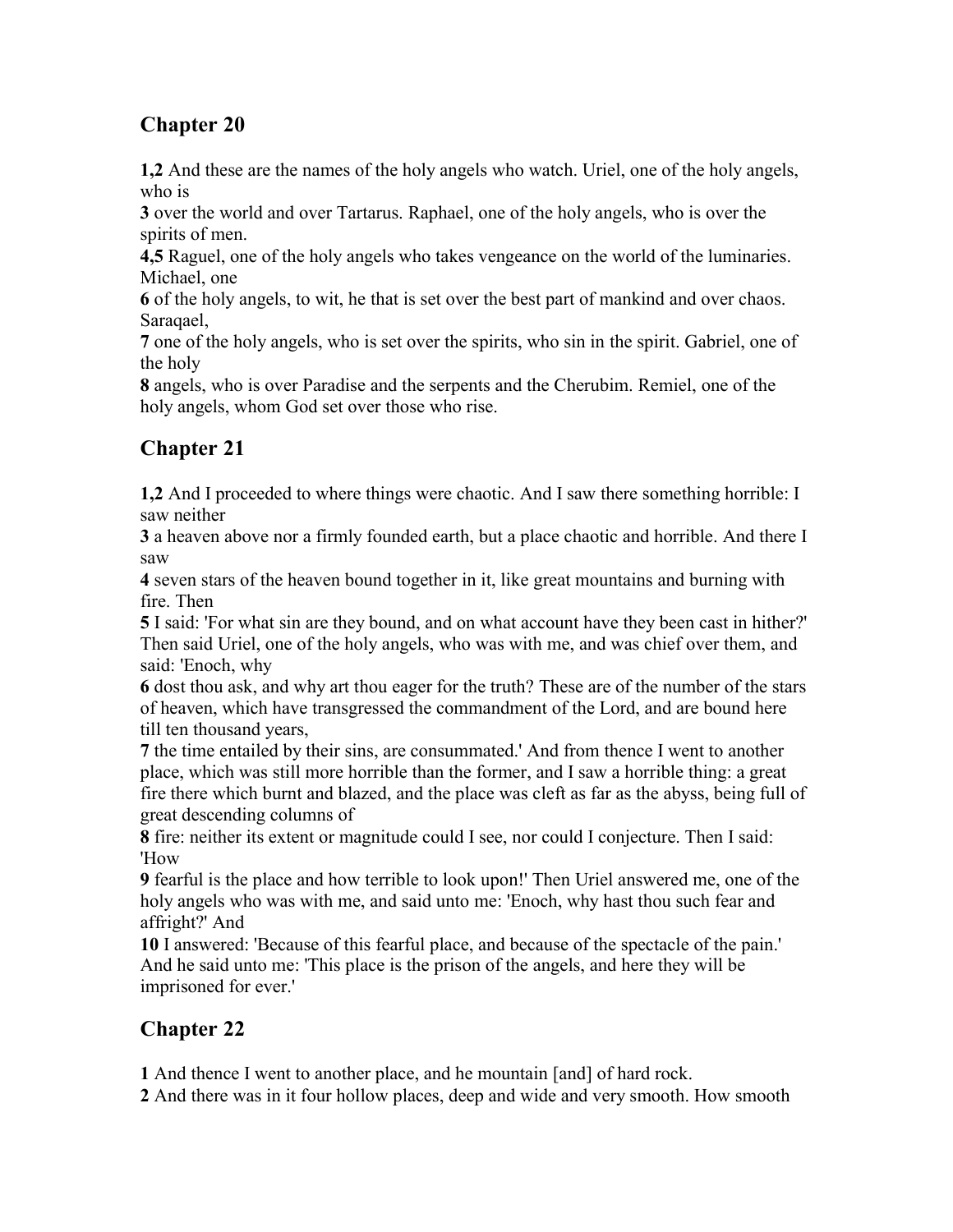are the hollow places and deep and dark to look at.

**3** Then Raphael answered, one of the holy angels who was with me, and said unto me:

'These hollow places have been created for this very purpose, that the spirits of the souls of the dead should

**4** assemble therein, yea that all the souls of the children of men should assemble here. And these places have been made to receive them till the day of their judgement and till their appointed period [till the period appointed], till the great judgement (comes) upon them.' I saw (the spirit of) a dead man making suit,

**5** and his voice went forth to heaven and made suit. And I asked Raphael the angel who was

**6** with me, and I said unto him: 'This spirit which maketh suit, whose is it, whose voice goeth forth and maketh suit to heaven ?'

**7** And he answered me saying: 'This is the spirit which went forth from Abel, whom his brother Cain slew, and he makes his suit against him till his seed is destroyed from the face of the earth, and his seed is annihilated from amongst the seed of men.'

**8** The I asked regarding it, and regarding all the hollow places: 'Why is one separated from the other?'

**9** And he answered me and said unto me: 'These three have been made that the spirits of the dead might be separated. And such a division has been make (for) the spirits of the righteous, in which there is the bright spring of

**10** water. And such has been made for sinners when they die and are buried in the earth and judgement has not been executed on them in their

**11** lifetime. Here their spirits shall be set apart in this great pain till the great day of judgement and punishment and torment of those who curse for ever and retribution for their spirits. There

**12** He shall bind them for ever. And such a division has been made for the spirits of those who make their suit, who make disclosures concerning their destruction, when they were slain in the days

**13** of the sinners. Such has been made for the spirits of men who were not righteous but sinners, who were complete in transgression, and of the transgressors they shall be companions: but their spirits shall not be slain in the day of judgement nor shall they be raised from thence.'

**14** The I blessed the Lord of glory and said: 'Blessed be my Lord, the Lord of righteousness, who ruleth for ever.'

### **Chapter 23**

**1,2** From thence I went to another place to the west of the ends of the earth. And I saw a burning

**3** fire which ran without resting, and paused not from its course day or night but (ran) regularly. And

**4** I asked saying: 'What is this which rests not?' Then Raguel, one of the holy angels who was with me, answered me and said unto me: 'This course of fire which thou hast seen is the fire in the west which persecutes all the luminaries of heaven.'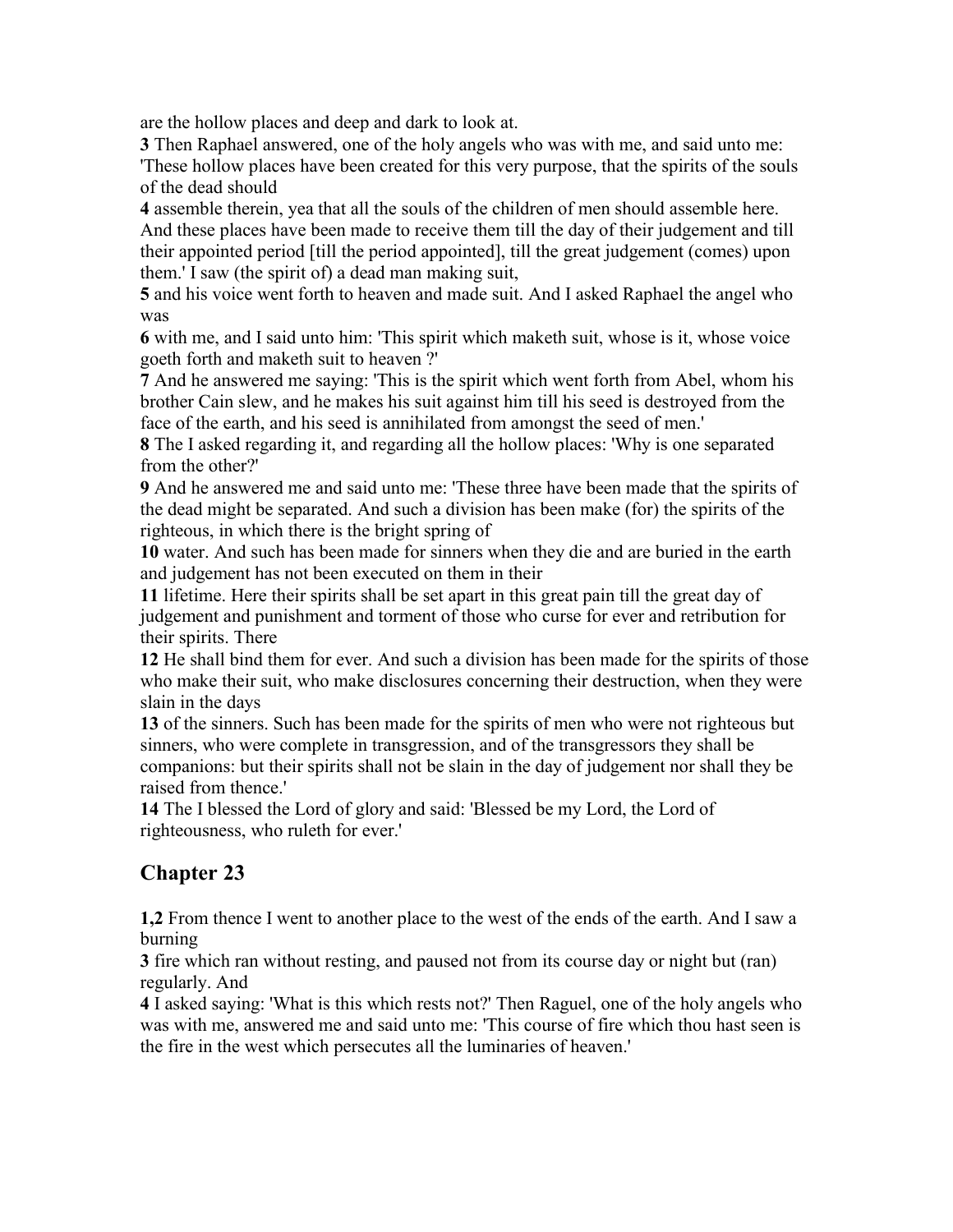**1** And from thence I went to another place of the earth, and he showed me a mountain range of

**2** fire which burnt day and night. And I went beyond it and saw seven magnificent mountains all differing each from the other, and the stones (thereof) were magnificent and beautiful, magnificent as a whole, of glorious appearance and fair exterior: three towards the east, one founded on the other, and three towards the south, one upon the other, and deep rough ravines, no one of which

**3** joined with any other. And the seventh mountain was in the midst of these, and it excelled them

**4** in height, resembling the seat of a throne: and fragrant trees encircled the throne. And amongst them was a tree such as I had never yet smelt, neither was any amongst them nor were others like it: it had a fragrance beyond all fragrance, and its leaves and blooms and wood wither not for ever:

**5** and its fruit is beautiful, and its fruit n resembles the dates of a palm. Then I said: 'How beautiful is this tree, and fragrant, and its leaves are fair, and its blooms very delightful in appearance.'

**6** Then answered Michael, one of the holy and honoured angels who was with me, and was their leader

## **Chapter 25**

**1** And he said unto me: 'Enoch, why dost thou ask me regarding the fragrance of the tree,

**2** and why dost thou wish to learn the truth?' Then I answered him saying: 'I wish to **3** know about everything, but especially about this tree.' And he answered saying: 'This high mountain which thou hast seen, whose summit is like the throne of God, is His throne, where the Holy Great One, the Lord of Glory, the Eternal King, will sit, when He shall come down to visit

**4** the earth with goodness. And as for this fragrant tree no mortal is permitted to touch it till the great judgement, when He shall take vengeance on all and bring (everything) to its consummation

**5** for ever. It shall then be given to the righteous and holy. Its fruit shall be for food to the elect: it shall be transplanted to the holy place, to the temple of the Lord, the Eternal King.

**6** Then shall they rejoice with joy and be glad, And into the holy place shall they enter; And its fragrance shall be in their bones, And they shall live a long life on earth,

Such as thy fathers lived:

And in their days shall no sorrow or plague Or torment or calamity touch them.'

**7** Then blessed I the God of Glory, the Eternal King, who hath prepared such things for the righteous, and hath created them and promised to give to them.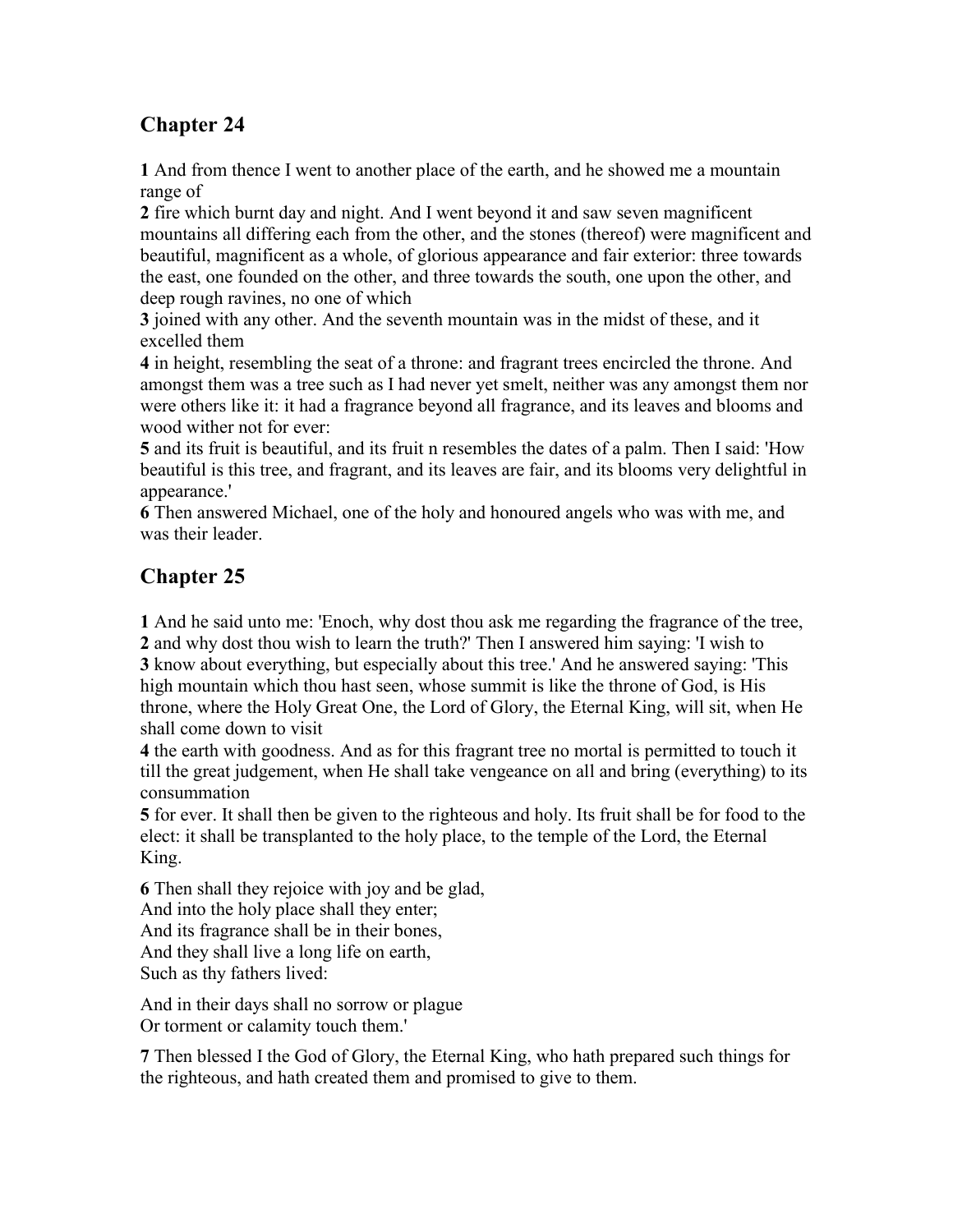**1** And I went from thence to the middle of the earth, and I saw a blessed place in which there were

**2** trees with branches abiding and blooming [of a dismembered tree]. And there I saw a holy mountain,

**3** and underneath the mountain to the east there was a stream and it flowed towards the south. And I saw towards the east another mountain higher than this, and between them a deep and narrow

**4** ravine: in it also ran a stream underneath the mountain. And to the west thereof there was another mountain, lower than the former and of small elevation, and a ravine deep and dry between them: and another deep and dry ravine was at the extremities of the three mountains.

**5** And all the ravines were deep rand narrow, (being formed) of hard rock, and trees were not planted upon

**6** them. And I marveled at the rocks, and I marveled at the ravine, yea, I marveled very much.

# **Chapter 27**

**1** Then said I: 'For what object is this blessed land, which is entirely filled with trees, and this

**2** accursed valley between?' Then Uriel, one of the holy angels who was with me, answered and said: 'This accursed valley is for those who are accursed for ever: Here shall all the accursed be gathered together who utter with their lips against the Lord unseemly words and of His glory speak hard things. Here shall they be gathered together, and here

**3** shall be their place of judgement. In the last days there shall be upon them the spectacle of righteous judgement in the presence of the righteous for ever: here shall the merciful bless the Lord of glory, the Eternal King.

**4** In the days of judgement over the former, they shall bless Him for the mercy in accordance with

**5** which He has assigned them (their lot).' Then I blessed the Lord of Glory and set forth His glory and lauded Him gloriously.

# **Chapter 28**

**1** And thence I went towards the east, into the midst of the mountain range of the desert, and

**2** I saw a wilderness and it was solitary, full of trees and plants. And water gushed forth from

**3** above. Rushing like a copious watercourse [which flowed] towards the north-west it caused clouds and dew to ascend on every side.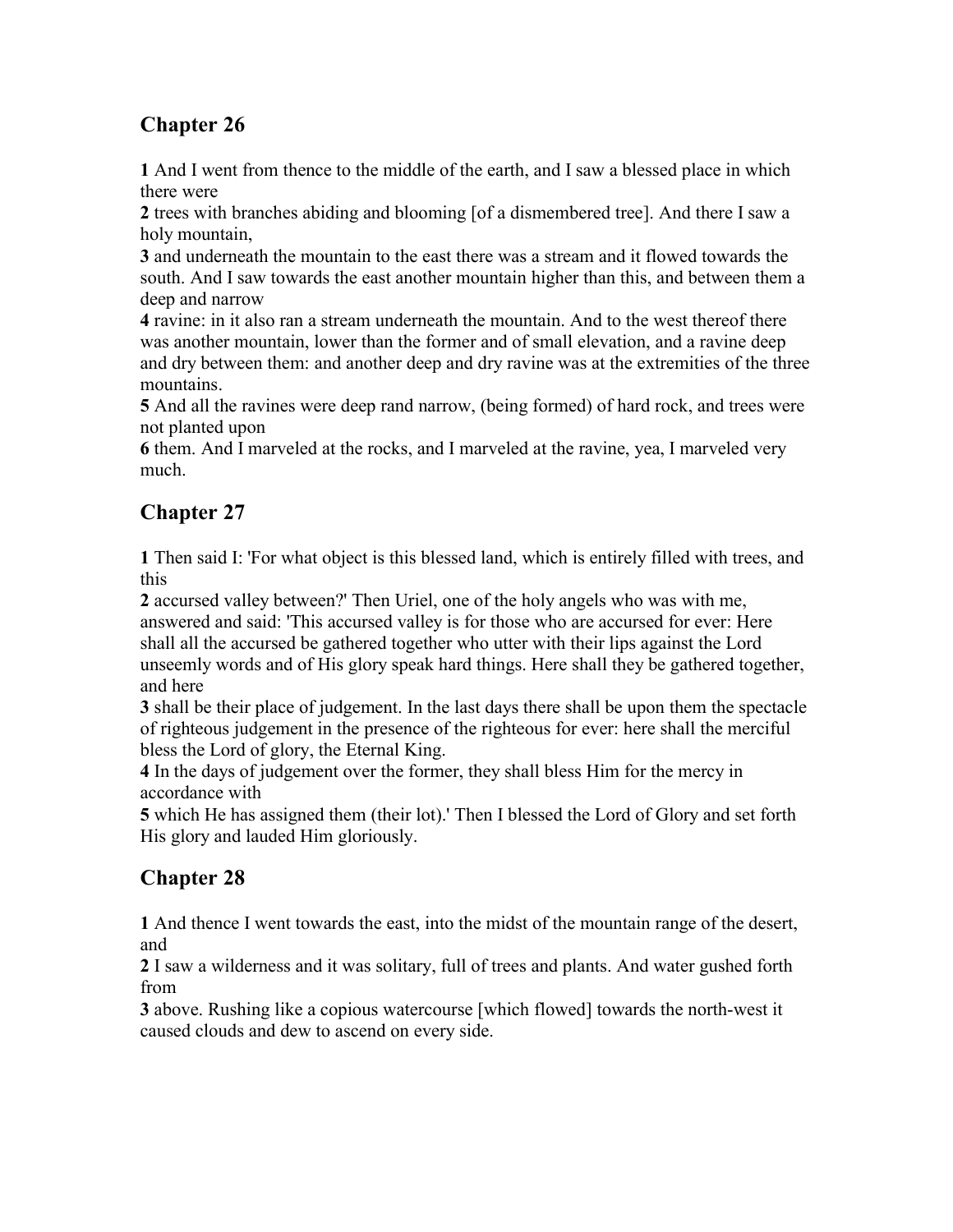**1** And thence I went to another place in the desert, and approached to the east of this mountain range.

**2** And there I saw aromatic trees exhaling the fragrance of frankincense and myrrh, and the trees also were similar to the almond tree.

## **Chapter 30**

**1,2** And beyond these, I went afar to the east, and I saw another place, a valley (full) of water. And

**3** therein there was a tree, the colour (?) of fragrant trees such as the mastic. And on the sides of those valleys I saw fragrant cinnamon. And beyond these I proceeded to the east.

### **Chapter 31**

**1** And I saw other mountains, and amongst them were groves of trees, and there flowed forth from

**2** them nectar, which is named sarara and galbanum. And beyond these mountains I saw another mountain to the east of the ends of the earth, whereon were aloe-trees, and all the trees were full

**3** of stacte, being like almond-trees. And when one burnt it, it smelt sweeter than any fragrant odour.

## **Chapter 32**

**1** And after these fragrant odours, as I looked towards the north over the mountains I saw seven mountains full of choice nard and fragrant trees and cinnamon and pepper.

**2** And thence I went over the summits of all these mountains, far towards the east of the earth, and passed above the Erythraean sea and went far from it, and passed over the angel Zotiel. And I came to the Garden of Righteousness,

**3** I and from afar off trees more numerous than I these trees and great-two trees there, very great, beautiful, and glorious, and magnificent, and the tree of knowledge, whose holy fruit they eat and know great wisdom.

**4** That tree is in height like the fir, and its leaves are like (those of) the Carob tree: and its fruit

**5** is like the clusters of the vine, very beautiful: and the fragrance of the tree penetrates afar. Then

**6** I said: 'How beautiful is the tree, and how attractive is its look!' Then Raphael the holy angel, who was with me, answered me and said: 'This is the tree of wisdom, of which thy father old (in years) and thy aged mother, who were before thee, have eaten, and they learnt wisdom and their eyes were opened, and they knew that they were naked and they were driven out of the garden.'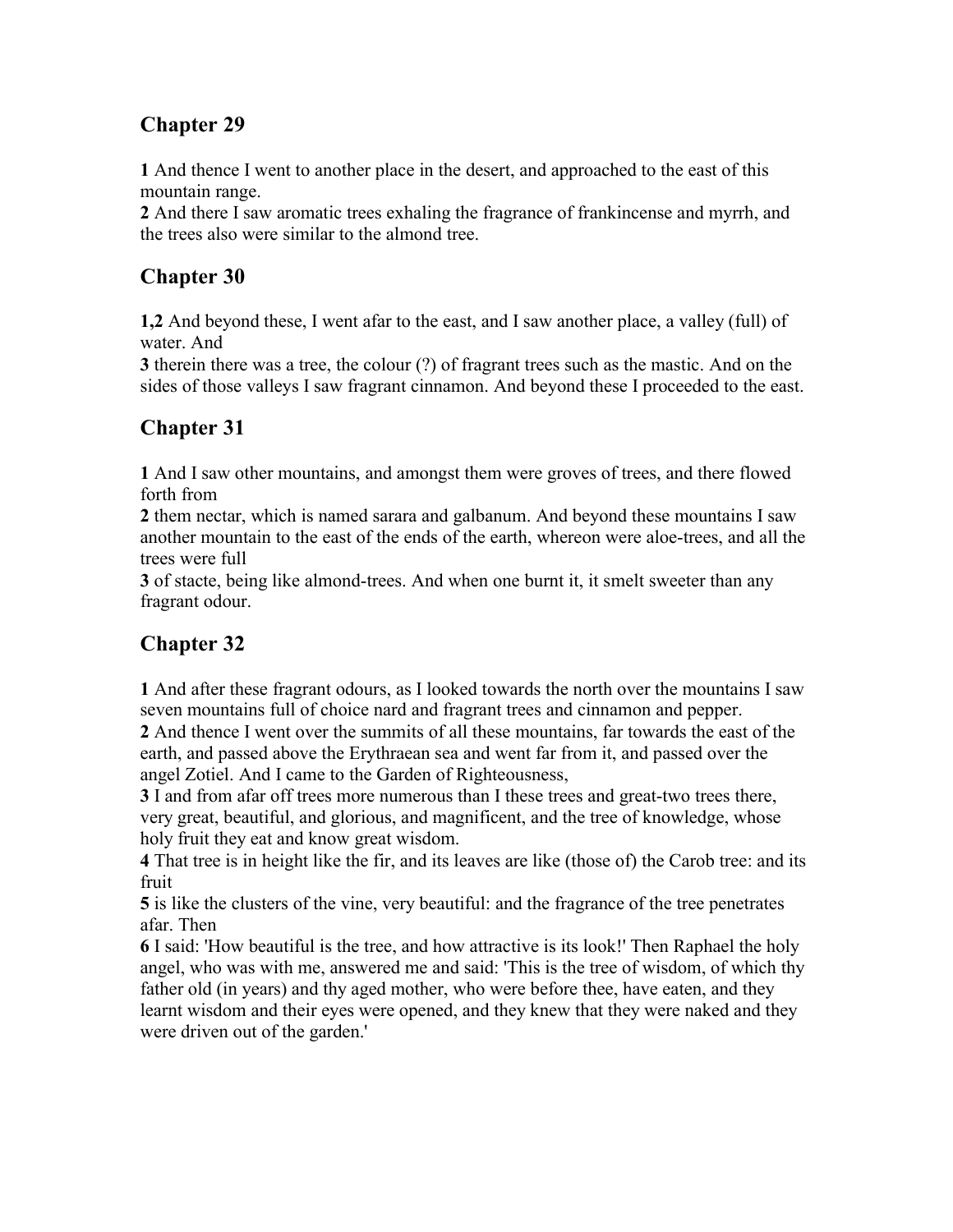**1** And from thence I went to the ends of the earth and saw there great beasts, and each differed from the other; and (I saw) birds also differing in appearance and beauty and voice, the one differing from the other. And to the east of those beasts I saw the ends of the earth whereon the heaven

**2** rests, and the portals of the heaven open. And I saw how the stars of heaven come forth, and

**3** I counted the portals out of which they proceed, and wrote down all their outlets, of each individual star by itself, according to their number and their names, their courses and their positions, and their

**4** times and their months, as Uriel the holy angel who was with me showed me. He showed all things to me and wrote them down for me: also their names he wrote for me, and their laws and their companies.

## **Chapter 34**

**1** And from thence I went towards the north to the ends of the earth, and there I saw a great and

**2** glorious device at the ends of the whole earth. And here I saw three portals of heaven open in the heaven: through each of them proceed north winds: when they blow there is cold, hail, frost,

**3** snow, dew, and rain. And out of one portal they blow for good: but when they blow through the other two portals, it is with violence and affliction on the earth, and they blow with violence.

## **Chapter 35**

**1** And from thence I went towards the west to the ends of the earth, and saw there three portals of the heaven open such as I had seen in the east, the same number of portals, and the same number of outlets.

# **Chapter 36**

**1** And from thence I went to the south to the ends of the earth, and saw there three open portals

**2** of the heaven: and thence there come dew, rain, and wind. And from thence I went to the east to the ends of the heaven, and saw here the three eastern portals of heaven open and small portals

**3** above them. Through each of these small portals pass the stars of heaven and run their course to the west on the path which is shown to them. And as often as I saw I blessed always the Lord of Glory, and I continued to bless the Lord of Glory who has wrought great and glorious wonders, to show the greatness of His work to the angels and to spirits and to men, that they might praise His work and all His creation: that they might see the work of His might and praise the great work of His hands and bless Him for ever.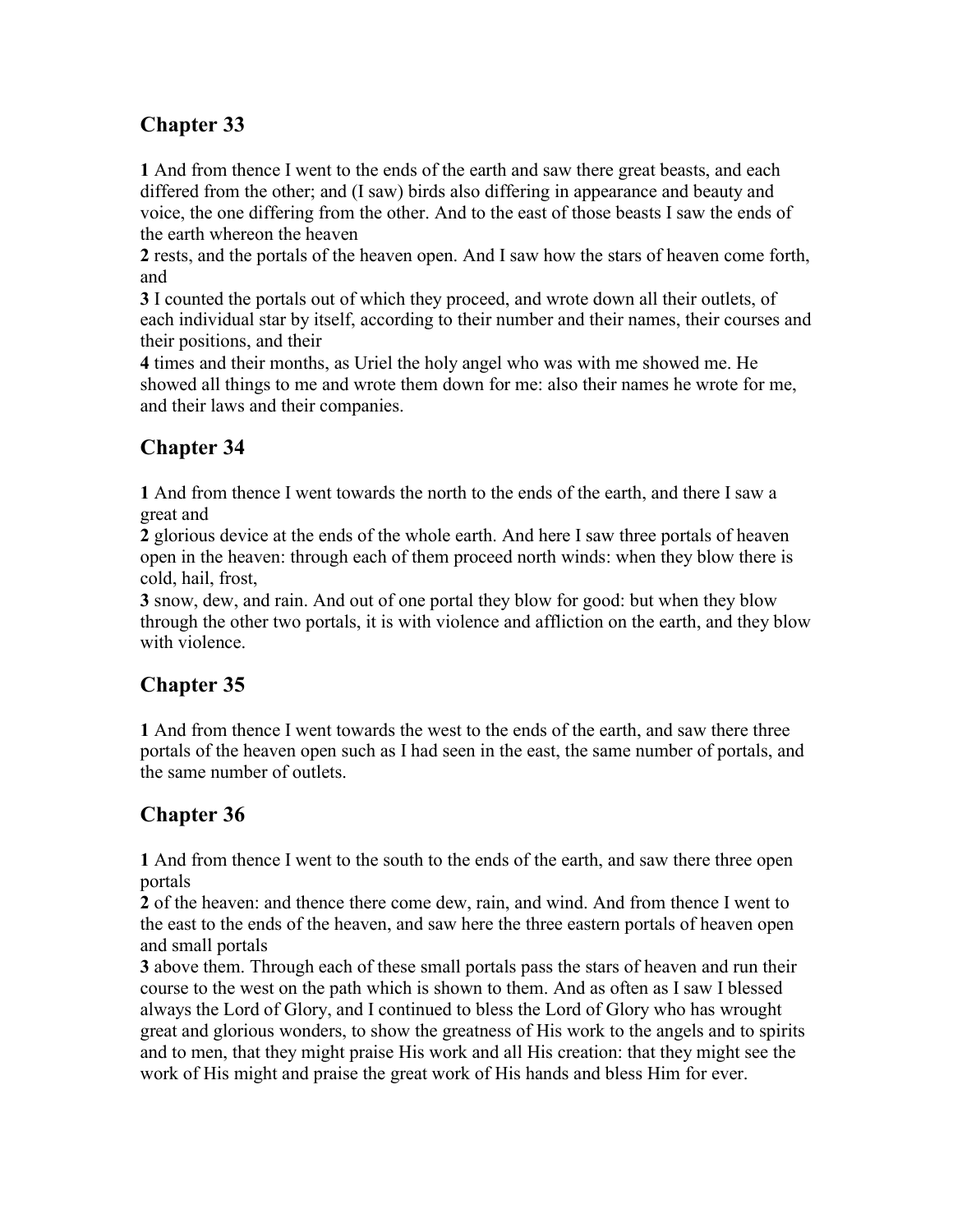#### **Book 2: Parables**

### **Chapter 37**

**1** The second vision which he saw, the vision of wisdom -which Enoch the son of Jared, the son

**2** of Mahalalel, the son of Cainan, the son of Enos, the son of Seth, the son of Adam, saw. And this is the beginning of the words of wisdom which I lifted up my voice to speak and say to those which dwell on earth: Hear, ye men of old time, and see, ye that come after, the words of the Holy

**3** One which I will speak before the Lord of Spirits. It were better to declare (them only) to the men of old time, but even from those that come after we will not withhold the beginning of wisdom.

**4** Till the present day such wisdom has never been given by the Lord of Spirits as I have received according to my insight, according to the good pleasure of the Lord of Spirits by whom the lot of

**5** eternal life has been given to me. Now three Parables were imparted to me, and I lifted up my voice and recounted them to those that dwell on the earth.

### **Chapter 38**

**1** The first Parable.

When the congregation of the righteous shall appear, And sinners shall be judged for their sins, And shall be driven from the face of the earth:

**2** And when the Righteous One shall appear before the eyes of the righteous, Whose elect works hang upon the Lord of Spirits,

And light shall appear to the righteous and the elect who dwell on the earth,

Where then will be the dwelling of the sinners,

And where the resting-place of those who have denied the Lord of Spirits? It had been good for them if they had not been born.

**3** When the secrets of the righteous shall be revealed and the sinners judged, And the godless driven from the presence of the righteous and elect, **4** From that time those that possess the earth shall no longer be powerful and exalted: And they shall not be able to behold the face of the holy, For the Lord of Spirits has caused His light to appear On the face of the holy, righteous, and elect.

**5** Then shall the kings and the mighty perish And be given into the hands of the righteous and holy. **6** And thenceforward none shall seek for themselves mercy from the Lord of Spirits For their life is at an end.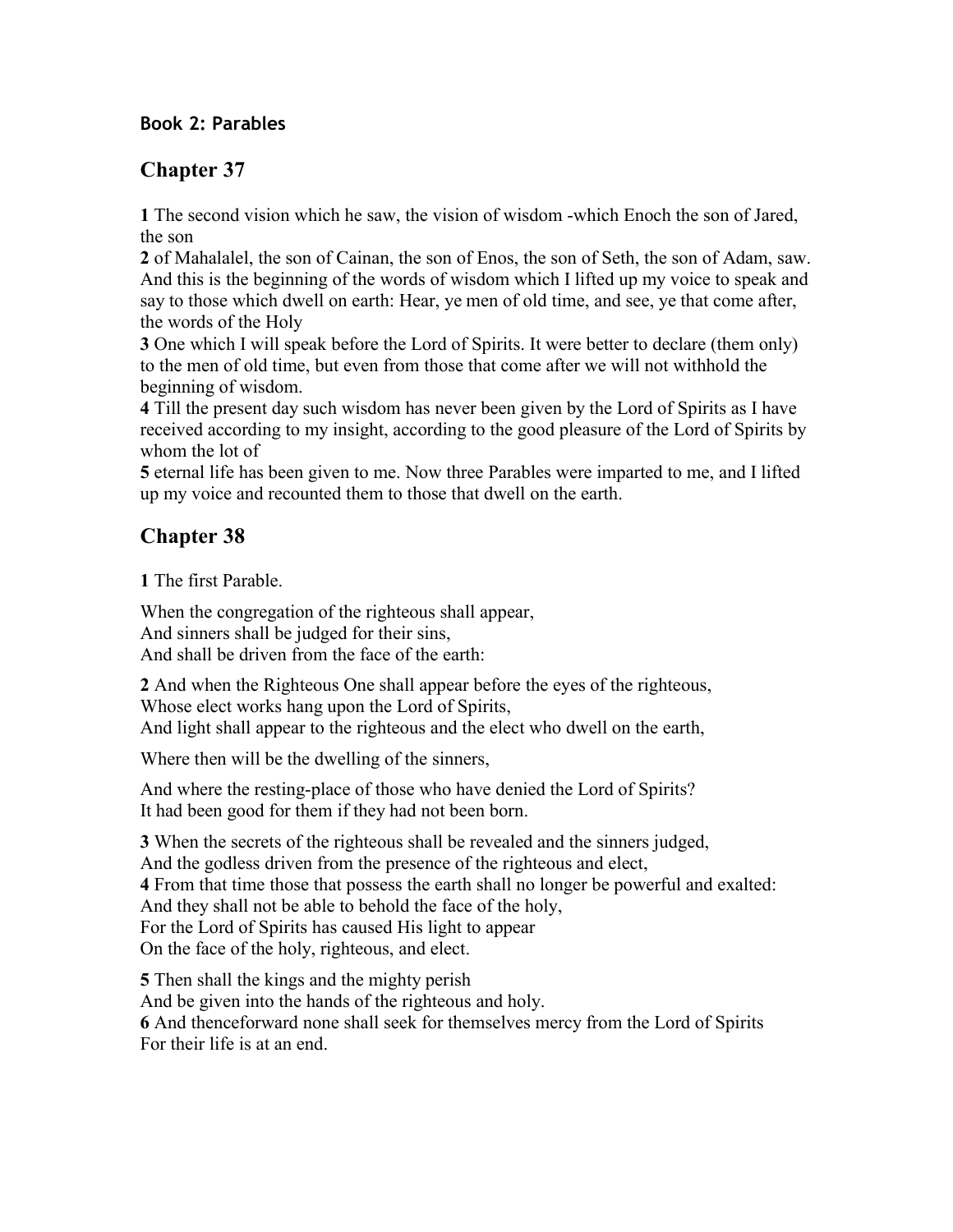**1** And it shall come to pass in those days that elect and holy children will descend from the

**2** high heaven, and their seed will become one with the children of men. And in those days Enoch received books of zeal and wrath, and books of disquiet and expulsion.

And mercy shall not be accorded to them, saith the Lord of Spirits. **3** And in those days a whirlwind carried me off from the earth, And set me down at the end of the heavens.

**4** And there I saw another vision, the dwelling-places of the holy, And the resting-places of the righteous.

**5** Here mine eyes saw their dwellings with His righteous angels, And their resting-places with the holy.

And they petitioned and interceded and prayed for the children of men, And righteousness flowed before them as water,

And mercy like dew upon the earth: Thus it is amongst them for ever and ever.

**6a** And in that place mine eyes saw the Elect One of righteousness and of faith, And I saw his dwelling-place under the wings of the Lord of Spirits.

**6b** And righteousness shall prevail in his days,

And the righteous and elect shall be without number before Him for ever and ever.

**7** And all the righteous and elect before Him shall be strong as fiery lights,

And their mouth shall be full of blessing,

And their lips extol the name of the Lord of Spirits,

And righteousness before Him shall never fail,

[And uprightness shall never fail before Him.]

**8** There I wished to dwell,

And my spirit longed for that dwelling-place:

And there heretofore hath been my portion,

For so has it been established concerning me before the Lord of Spirits.

**9** In those days I praised and extolled the name of the Lord of Spirits with blessings and praises, because He hath destined me for blessing and glory according to the good pleasure of the Lord of

**10** Spirits. For a long time my eyes regarded that place, and I blessed Him and praised Him, saying: Blessed is He, and may He be blessed from the beginning and for evermore. And before Him there is no ceasing. He knows before the world was created what is for ever and what will be from

**11** generation unto generation. Those who sleep not bless Thee: they stand before Thy glory and bless, praise, and extol, saying: "Holy, holy, holy, is the Lord of Spirits: He filleth the earth with

**12** spirits." And here my eyes saw all those who sleep not: they stand before Him and bless and say:

Blessed be Thou, and blessed be the name of the Lord for ever and ever. And my face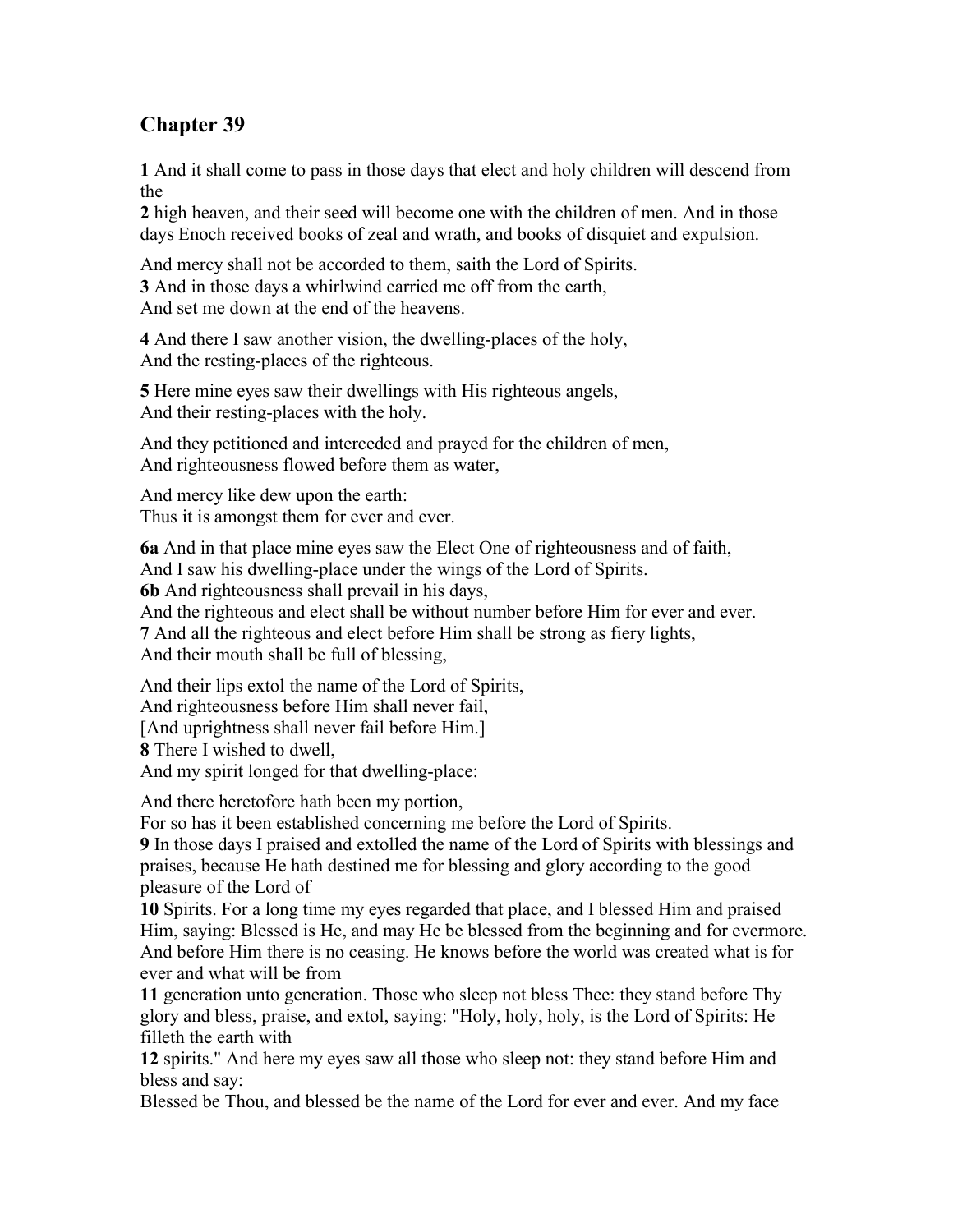was changed; for I could no longer behold.

### **Chapter 40**

**1** And after that I saw thousands of thousands and ten thousand times ten thousand, I saw a multitude

**2** beyond number and reckoning, who stood before the Lord of Spirits. And on the four sides of the Lord of Spirits I saw four presences, different from those that sleep not, and I learnt their names: for the angel that went with me made known to me their names, and showed me all the hidden things.

**3** And I heard the voices of those four presences as they uttered praises before the Lord of glory.

**4,5** The first voice blesses the Lord of Spirits for ever and ever. And the second voice I heard blessing

**6** the Elect One and the elect ones who hang upon the Lord of Spirits. And the third voice I heard pray and intercede for those who dwell on the earth and supplicate in the name of the Lord of Spirits.

**7** And I heard the fourth voice fending off the Satans and forbidding them to come before the Lord

**8** of Spirits to accuse them who dwell on the earth. After that I asked the angel of peace who went with me, who showed me everything that is hidden: Who are these four presences which I have

**9** seen and whose words I have heard and written down? And he said to me: This first is Michael, the merciful and long-suffering: and the second, who is set over all the diseases and all the wounds of the children of men, is Raphael: and the third, who is set over all the powers, is Gabriel: and the fourth, who is set over the repentance unto hope of those who inherit eternal life, is named Phanuel.

**10** And these are the four angels of the Lord of Spirits and the four voices I heard in those days.

## **Chapter 41**

**1** And after that I saw all the secrets of the heavens, and how the kingdom is divided, and how the

**2** actions of men are weighed in the balance. And there I saw the mansions of the elect and the mansions of the holy, and mine eyes saw there all the sinners being driven from thence which deny the name of the Lord of Spirits, and being dragged off: and they could not abide because of the punishment which proceeds from the Lord of Spirits.

**3** And there mine eyes saw the secrets of the lightning and of the thunder, and the secrets of the winds, how they are divided to blow over the earth, and the secrets of the clouds and dew, and these

**4** I saw from whence they proceed in that place and from whence they saturate the dusty earth. And there I saw closed chambers out of which the winds are divided, the chamber of the hail and winds, the chamber of the mist, and of the clouds, and the cloud thereof hovers over the earth from the

**5** beginning of the world. And I saw the chambers of the sun and moon, whence they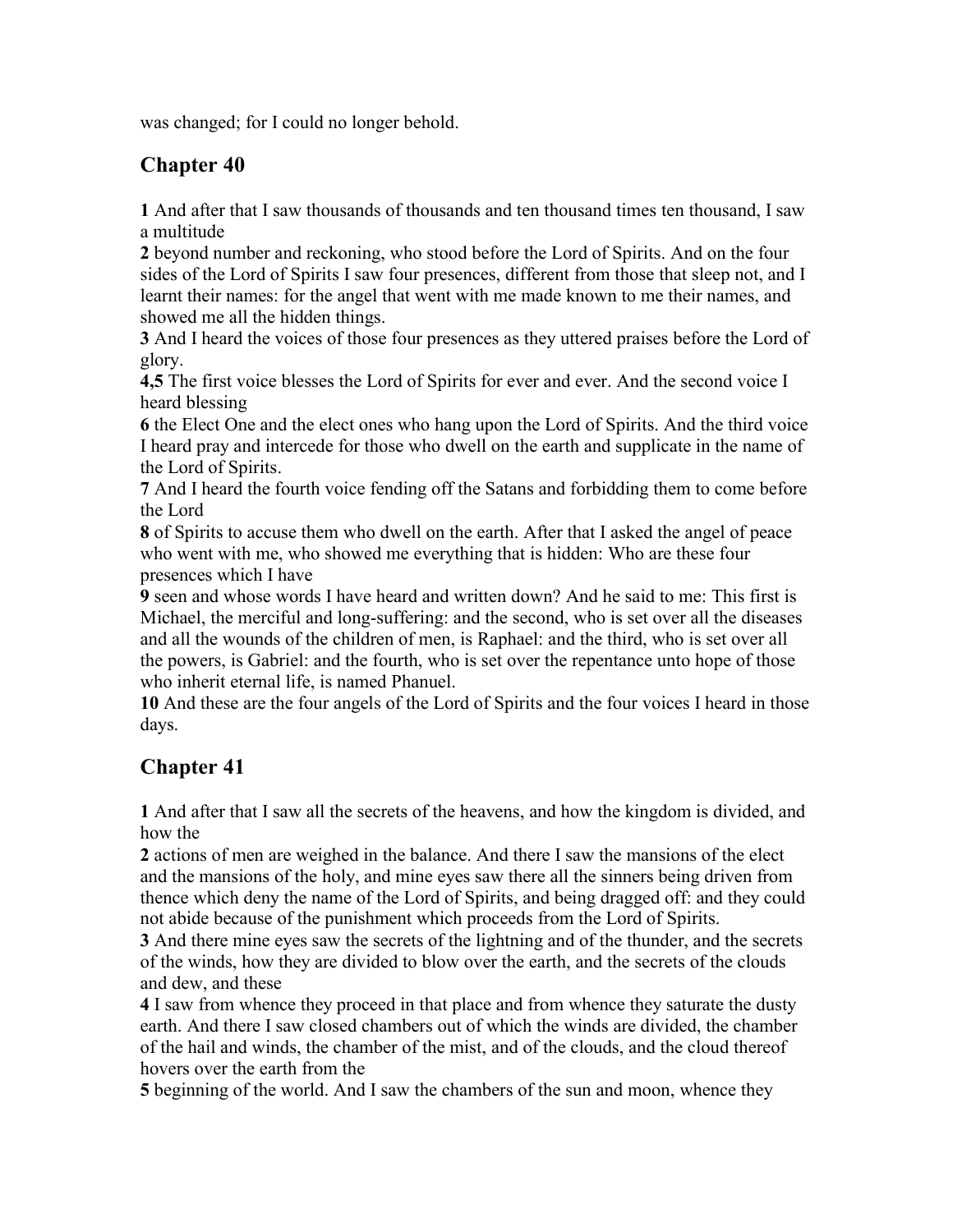proceed and whither they come again, and their glorious return, and how one is superior to the other, and their stately orbit, and how they do not leave their orbit, and they add nothing to their orbit and they take nothing from it, and they keep faith with each other, in accordance with the oath by which they

**6** are bound together. And first the sun goes forth and traverses his path according to the commandment

**7** of the Lord of Spirits, and mighty is His name for ever and ever. And after that I saw the hidden and the visible path of the moon, and she accomplishes the course of her path in that place by day and by night-the one holding a position opposite to the other before the Lord of Spirits.

And they give thanks and praise and rest not; For unto them is their thanksgiving rest. **8** For the sun changes oft for a blessing or a curse, And the course of the path of the moon is light to the righteous And darkness to the sinners in the name of the Lord, Who made a separation between the light and the darkness, And divided the spirits of men, And strengthened the spirits of the righteous, In the name of His righteousness.

**9** For no angel hinders and no power is able to hinder; for He appoints a judge for them all and He judges them all before Him.

### **Chapter 42**

**1** Wisdom found no place where she might dwell; Then a dwelling-place was assigned her in the heavens.

**2** Wisdom went forth to make her dwelling among the children of men, And found no dwelling-place:

Wisdom returned to her place, And took her seat among the angels.

**3** And unrighteousness went forth from her chambers: Whom she sought not she found, And dwelt with them,

As rain in a desert And dew on a thirsty land.

### **Chapter 43**

**1** And I saw other lightnings and the stars of heaven, and I saw how He called them all by their

**2** names and they hearkened unto Him. And I saw how they are weighed in a righteous balance according to their proportions of light: (I saw) the width of their spaces and the day of their appearing, and how their revolution produces lightning: and (I saw) their revolution according to the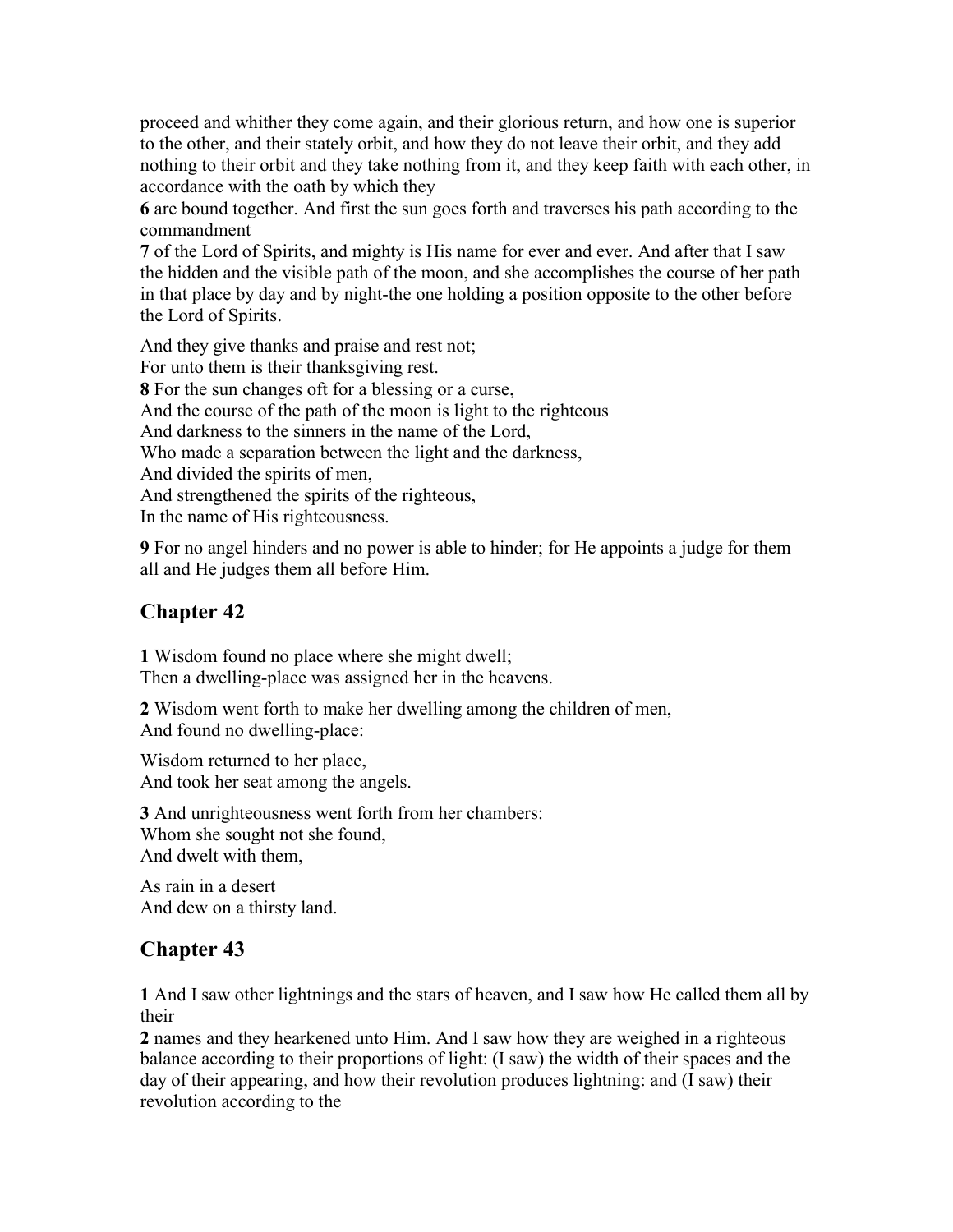**3** number of the angels, and (how) they keep faith with each other. And I asked the angel who went

**4** with me who showed me what was hidden: What are these? And he said to me: The Lord of Spirits hath showed thee their parabolic meaning (lit. their parable): these are the names of the holy who dwell on the earth and believe in the name of the Lord of Spirits for ever and ever.

### **Chapter 44**

Also another phenomenon I saw in regard to the lightnings: how some of the stars arise and become lightnings and cannot part with their new form.

## **Chapter 45**

**1** And this is the second Parable concerning those who deny the name of the dwelling of the holy ones and the Lord of Spirits.

**2** And into the heaven they shall not ascend, And on the earth they shall not come: Such shall be the lot of the sinners Who have denied the name of the Lord of Spirits, Who are thus preserved for the day of suffering and tribulation.

**3** On that day Mine Elect One shall sit on the throne of glory And shall try their works, And their places of rest shall be innumerable.

And their souls shall grow strong within them when they see Mine Elect Ones, And those who have called upon My glorious name:

**4** Then will I cause Mine Elect One to dwell among them. And I will transform the heaven and make it an eternal blessing and light **5** And I will transform the earth and make it a blessing: And I will cause Mine elect ones to dwell upon it: But the sinners and evil-doers shall not set foot thereon.

**6** For I have provided and satisfied with peace My righteous ones And have caused them to dwell before Me:

But for the sinners there is judgement impending with Me, So that I shall destroy them from the face of the earth.

## **Chapter 46**

**1** And there I saw One who had a head of days,

And His head was white like wool,

And with Him was another being whose countenance had the appearance of a man,

And his face was full of graciousness, like one of the holy angels.

**2** And I asked the angel who went with me and showed me all the hidden things, concerning that **3** Son of Man, who he was, and whence he was, (and) why he went with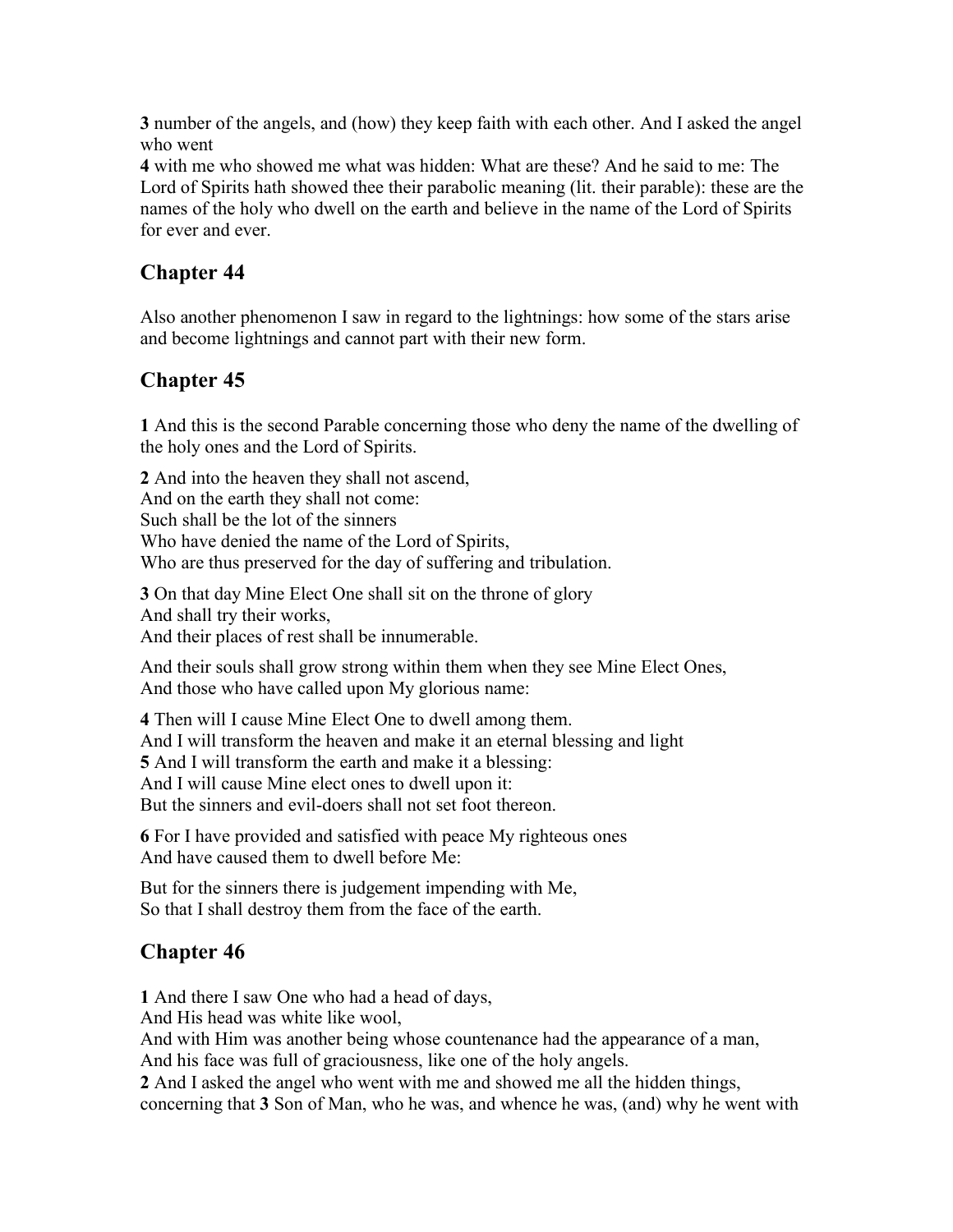the Head of Days? And he answered and said unto me: This is the son of Man who hath righteousness, With whom dwelleth righteousness, And who revealeth all the treasures of that which is hidden,

Because the Lord of Spirits hath chosen him, And whose lot hath the pre-eminence before the Lord of Spirits in uprightness for ever.

**4** And this Son of Man whom thou hast seen Shall raise up the kings and the mighty from their seats, [And the strong from their thrones] And shall loosen the reins of the strong, And break the teeth of the sinners.

**5**[And he shall put down the kings from their thrones and kingdoms] Because they do not extol and praise Him, Nor humbly acknowledge whence the kingdom was bestowed upon them. **6** And he shall put down the countenance of the strong, And shall fill them with shame.

And darkness shall be their dwelling, And worms shall be their bed, And they shall have no hope of rising from their beds, Because they do not extol the name of the Lord of Spirits.

**7** And these are they who judge the stars of heaven, [And raise their hands against the Most High], And tread upon the earth and dwell upon it. And all their deeds manifest unrighteousness, And their power rests upon their riches, And their faith is in the gods which they have made with their hands, And they deny the name of the Lord of Spirits,

**8** And they persecute the houses of His congregations, And the faithful who hang upon the name of the Lord of Spirits.

## **Chapter 47**

**1** And in those days shall have ascended the prayer of the righteous, And the blood of the righteous from the earth before the Lord of Spirits.

**2** In those days the holy ones who dwell above in the heavens Shall unite with one voice And supplicate and pray and praise, And give thanks and bless the name of the Lord of Spirits On behalf of the blood of the righteous which has been shed, And that the prayer of the righteous may not be in vain before the Lord of Spirits, That judgement may be done unto them, And that they may not have to suffer for ever.

**3** In those days I saw the Head of Days when He seated himself upon the throne of His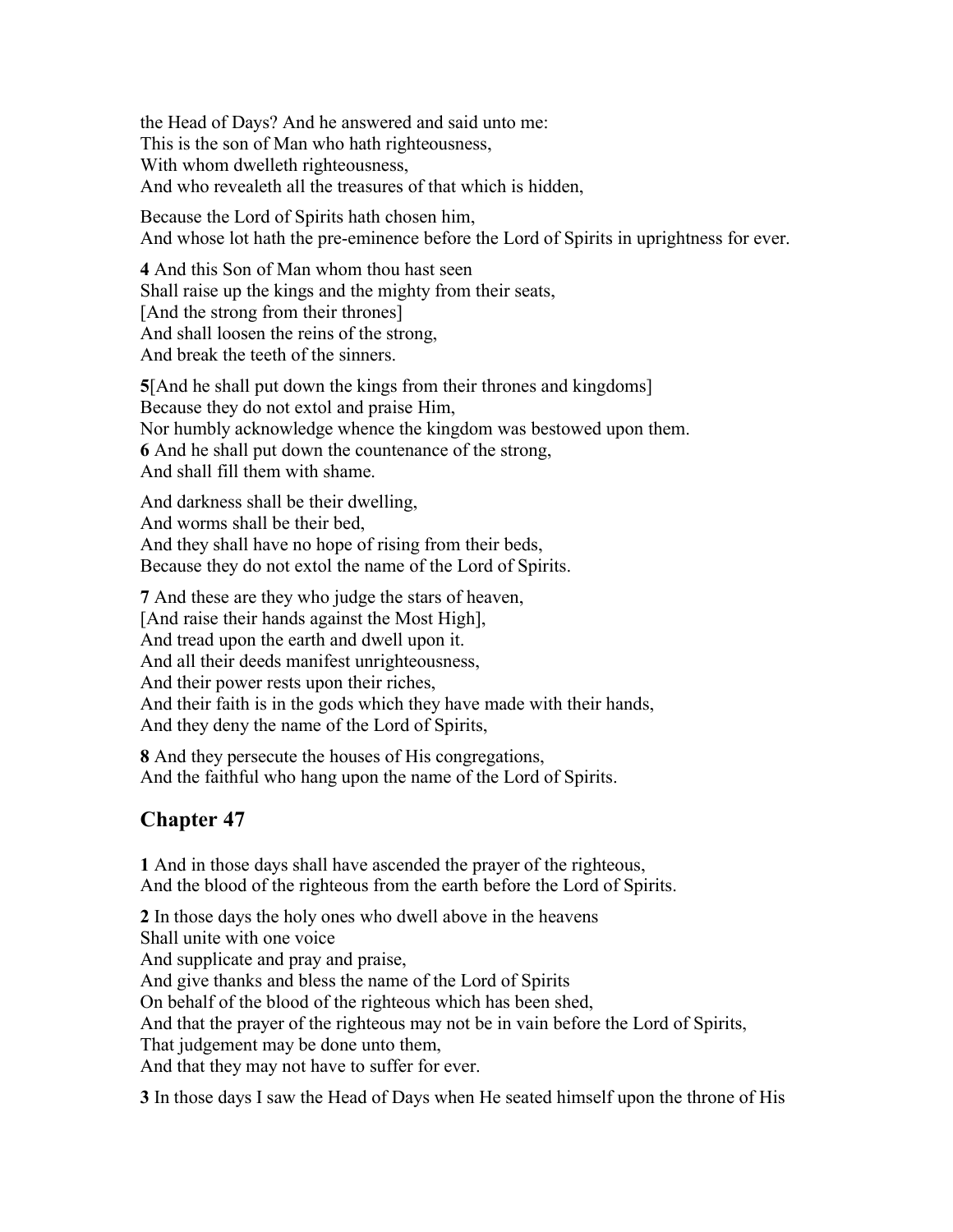glory,

And the books of the living were opened before Him: And all His host which is in heaven above and His counselors stood before Him,

**4** And the hearts of the holy were filled with joy; Because the number of the righteous had been offered, And the prayer of the righteous had been heard, And the blood of the righteous been required before the Lord of Spirits.

### **Chapter 48**

**1** And in that place I saw the fountain of righteousness Which was inexhaustible: And around it were many fountains of wisdom: And all the thirsty drank of them, And were filled with wisdom, And their dwellings were with the righteous and holy and elect. **2** And at that hour that Son of Man was named In the presence of the Lord of Spirits, And his name before the Head of Days.

**3** Yea, before the sun and the signs were created, Before the stars of the heaven were made, His name was named before the Lord of Spirits.

**4** He shall be a staff to the righteous whereon to stay themselves and not fall, And he shall be the light of the Gentiles,

And the hope of those who are troubled of heart.

**5** All who dwell on earth shall fall down and worship before him, And will praise and bless and celebrate with song the Lord of Spirits.

**6** And for this reason hath he been chosen and hidden before Him, Before the creation of the world and for evermore.

**7** And the wisdom of the Lord of Spirits hath revealed him to the holy and righteous; For he hath preserved the lot of the righteous,

Because they have hated and despised this world of unrighteousness,

And have hated all its works and ways in the name of the Lord of Spirits:

For in his name they are saved,

And according to his good pleasure hath it been in regard to their life.

**8** In these days downcast in countenance shall the kings of the earth have become, And the strong who possess the land because of the works of their hands, For on the day of their anguish and affliction they shall not (be able to) save themselves.

And I will give them over into the hands of Mine elect:

**9**As straw in the fire so shall they burn before the face of the holy:

As lead in the water shall they sink before the face of the righteous,

And no trace of them shall any more be found.

**10** And on the day of their affliction there shall be rest on the earth,

And before them they shall fall and not rise again: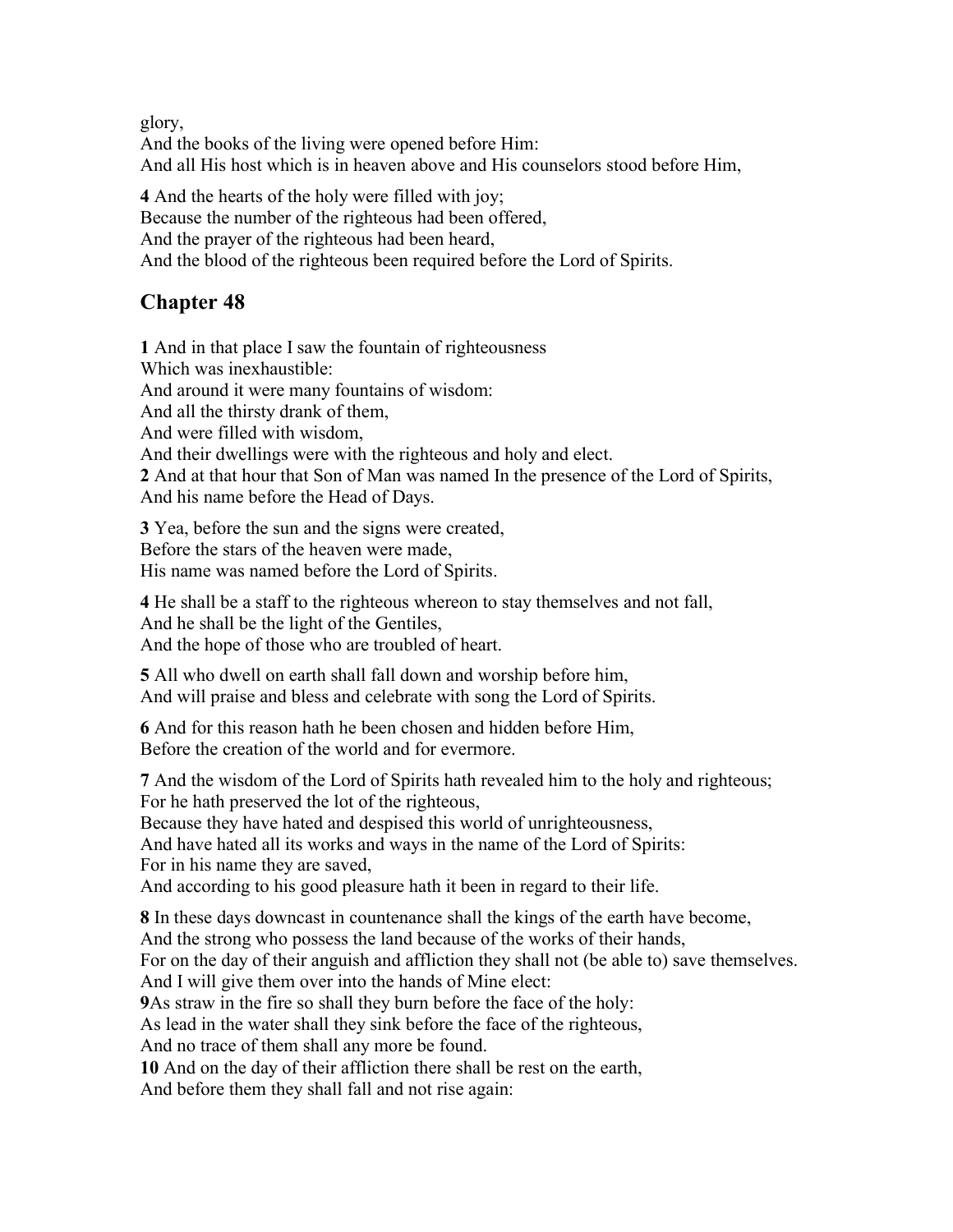And there shall be no one to take them with his hands and raise them: For they have denied the Lord of Spirits and His Anointed. The name of the Lord of Spirits be blessed.

### **Chapter 49**

**l** For wisdom is poured out like water, And glory faileth not before him for evermore.

**2** For he is mighty in all the secrets of righteousness, And unrighteousness shall disappear as a shadow, And have no continuance; Because the Elect One standeth before the Lord of Spirits, And his glory is for ever and ever, And his might unto all generations.

**3** And in him dwells the spirit of wisdom, And the spirit which gives insight, And the spirit of understanding and of might, And the spirit of those who have fallen asleep in righteousness.

**4** And he shall judge the secret things, And none shall be able to utter a lying word before him; For he is the Elect One before the Lord of Spirits according to His good pleasure.

## **Chapter 50**

**1** And in those days a change shall take place for the holy and elect, And the light of days shall abide upon them, And glory and honour shall turn to the holy, **2** On the day of affliction on which evil shall have been treasured up against the sinners.

And the righteous shall be victorious in the name of the Lord of Spirits: And He will cause the others to witness (this) That they may repent And forgo the works of their hands.

**3** They shall have no honour through the name of the Lord of Spirits, Yet through His name shall they be saved, And the Lord of Spirits will have compassion on them, For His compassion is great.

**4** And He is righteous also in His judgement, And in the presence of His glory unrighteousness also shall not maintain itself: At His judgement the unrepentant shall perish before Him. **5** And from henceforth I will have no mercy on them, saith the Lord of Spirits.

## **Chapter 51**

**1** And in those days shall the earth also give back that which has been entrusted to it,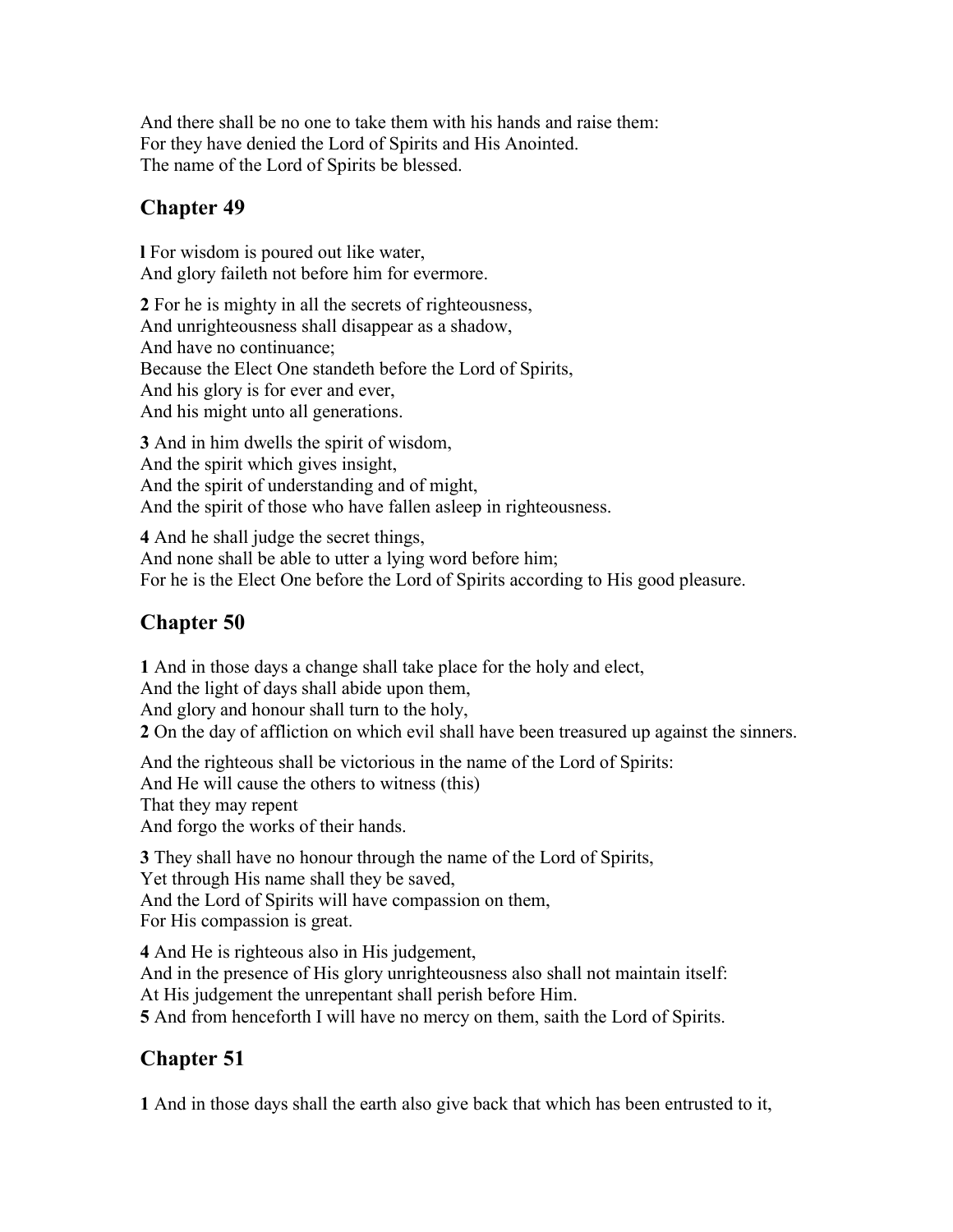And Sheol also shall give back that which it has received, And hell shall give back that which it owes.

For in those days the Elect One shall arise, **2** And he shall choose the righteous and holy from among them: For the day has drawn nigh that they should be saved.

**3** And the Elect One shall in those days sit on My throne, And his mouth shall pour forth all the secrets of wisdom and counsel: For the Lord of Spirits hath given (them) to him and hath glorified him.

**4** And in those days shall the mountains leap like rams, And the hills also shall skip like lambs satisfied with milk, And the faces of [all] **5a** the angels in heaven shall be lighted up with joy.

**5b** And the earth shall rejoice, **5c** And the righteous shall dwell upon it, **5d** And the elect shall walk thereon.

## **Chapter 52**

1 And after those days in that place where I had seen all the visions of that which is hidden, for

**2** I had been carried off in a whirlwind and they had borne me towards the west-There mine eyes saw all the secret things of heaven that shall be, a mountain of iron, and a mountain of copper, and a mountain of silver, and a mountain of gold, and a mountain of soft metal, and a mountain of lead.

**3** And I asked the angel who went with me, saying, What things are these which I have seen in

**4** secret? And he said unto me: All these things which thou hast seen shall serve the dominion of His Anointed that he may be potent and mighty on the earth.

**5** And that angel of peace answered, saying unto me: Wait a little, and there shall be revealed unto thee all the secret things which surround the Lord of Spirits.

**6** And these mountains which thine eyes have seen,

The mountain of iron, and the mountain of copper, and the mountain of silver,

And the mountain of gold, and the mountain of soft metal, and the mountain of lead,

All these shall be in the presence of the Elect One

As wax: before the fire,

And like the water which streams down from above [upon those mountains],

And they shall become powerless before his feet.

**7** And it shall come to pass in those days that none shall be saved,

Either by gold or by silver,

And none be able to escape.

**8** And there shall be no iron for war,

Nor shall one clothe oneself with a breastplate.

Bronze shall be of no service,

And tin [shall be of no service and] shall not be esteemed,

And lead shall not be desired.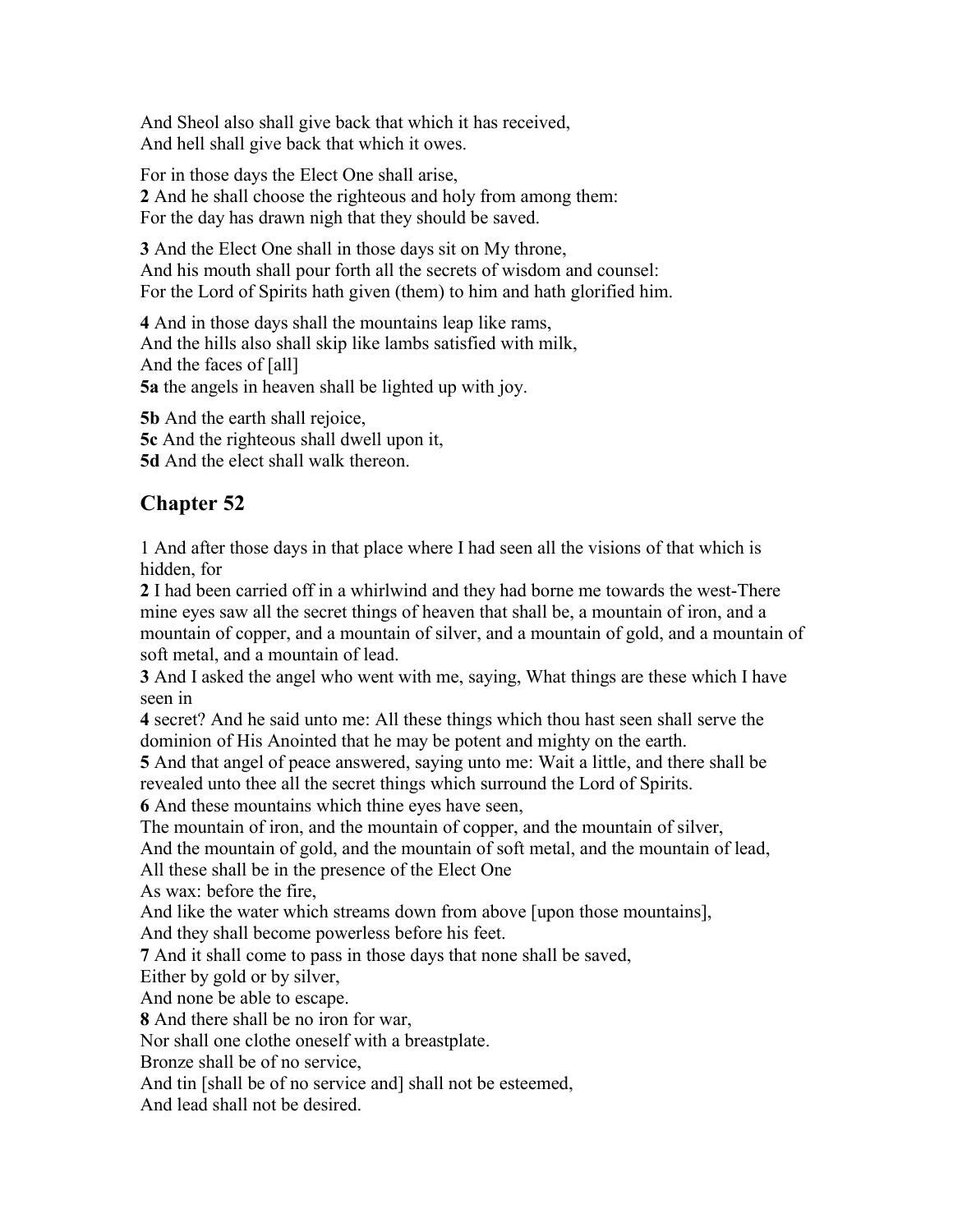**9** And all these things shall be [denied and] destroyed from the surface of the earth, When the Elect One shall appear before the face of the Lord of Spirits.

## **Chapter 53**

**1** There mine eyes saw a deep valley with open mouths, and all who dwell on the earth and sea and islands shall bring to him gifts and presents and tokens of homage, but that deep valley shall not become full.

**2** And their hands commit lawless deeds,

And the sinners devour all whom they lawlessly oppress:

Yet the sinners shall be destroyed before the face of the Lord of Spirits,

And they shall be banished from off the face of His earth,

And they shall perish for ever and ever.

**3** For I saw all the angels of punishment abiding (there) and preparing all the instruments of Satan.

**4** And I asked the angel of peace who went with me: For whom are they preparing these Instruments?

**5** And he said unto me: They prepare these for the kings and the mighty of this earth, that they may thereby be destroyed.

**6** And after this the Righteous and Elect One shall cause the house of his congregation to appear: henceforth they shall be no more hindered in the name of the Lord of Spirits.

**7** And these mountains shall not stand as the earth before his righteousness,

But the hills shall be as a fountain of water,

And the righteous shall have rest from the oppression of sinners.

## **Chapter 54**

**1** And I looked and turned to another part of the earth, and saw there a deep valley with burning

**2** fire. And they brought the kings and the mighty, and began to cast them into this deep valley.

**3** And there mine eyes saw how they made these their instruments, iron chains of immeasurable weight.

**4** And I asked the angel of peace who went with me, saying: For whom are these chains being prepared ? And he said unto me: These are being prepared for the hosts of Azazel, so that they may take them and cast them into the abyss of complete condemnation, and they shall cover their jaws with rough stones as the Lord of Spirits commanded.

**6** And Michael, and Gabriel, and Raphael, and Phanuel shall take hold of them on that great day, and cast them on that day into the burning furnace, that the Lord of Spirits may take vengeance on them for their unrighteousness in becoming subject to Satan and leading astray those who dwell on the earth.

**7** And in those days shall punishment come from the Lord of Spirits, and he will open all the chambers of waters which are above the heavens, and of the fountains which are beneath the earth.

**8** And all the waters shall be joined with the waters: that which is above the heavens is the masculine,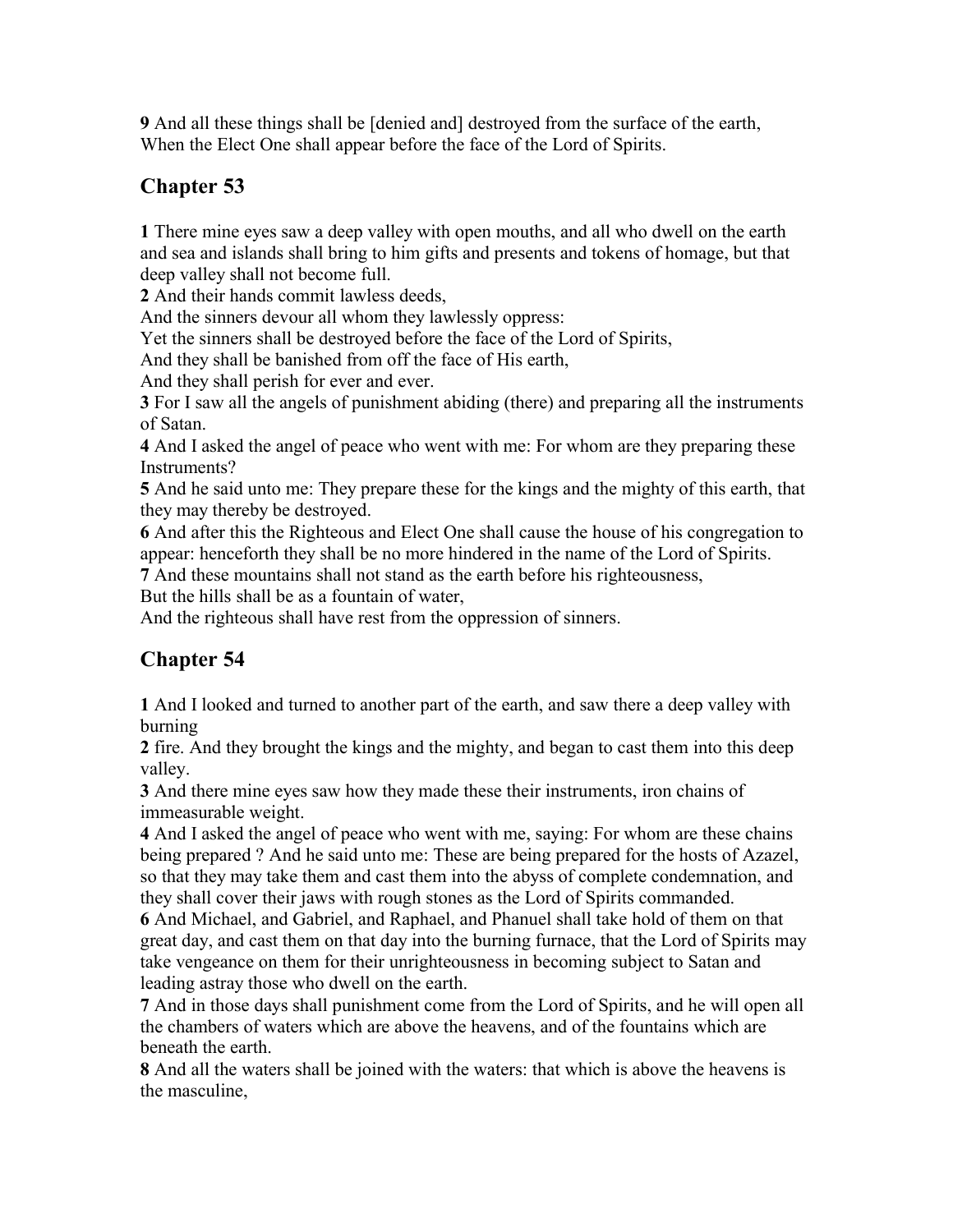**9** and the water which is beneath the earth is the feminine. And they shall destroy all who dwell

**10** on the earth and those who dwell under the ends of the heaven. And when they have recognized their unrighteousness which they have wrought on the earth, then by these shall they perish.

# **Chapter 55**

**1** And after that the Head of Days repented and said: In vain have I destroyed all who dwell

**2** on the earth. And He sware by His great name: Henceforth I will not do so to all who dwell on the earth, and I will set a sign in the heaven: and this shall be a pledge of good faith between Me and them for ever, so long as heaven is above the earth. And this is in accordance with My command.

**3** When I have desired to take hold of them by the hand of the angels on the day of tribulation and pain because of this, I will cause My chastisement and My wrath to abide upon them, saith

**4** God, the Lord of Spirits. Ye mighty kings who dwell on the earth, ye shall have to behold Mine Elect One, how he sits on the throne of glory and judges Azazel, and all his associates, and all his hosts in the name of the Lord of Spirits.

# **Chapter 56**

**1** And I saw there the hosts of the angels of punishment going, and they held scourges and chains

**2** of iron and bronze. And I asked the angel of peace who went with me, saying: To whom are

**3** these who hold the scourges going ? And he said unto me: To their elect and beloved ones, that they may be cast into the chasm of the abyss of the valley.

**4** And then that valley shall be filled with their elect and beloved,

And the days of their lives shall be at an end,

And the days of their leading astray shall not thenceforward be reckoned.

**5** And in those days the angels shall return

And hurl themselves to the east upon the Parthians and Medes:

They shall stir up the kings, so that a spirit of unrest shall come upon them, And they shall rouse them from their thrones,

That they may break forth as lions from their lairs, And as hungry wolves among their flocks.

**6** And they shall go up and tread under foot the land of His elect ones [And the land of His elect ones shall be before them a threshing-floor and a highway :] **7** But the city of my righteous shall be a hindrance to their horses.

And they shall begin to fight among themselves, And their right hand shall be strong against themselves,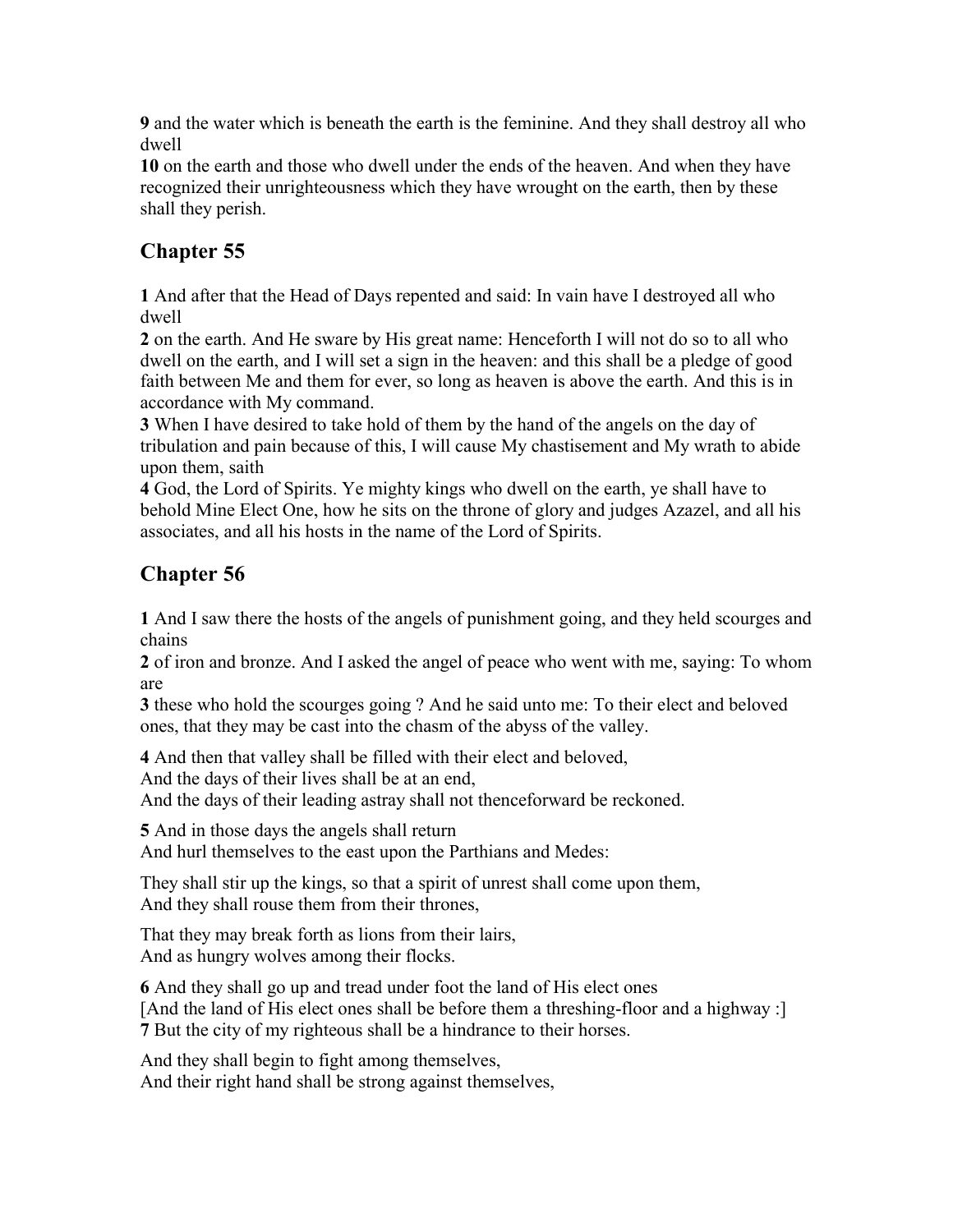And a man shall not know his brother, Nor a son his father or his mother,

Till there be no number of the corpses through their slaughter, And their punishment be not in vain.

**8** In those days Sheol shall open its jaws, And they shall be swallowed up therein

And their destruction shall be at an end; Sheol shall devour the sinners in the presence of the elect.

## **Chapter 57**

**1** And it came to pass after this that I saw another host of wagons, and men riding thereon, and

**2** coming on the winds from the east, and from the west to the south. And the noise of their wagons was heard, and when this turmoil took place the holy ones from heaven remarked it, and the pillars of the earth were moved from their place, and the sound thereof was heard from the one end of heaven

**3** to the other, in one day. And they shall all fall down and worship the Lord of Spirits. And this is the end of the second Parable.

## **Chapter 58**

**1** And I began to speak the third Parable concerning the righteous and elect.

**2** Blessed are ye, ye righteous and elect, For glorious shall be your lot.

**3** And the righteous shall be in the light of the sun. And the elect in the light of eternal life: The days of their life shall be unending, And the days of the holy without number.

**4** And they shall seek the light and find righteousness with the Lord of Spirits: There shall be peace to the righteous in the name of the Eternal Lord.

**5** And after this it shall be said to the holy in heaven That they should seek out the secrets of righteousness, the heritage of faith: For it has become bright as the sun upon earth, And the darkness is past.

**6** And there shall be a light that never endeth, And to a limit (lit. number ) of days they shall not come, For the darkness shall first have been destroyed, [And the light established before the Lord of Spirits] And the light of uprightness established for ever before the Lord of Spirits.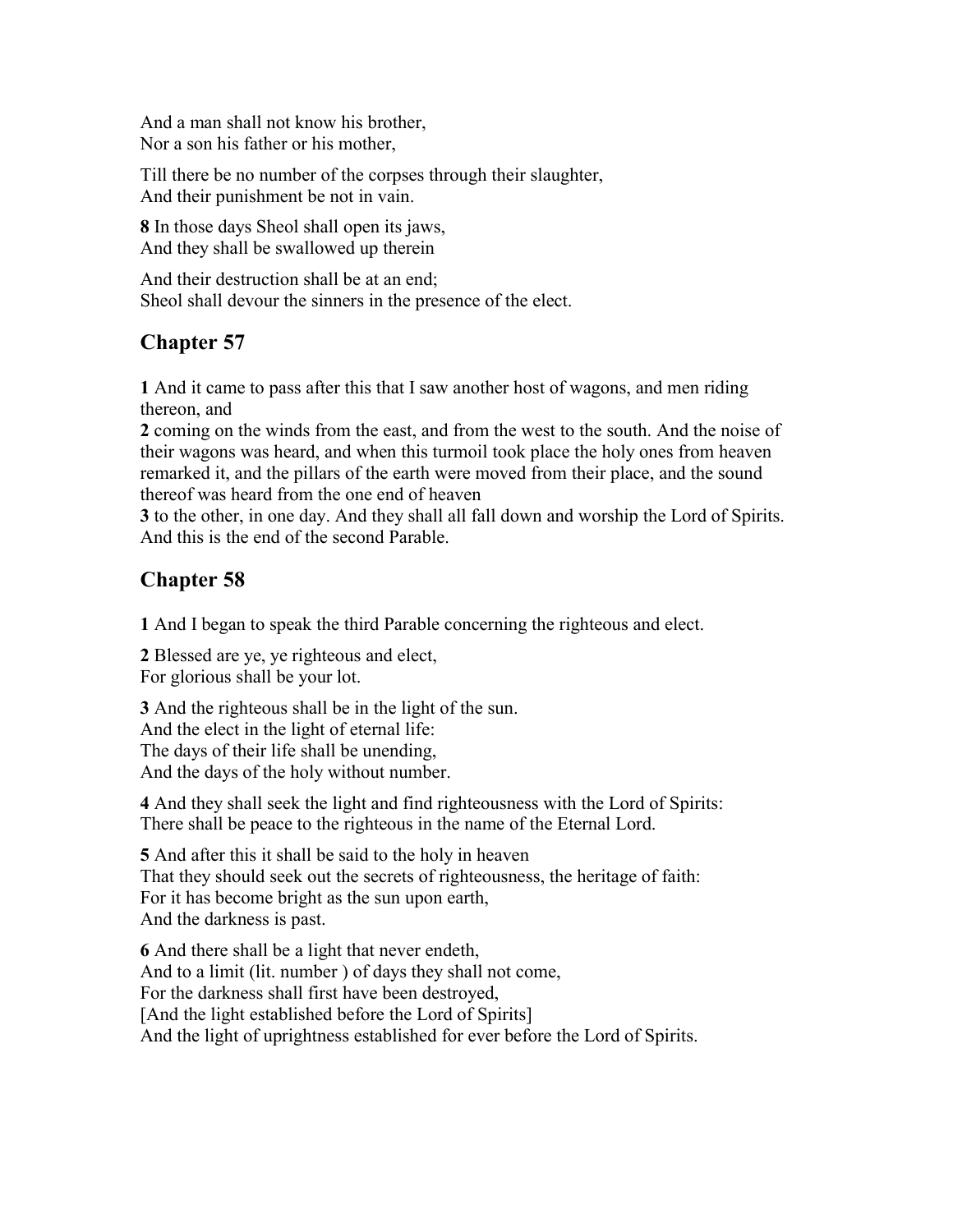**1** In those days mine eyes saw the secrets of the lightnings, and of the lights, and the judgements they execute (lit. their judgement ): and they lighten for a blessing or a curse as the Lord of

**2** Spirits willeth. And there I saw the secrets of the thunder, and how when it resounds above in the heaven, the sound thereof is heard, and he caused me to see the judgements executed on the earth, whether they be for well-being and blessing, or for a curse according to the word of the Lord of Spirits.

**3** And after that all the secrets of the lights and lightnings were shown to me, and they lighten for blessing and for satisfying.

## **Chapter 60**

A Fragment of the Book of Noah

**1** In the year 500, in the seventh month, on the fourteenth day of the month in the life of Enoch. In that Parable I saw how a mighty quaking made the heaven of heavens to quake, and the host of the Most High, and the angels, a thousand thousands and ten thousand times ten thousand, were **2** disquieted with a great disquiet. And the Head of Days sat on the throne of His glory, and the angels and the righteous stood around Him.

**3** And a great trembling seized me, And fear took hold of me, And my loins gave way, And dissolved were my reins, And I fell upon my face.

**4** And Michael sent another angel from among the holy ones and he raised me up, and when he had raised me up my spirit returned; for I had not been able to endure the look of this host, and the

**5** commotion and the quaking of the heaven. And Michael said unto me: Why art thou disquieted with such a vision ? Until this day lasted the day of His mercy; and He hath been merciful and

**6** long-suffering towards those who dwell on the earth. And when the day, and the power, and the punishment, and the judgement come, which the Lord of Spirits hath prepared for those who worship not the righteous law, and for those who deny the righteous judgement, and for those who take His name in vain-that day is prepared, for the elect a covenant, but for sinners an inquisition.

**7** When the punishment of the Lord of Spirits shall rest upon them, it shall rest in order that the punishment of the Lord of Spirits may not come, in vain, and it shall slay the children with their mothers and the children with their fathers. Afterwards the judgement shall take place according to His mercy and His patience. **7** And on that day were two monsters parted, a female monster named Leviathan, to dwell in the

**8** abysses of the ocean over the fountains of the waters. But the male is named Behemoth, who occupied with his breast a waste wilderness named Duidain, on the east of the garden where the elect and righteous dwell, where my grandfather was taken up, the seventh from Adam, the first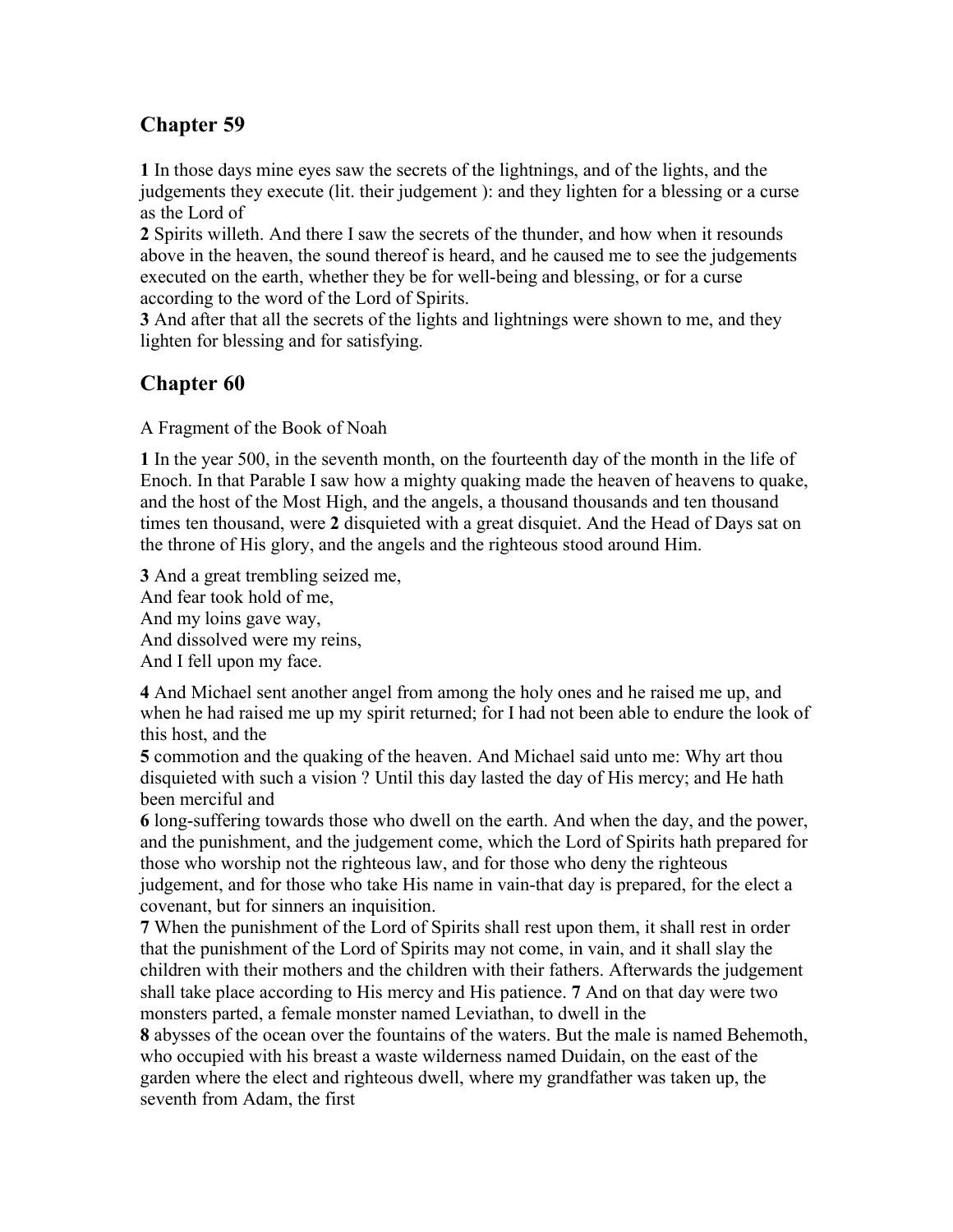**9** man whom the Lord of Spirits created. And I besought the other angel that he should show me the might of those monsters, how they were parted on one day and cast, the one into the abysses

**10** of the sea, and the other unto the dry land of the wilderness. And he said to me: Thou son of man, herein thou dost seek to know what is hidden.

**11** And the other angel who went with me and showed me what was hidden told me what is first and last in the heaven in the height, and beneath the earth in the depth, and at the ends of the

**12** heaven, and on the foundation of the heaven. And the chambers of the winds, and how the winds are divided, and how they are weighed, and (how) the portals of the winds are reckoned, each according to the power of the wind, and the power of the lights of the moon, and according to the power that is fitting: and the divisions of the stars according to their names, and how all the divisions

**13** are divided. And the thunders according to the places where they fall, and all the divisions that are made among the lightnings that it may lighten, and their host that they may at once obey.

**14** For the thunder has places of rest (which) are assigned (to it) while it is waiting for its peal; and the thunder and lightning are inseparable, and although not one and undivided, they both go together

15 through the spirit and separate not. For when the lightning lightens, the thunder utters its voice, and the spirit enforces a pause during the peal, and divides equally between them; for the treasury of their peals is like the sand, and each one of them as it peals is held in with a bridle, and turned back by the power of the spirit, and pushed forward according to the many quarters of the earth.

**16** And the spirit of the sea is masculine and strong, and according to the might of his strength he draws it back with a rein, and in like manner it is driven forward and disperses amid all the mountains

**17** of the earth. And the spirit of the hoar-frost is his own angel, and the spirit of the hail is a good

**18** angel. And the spirit of the snow has forsaken his chambers on account of his strength -There is a special spirit therein, and that which ascends from it is like smoke, and its name is frost.

**19**And the spirit of the mist is not united with them in their chambers, but it has a special chamber; for its course is glorious both in light and in darkness, and in winter and in summer, and in its chamber is an angel.

**20** And the spirit of the dew has its dwelling at the ends of the heaven, and is connected with the chambers of the rain, and its course is in winter and summer: and its clouds and the clouds of the

**21** mist are connected, and the one gives to the other. And when the spirit of the rain goes forth from its chamber, the angels come and open the chamber and lead it out, and when it is diffused over the whole earth it unites with the water on the earth. And whensoever it unites with the water on

**22** the earth . . . For the waters are for those who dwell on the earth; for they are nourishment for the earthfrom the Most High who is in heaven: therefore there is a measure for the rain, andthe angels take it in charge. And these things I saw towards the Garden of the Righteous.

**23** And the angel of peace who was with me said to me: These two monsters, prepared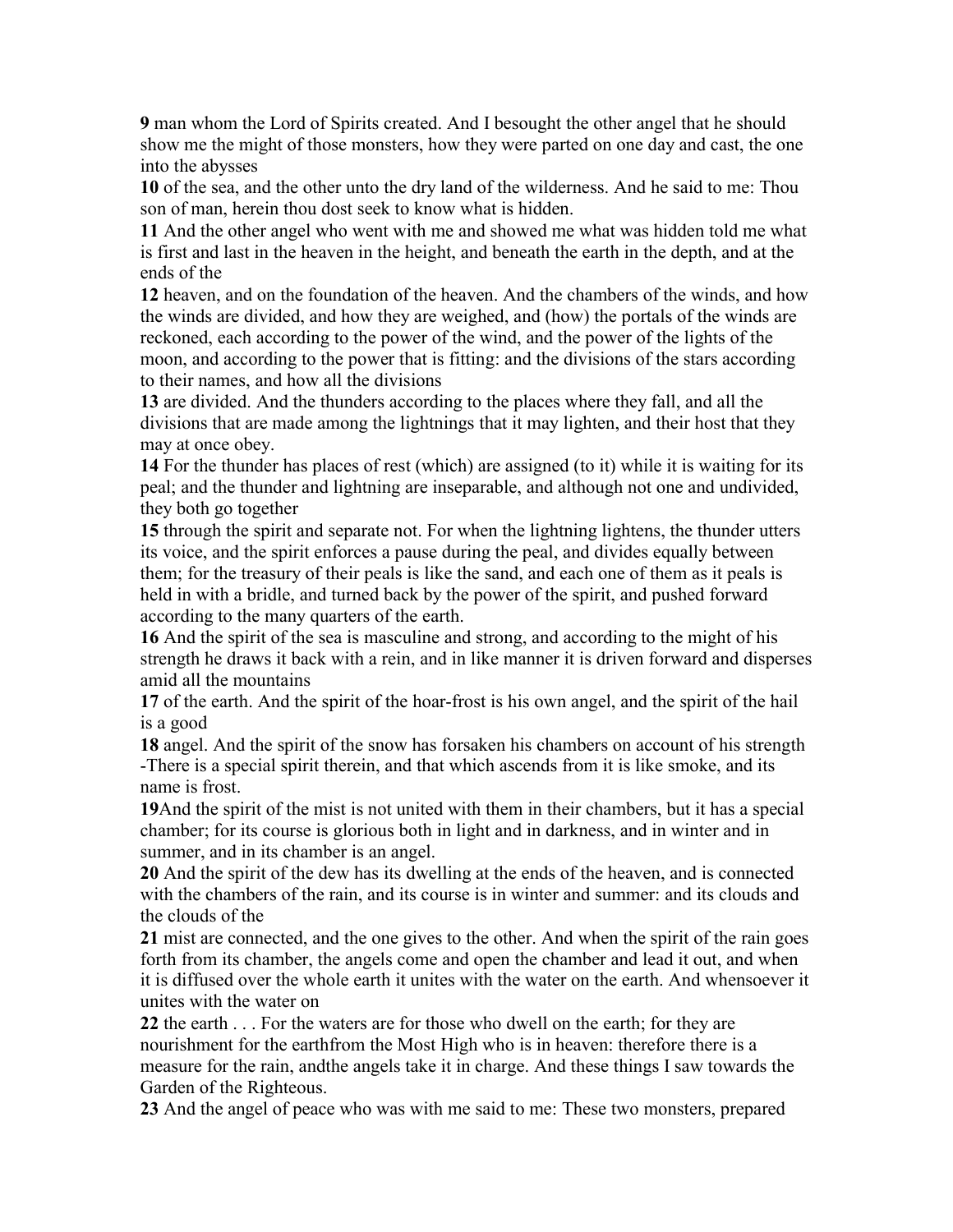conformably to the greatness of God, shall feed . . .

### **Chapter 61**

**1** And I saw in those days how long cords were given to those angels, and they took to themselves wings and flew, and they went towards the north.

**2** And I asked the angel, saying unto him: Why have those (angels) taken these cords and gone off ? And he said unto me: They have gone to measure.

**3** And the angel who went with me said unto me: These shall bring the measures of the righteous, And the ropes of the righteous to the righteous, That they may stay themselves on the name of the Lord of Spirits for ever and ever.

**4** The elect shall begin to dwell with the elect, And those are the measures which shall be given to faith And which shall strengthen righteousness.

**5** And these measures shall reveal all the secrets of the depths of the earth, And those who have been destroyed by the desert, And those who have been devoured by the beasts, And those who have been devoured by the fish of the sea, That they may return and stay themselves On the day of the Elect One; For none shall be destroyed before the Lord of Spirits, And none can be destroyed.

**6** And all who dwell above in the heaven received a command and power and one voice and one light like unto fire.

**7** And that One (with) their first words they blessed, And extolled and lauded with wisdom, And they were wise in utterance and in the spirit of life.

**8** And the Lord of Spirits placed the Elect one on the throne of glory. And he shall judge all the works of the holy above in the heaven, And in the balance shall their deeds be weighed

## **Chapter 62**

**1** And thus the Lord commanded the kings and the mighty and the exalted, and those who dwell on the earth, and said:

Open your eyes and lift up your horns if ye are able to recognize the Elect One. **2** And the Lord of Spirits seated him on the throne of His glory, And the spirit of righteousness was poured out upon him, And the word of his mouth slays all the sinners, And all the unrighteous are destroyed from before his face. **3** And there shall stand up in that day all the kings and the mighty, And the exalted and those who hold the earth,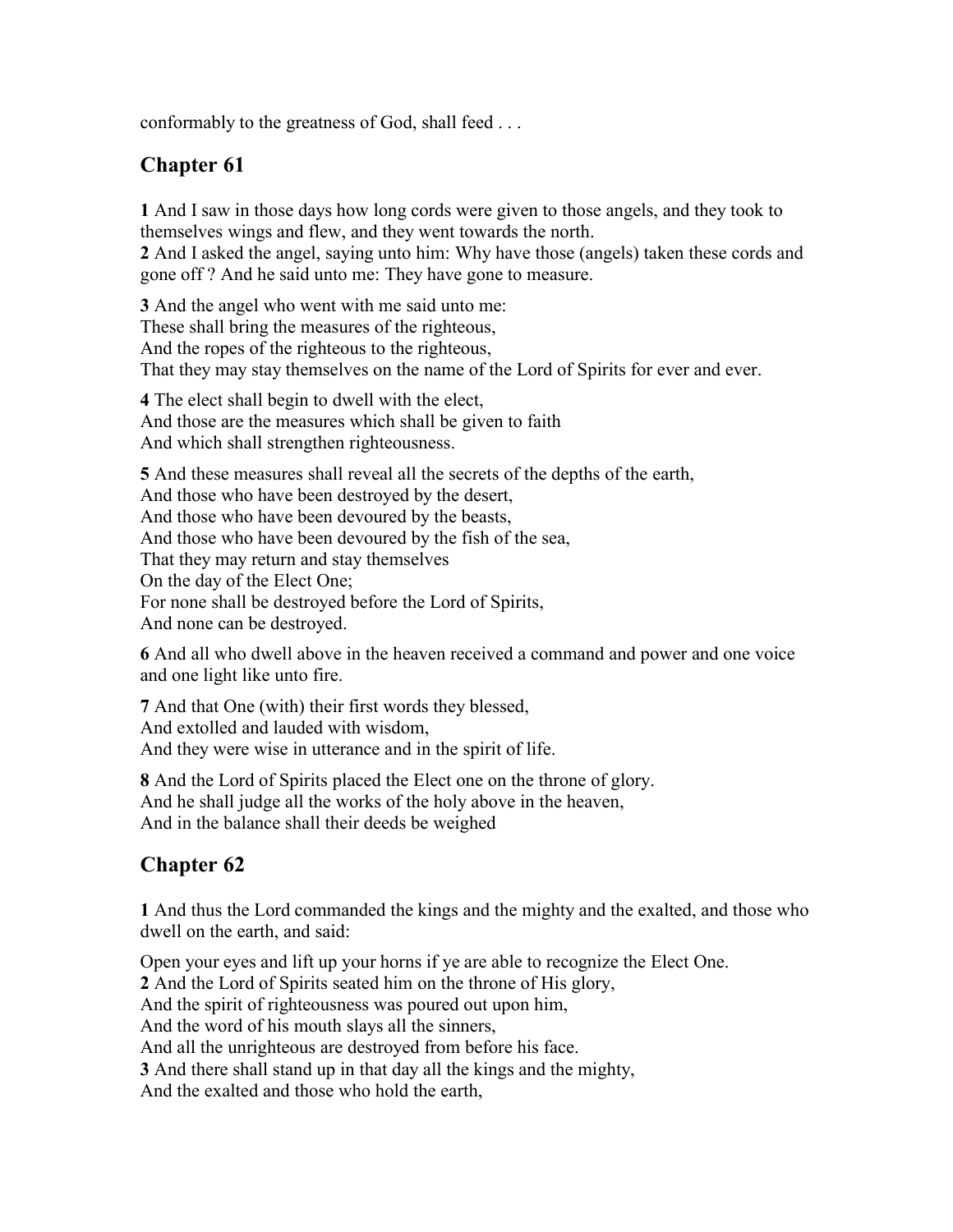And they shall see and recognize How he sits on the throne of his glory, And righteousness is judged before him, And no lying word is spoken before him.

**4** Then shall pain come upon them as on a woman in travail, [And she has pain in bringing forth] When her child enters the mouth of the womb, And she has pain in bringing forth.

**5**And one portion of them shall look on the other, And they shall be terrified, And they shall be downcast of countenance, And pain shall seize them, When they see that Son of Man Sitting on the throne of his glory.

**6** And the kings and the mighty and all who possess the earth shall bless and glorify and extol him who rules over all, who was hidden.

**7** For from the beginning the Son of Man was hidden, And the Most High preserved him in the presence of His might, And revealed him to the elect.

**8** And the congregation of the elect and holy shall be sown, And all the elect shall stand before him on that day.

**9** And all the kings and the mighty and the exalted and those who rule the earth Shall fall down before him on their faces, And worship and set their hope upon that Son of Man, And petition him and supplicate for mercy at his hands.

**10** Nevertheless that Lord of Spirits will so press them That they shall hastily go forth from His presence, And their faces shall be filled with shame, And the darkness grow deeper on their faces.

**11** And He will deliver them to the angels for punishment, To execute vengeance on them because they have oppressed His children and His elect **12** And they shall be a spectacle for the righteous and for His elect: They shall rejoice over them, Because the wrath of the Lord of Spirits resteth upon them, And His sword is drunk with their blood.

**13** And the righteous and elect shall be saved on that day, And they shall never thenceforward see the face of the sinners and unrighteous.

**14** And the Lord of Spirits will abide over them, And with that Son of Man shall they eat And lie down and rise up for ever and ever.

**15** And the righteous and elect shall have risen from the earth, And ceased to be of downcast countenance. And they shall have been clothed with garments of glory,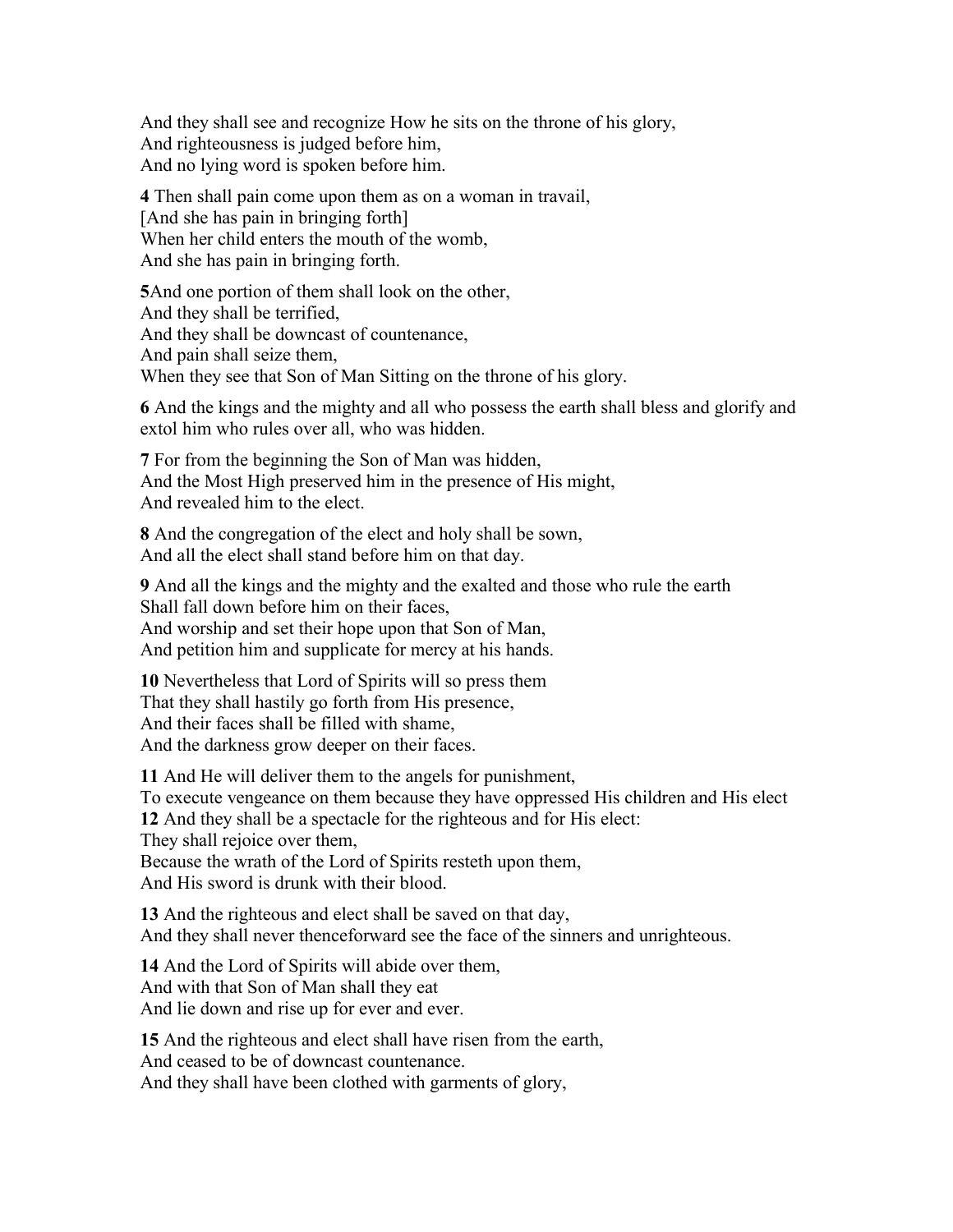**16** And these shall be the garments of life from the Lord of Spirits:

And your garments shall not grow old, Nor your glory pass away before the Lord of Spirits.

### **Chapter 63**

**1** In those days shall the mighty and the kings who possess the earth implore (Him) to grant them a little respite from His angels of punishment to whom they were delivered, that they might fall

**2** down and worship before the Lord of Spirits, and confess their sins before Him. And they shall bless and glorify the Lord of Spirits, and say:

Blessed is the Lord of Spirits and the Lord of kings, And the Lord of the mighty and the Lord of the rich, And the Lord of glory and the Lord of wisdom,

**3** And splendid in every secret thing is Thy power from generation to generation, And Thy glory for ever and ever:

Deep are all Thy secrets and innumerable, And Thy righteousness is beyond reckoning.

**4** We have now learnt that we should glorify And bless the Lord of kings and Him who is king over all kings. **5** And they shall say: Would that we had rest to glorify and give thanks And confess our faith before His glory !

**6** And now we long for a little rest but find it not: We follow hard upon and obtain (it) not:

And light has vanished from before us, And darkness is our dwelling-place for ever and ever:

**7** For we have not believed before Him Nor glorified the name of the Lord of Spirits, [nor glorified our Lord]

But our hope was in the sceptre of our kingdom, And in our glory.

**8** And in the day of our suffering and tribulation He saves us not, And we find no respite for confession

That our Lord is true in all His works, and in His judgements and His justice, And His judgements have no respect of persons.

And we pass away from before His face on account of our works, And all our sins are reckoned up in righteousness.

**10** Now they shall say unto themselves: Our souls are full of unrighteous gain, but it does not prevent us from descending from the midst thereof into the burden of Sheol.

**11** And after that their faces shall be filled with darkness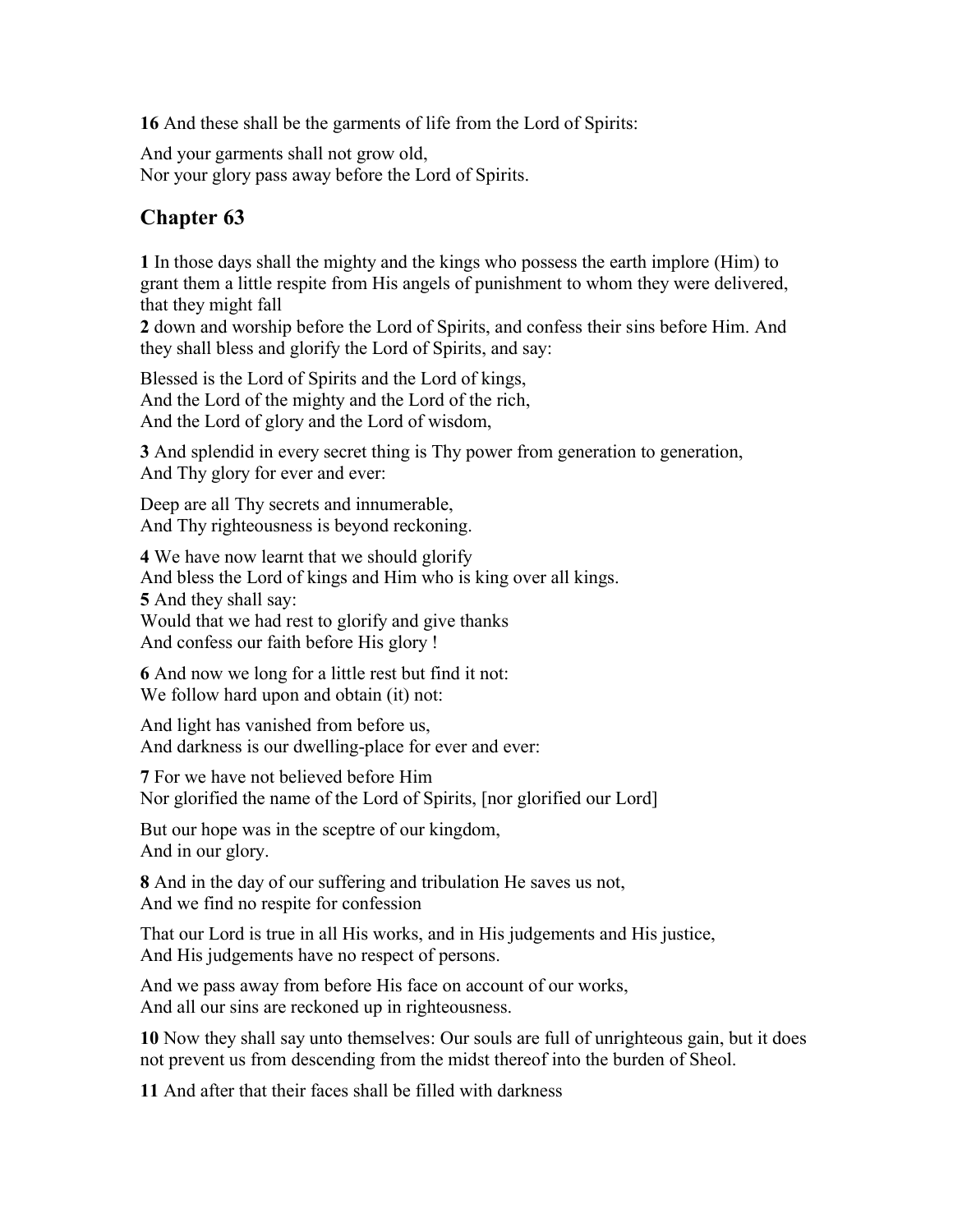And shame before that Son of Man, And they shall be driven from his presence, And the sword shall abide before his face in their midst.

**12** Thus spake the Lord of Spirits: This is the ordinance and judgement with respect to the mighty and the kings and the exalted and those who possess the earth before the Lord of Spirits.

### **Chapter 64**

**1**,**2** And other forms I saw hidden in that place. I heard the voice of the angel saying: These are the angels who descended to the earth, and revealed what was hidden to the children of men and seduced the children of men into committing sin.

## **Chapter 65**

**1, 2** And in those days Noah saw the earth that it had sunk down and its destruction was nigh. And he arose from thence and went to the ends of the earth, and cried aloud to his grandfather Enoch:

**3** and Noah said three times with an embittered voice: Hear me, hear me, hear me. And I said unto him: Tell me what it is that is falling out on the earth that the earth is in such evil plight

**4** and shaken, lest perchance I shall perish with it ? And thereupon there was a great commotion , on the earth, and a voice was heard from heaven, and I fell on my face. **5** And Enoch my grandfather came and stood by me, and said unto me: Why hast thou cried unto me with a bitter cry and weeping

**6** And a command has gone forth from the presence of the Lord concerning those who dwell on the earth that their ruin is accomplished because they have learnt all the secrets of the angels, and all the violence of the Satans, and all their powers -the most secret ones- and all the power of those who practice sorcery, and the power of witchcraft, and the power of those who make molten images

**7** for the whole earth: And how silver is produced from the dust of the earth, and how soft metal

**8** originates in the earth. For lead and tin are not produced from the earth like the first: it is a fountain

**9** that produces them, and an angel stands therein, and that angel is pre-eminent. And after that my grandfather Enoch took hold of me by my hand and raised me up, and said unto me: Go, for I have

**10** asked the Lord of Spirits as touching this commotion on the earth. And He said unto me: " Because of their unrighteousness their judgement has been determined upon and shall not be withheld by Me for ever. Because of the sorceries which they have searched out and learnt, the earth and those

**11** who dwell upon it shall be destroyed." And these-they have no place of repentance for ever, because they have shown them what was hidden, and they are the damned: but as for thee, my son, the Lord of Spirits knows that thou art pure, and guiltless of this reproach concerning the secrets.

**12** And He has destined thy name to be among the holy,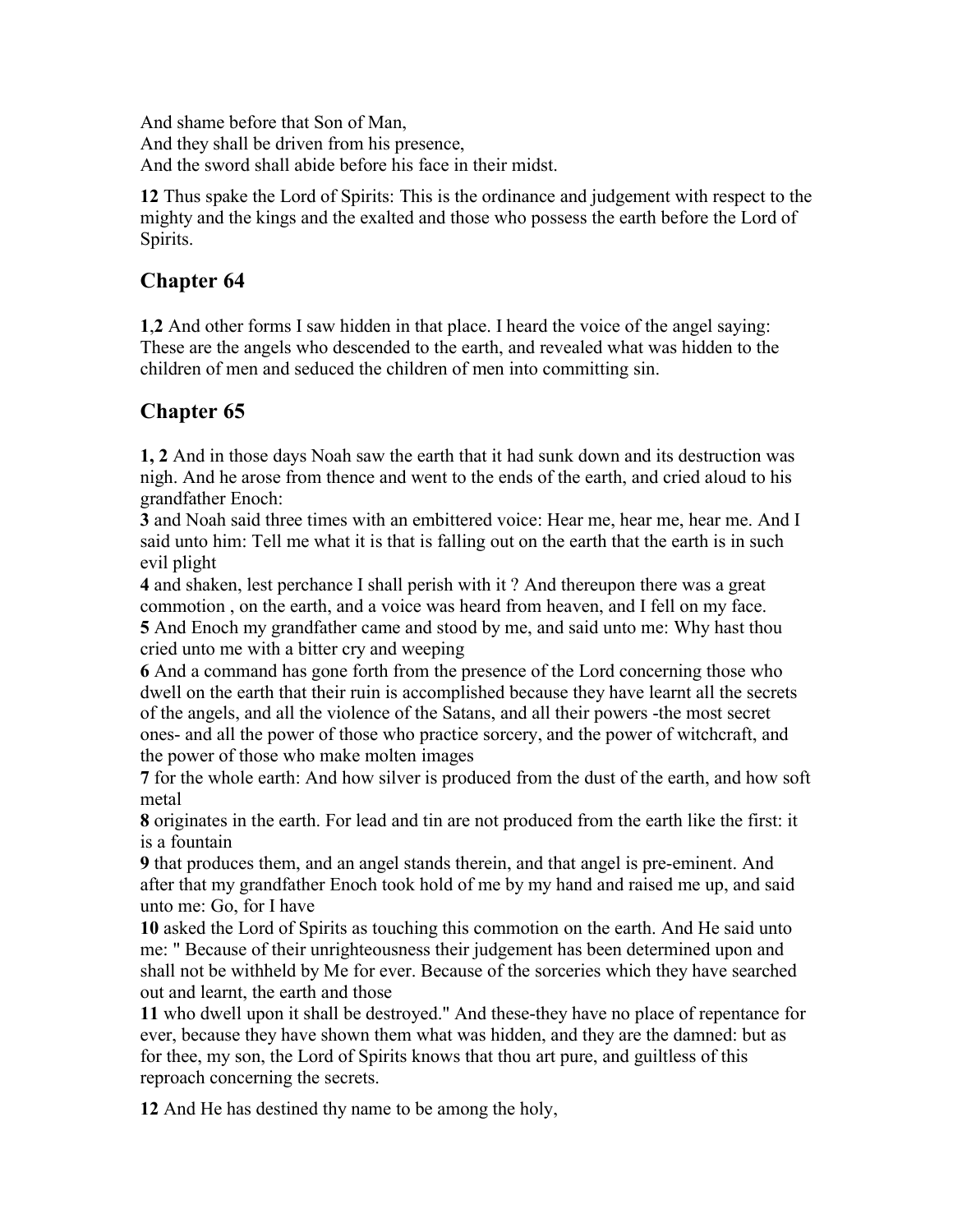And will preserve thee amongst those who dwell on the earth, And has destined thy righteous seed both for kingship and for great honours, And from thy seed shall proceed a fountain of the righteous and holy without number for ever.

## **Chapter 66**

**1** And after that he showed me the angels of punishment who are prepared to come and let loose all the powers of the waters which are beneath in the earth in order to bring judgement and destruction

**2** on all who [abide and] dwell on the earth. And the Lord of Spirits gave commandment to the angels who were going forth, that they should not cause the waters to rise but should hold them

**3** in check; for those angels were over the powers of the waters. And I went away from the presence of Enoch.

## **Chapter 67**

**1** And in those days the word of God came unto me, and He said unto me: Noah, thy lot has come

**2** Up before Me, a lot without blame, a lot of love and uprightness. And now the angels are making a wooden (building), and when they have completed that task I will place My hand upon it and preserve it, and there shall come forth from it the seed of life, and a change shall set in so that the

**3** earth will not remain without inhabitant. And I will make fast thy seed before me for ever and ever, and I will spread abroad those who dwell with thee: it shall not be unfruitful on the face of the earth, but it shall be blessed and multiply on the earth in the name of the Lord.

**4** And He will imprison those angels, who have shown unrighteousness, in that burning valley which my grandfather Enoch had formerly shown to me in the west among the mountains of gold

**5** and silver and iron and soft metal and tin. And I saw that valley in which there was a great

**6** convulsion and a convulsion of the waters. And when all this took place, from that fiery molten metal and from the convulsion thereof in that place, there was produced a smell of sulphur, and it was connected with those waters, and that valley of the angels who had led astray (mankind) burned

**7** beneath that land. And through its valleys proceed streams of fire, where these angels are punished who had led astray those who dwell upon the earth.

**8** But those waters shall in those days serve for the kings and the mighty and the exalted, and those who dwell on the earth, for the healing of the body, but for the punishment of the spirit; now their spirit is full of lust, that they may be punished in their body, for they have denied the Lord of Spirits

**9** and see their punishment daily, and yet believe not in His name. And in proportion as the burning of their bodies becomes severe, a corresponding change shall take place in their spirit for ever and ever;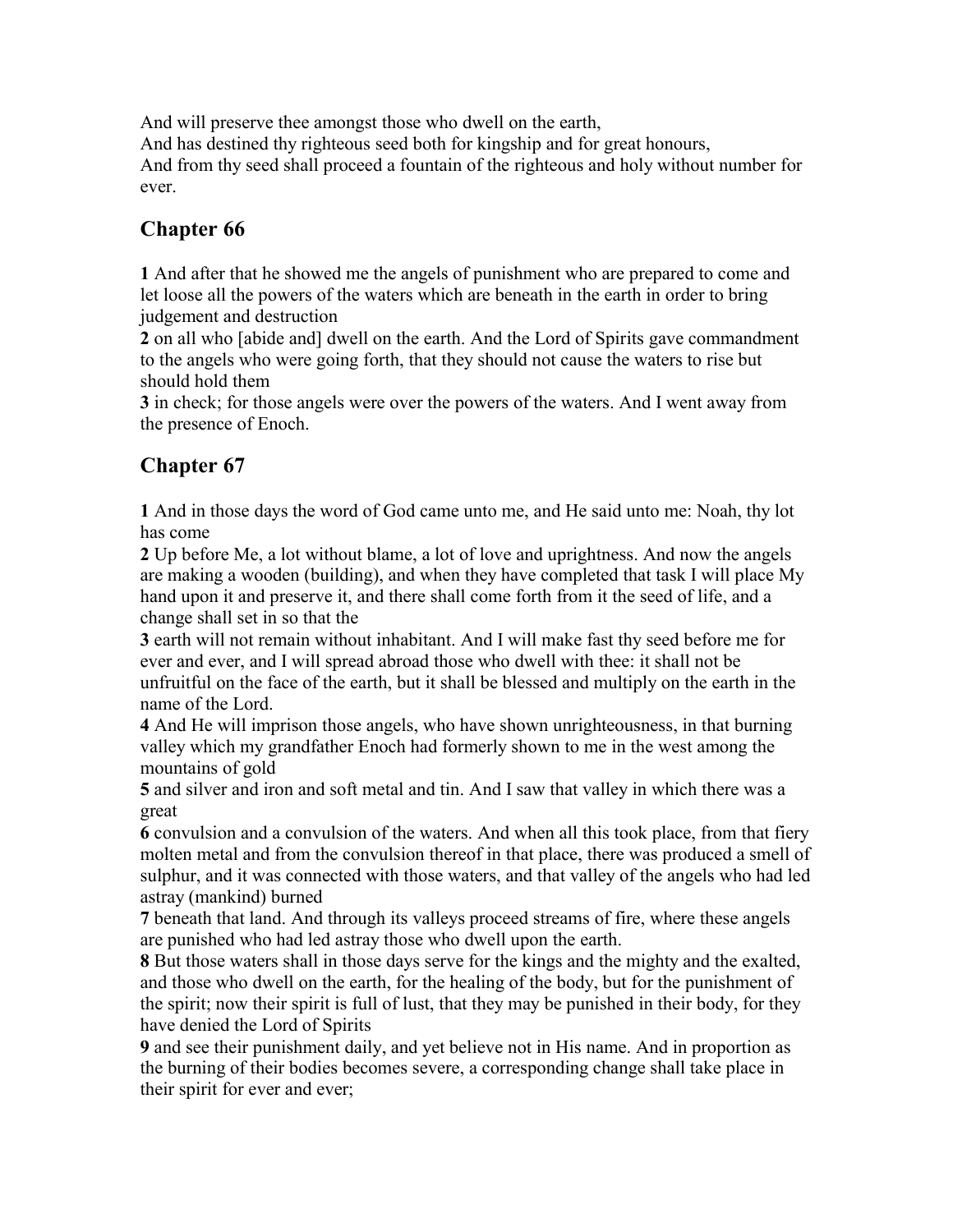**10** for before the Lord of Spirits none shall utter an idle word. For the judgement shall come upon them,

**11** because they believe in the lust of their body and deny the Spirit of the Lord. And those same waters will undergo a change in those days; for when those angels are punished in these waters, these water-springs shall change their temperature, and when the angels ascend, this water of the

**12** springs shall change and become cold. And I heard Michael answering and saying: This judgement wherewith the angels are judged is a testimony for the kings and the mighty who possess the

**13** earth. Because these waters of judgement minister to the healing of the body of the kings and the lust of their body; therefore they will not see and will not believe that those waters will change and become a fire which burns for ever.

### **Chapter 68**

**1** And after that my grandfather Enoch gave me the teaching of all the secrets in the book in the Parables which had been given to him, and he put them together for me in the words of the book

**2** of the Parables. And on that day Michael answered Raphael and said: The power of the spirit transports and makes me to tremble because of the severity of the judgement of the secrets, the judgement of the angels: who can endure the severe judgement which has been executed, and before

**3** which they melt away ? And Michael answered again, and said to Raphael: Who is he whose heart is not softened concerning it, and whose reins are not troubled by this word of judgement

**4** (that) has gone forth upon them because of those who have thus led them out ? And it came to pass when he stood before the Lord of Spirits, Michael said thus to Raphael: I will not take their part under the eye of the Lord; for the Lord of Spirits has been angry with them because they do

**5** as if they were the Lord. Therefore all that is hidden shall come upon them for ever and ever; for neither angel nor man shall have his portion (in it), but alone they have received their judgement for ever and ever.

### **Chapter 69**

**1** And after this judgement they shall terrify and make them to tremble because they have shown this to those who dwell on the earth.

**2** And behold the names of those angels [and these are their names: the first of them is Samjaza, the second Artaqifa, and the third Armen, the fourth Kokabel, the fifth Turael, the sixth Rumjal, the seventh Danjal, the eighth Neqael, the ninth Baraqel, the tenth Azazel, the eleventh Armaros, the twelfth Batarjal, the thirteenth Busasejal, the fourteenth Hananel, the fifteenth Turel, and the sixteenth Simapesiel, the seventeenth Jetrel, the eighteenth Tumael, the nineteenth Turel,

**3** the twentieth Rumael, the twenty-first Azazel. And these are the chiefs of their angels and their names, and their chief ones over hundreds and over fifties and over tens. **4** The name of the first Jeqon: that is, the one who led astray [all] the sons of God, and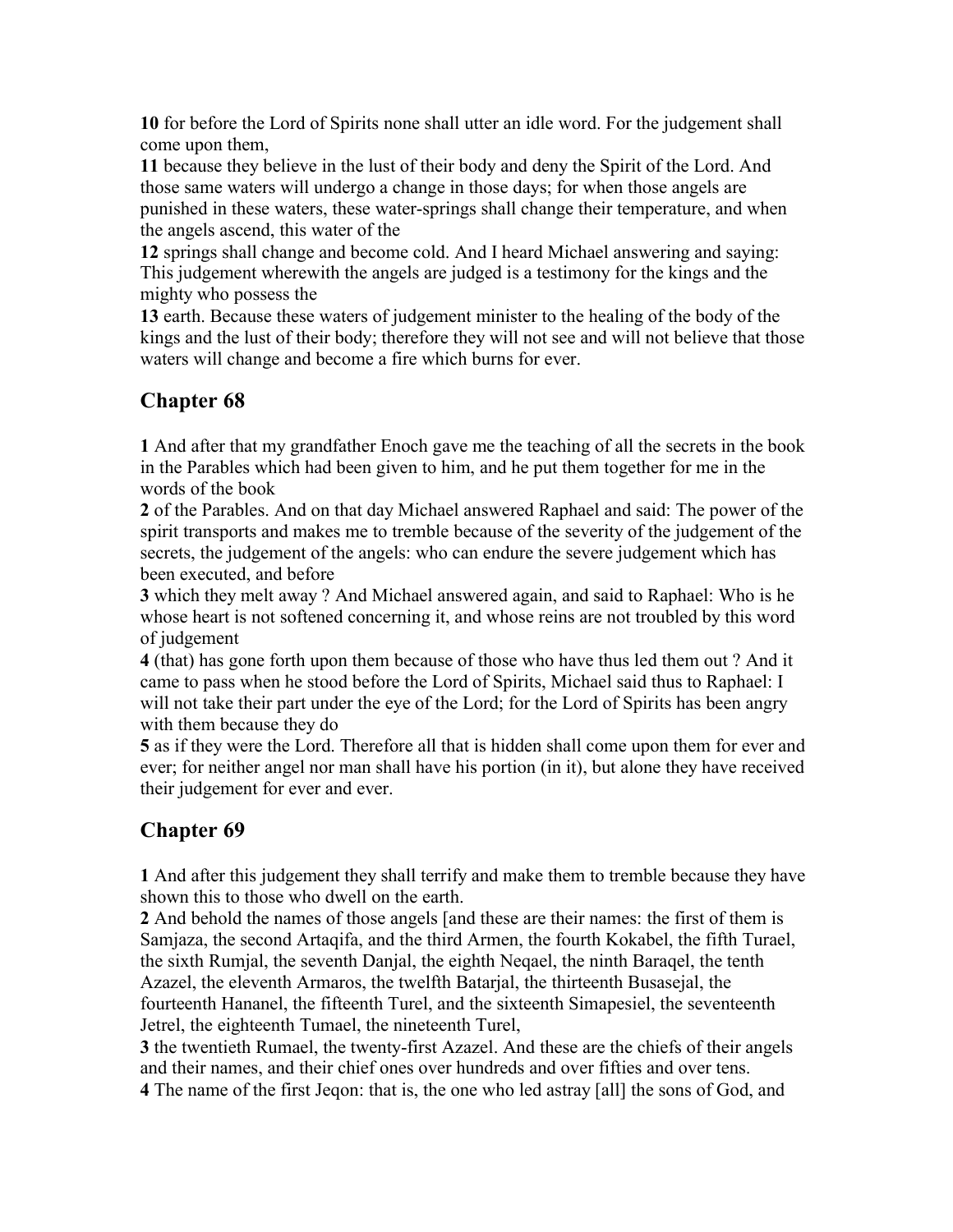brought them

**5** down to the earth, and led them astray through the daughters of men. And the second was named Asbeel: he imparted to the holy sons of God evil counsel, and led them astray so that they defiled

**6** their bodies with the daughters of men. And the third was named Gadreel: he it is who showed the children of men all the blows of death, and he led astray Eve, and showed [the weapons of death to the sons of men] the shield and the coat of mail, and the sword for battle, and all the weapons

**7** of death to the children of men. And from his hand they have proceeded against those who dwell

**8** on the earth from that day and for evermore. And the fourth was named Penemue: he taught the

**9** children of men the bitter and the sweet, and he taught them all the secrets of their wisdom. And he instructed mankind in writing with ink and paper, and thereby many sinned from eternity to

**10** eternity and until this day. For men were not created for such a purpose, to give confirmation

**11** to their good faith with pen and ink. For men were created exactly like the angels, to the intent that they should continue pure and righteous, and death, which destroys everything, could not have taken hold of them, but through this their knowledge they are perishing, and through this power

**12** it is consuming me. And the fifth was named Kasdeja: this is he who showed the children of men all the wicked smitings of spirits and demons, and the smitings of the embryo in the womb, that it may pass away, and [the smitings of the soul] the bites of the serpent, and the smitings

**13** which befall through the noontide heat, the son of the serpent named Tabaet. And this is the task of Kasbeel, the chief of the oath which he showed to the holy ones when he dwelt high

**14** above in glory, and its name is Biqa. This (angel) requested Michael to show him the hidden name, that he might enunciate it in the oath, so that those might quake before that name and oath who revealed all that was in secret to the children of men.

And this is the power of this oath, for it is powerful and strong, and he placed this oath Akae in the hand of Michael.

**16** And these are the secrets of this oath . . .

And they are strong through his oath:

And the heaven was suspended before the world was created, And for ever.

**17** And through it the earth was founded upon the water,

And from the secret recesses of the mountains come beautiful waters, From the creation of the world and unto eternity.

**18** And through that oath the sea was created,

And as its foundation He set for it the sand against the time of (its) anger, And it dare not pass beyond it from the creation of the world unto eternity.

**19** And through that oath are the depths made fast,

And abide and stir not from their place from eternity to eternity.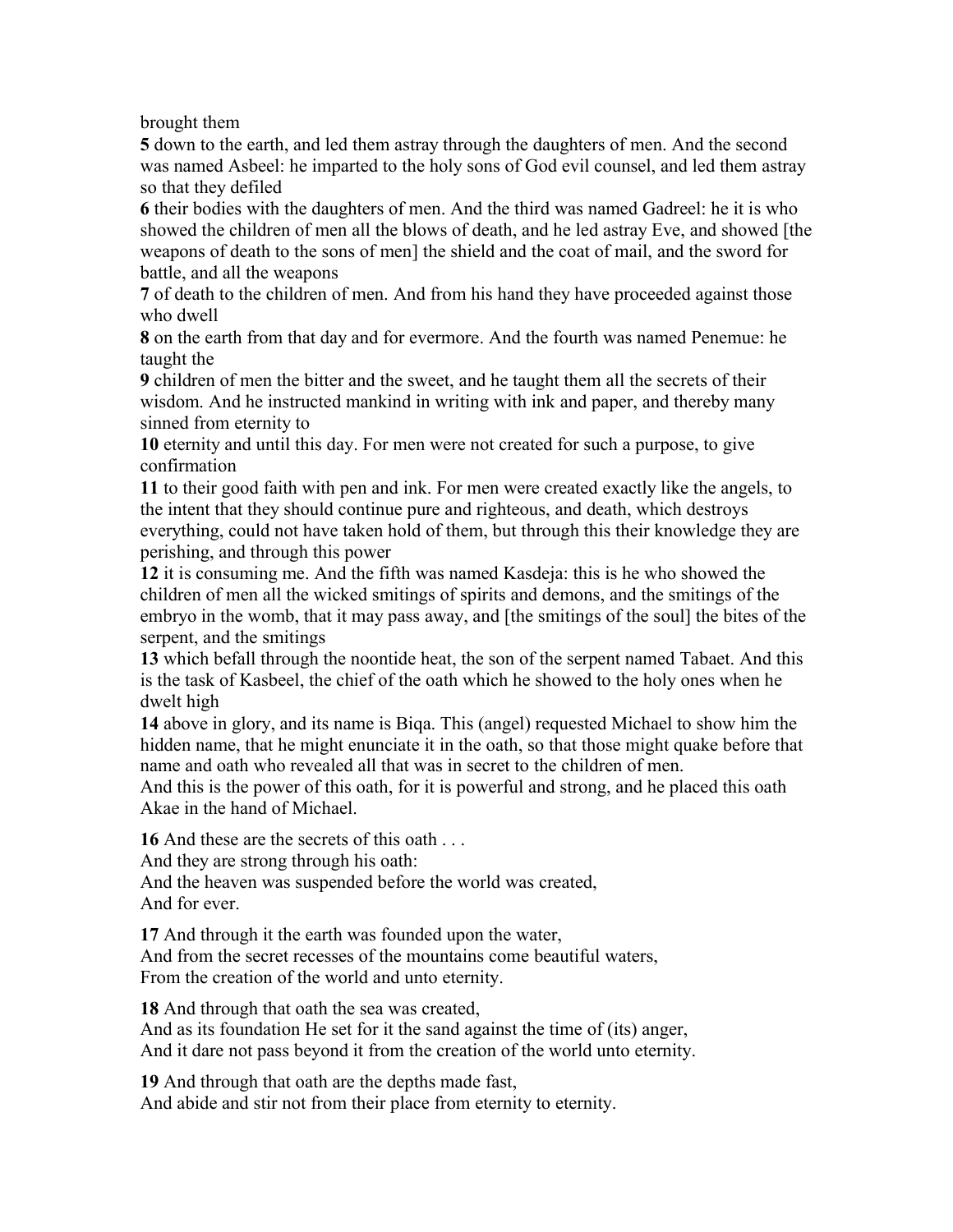**20** And through that oath the sun and moon complete their course, And deviate not from their ordinance from eternity to eternity.

**21** And through that oath the stars complete their course, And He calls them by their names, And they answer Him from eternity to eternity.

**22** [And in like manner the spirits of the water, and of the winds, and of all zephyrs, and (their) paths

**23** from all the quarters of the winds. And there are preserved the voices of the thunder and the light of the lightnings: and there are preserved the chambers of the hail and the chambers of the

**24** hoarfrost, and the chambers of the mist, and the chambers of the rain and the dew. And all these believe and give thanks before the Lord of Spirits, and glorify (Him) with all their power, and their food is in every act of thanksgiving: they thank and glorify and extol the name of the Lord of Spirits for ever and ever.]

**25** And this oath is mighty over them

And through it [they are preserved and] their paths are preserved, And their course is not destroyed.

**26** And there was great joy amongst them, And they blessed and glorified and extolled Because the name of that Son of Man had been revealed unto them.

**27** And he sat on the throne of his glory,

And the sum of judgement was given unto the Son of Man, And he caused the sinners to pass away and be destroyed from off the face of the earth, And those who have led the world astray.

**28** With chains shall they be bound, And in their assemblage-place of destruction shall they be imprisoned, And all their works vanish from the face of the earth.

**29** And from henceforth there shall be nothing corruptible; For that Son of Man has appeared, And has seated himself on the throne of his glory, And all evil shall pass away before his face, And the word of that Son of Man shall go forth

And be strong before the Lord of Spirits.

## **Chapter 70**

**1** And it came to pass after this that his name during his lifetime was raised aloft to that Son of

**2** Man and to the Lord of Spirits from amongst those who dwell on the earth. And he was raised aloft

**3** on the chariots of the spirit and his name vanished among them. And from that day I was no longer numbered amongst them: and he set me between the two winds, between the North and the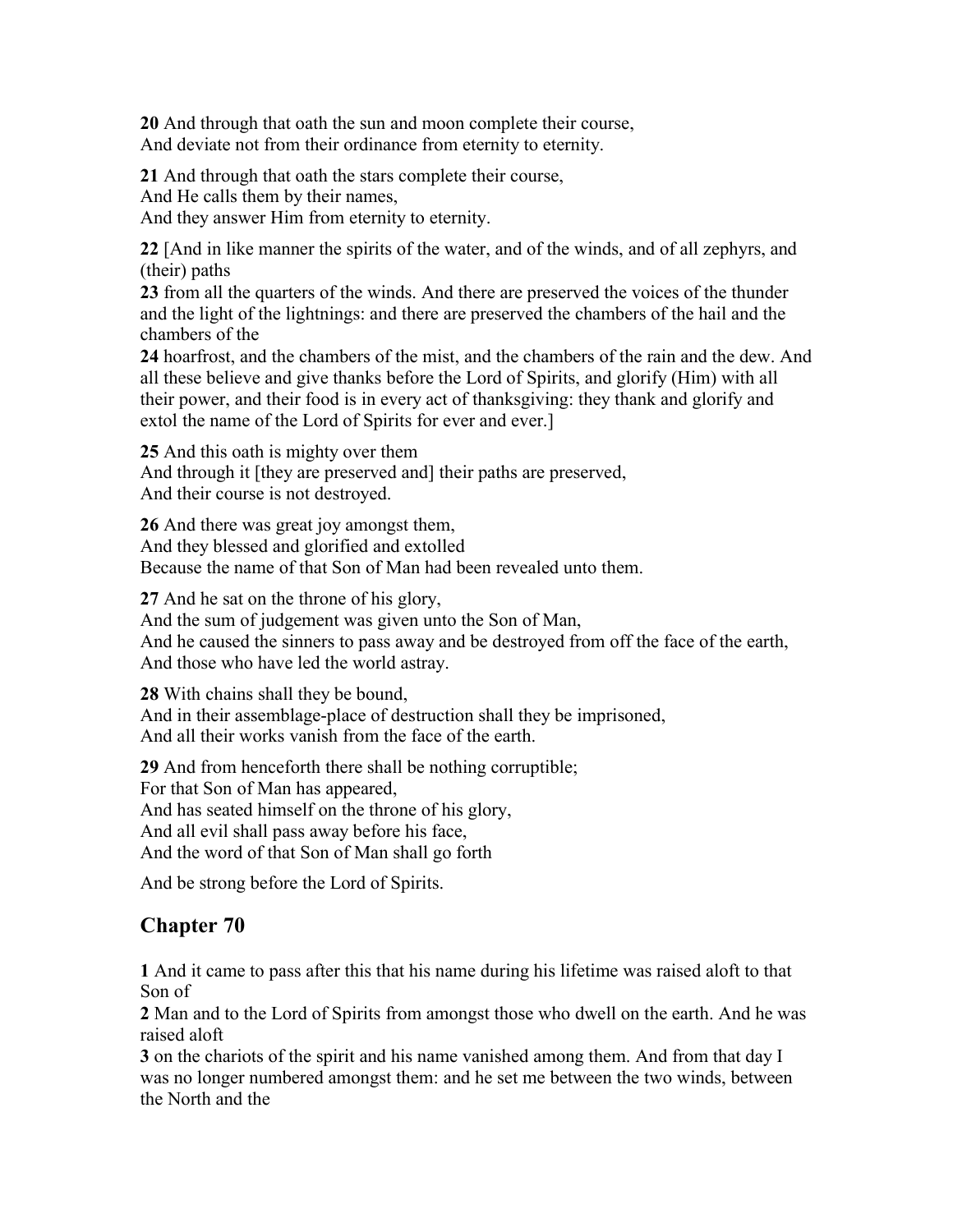**4** West, where the angels took the cords to measure for me the place for the elect and righteous. And there I saw the first fathers and the righteous who from the beginning dwell in that place.

#### **Chapter 71**

**1** And it came to pass after this that my spirit was translated And it ascended into the heavens: And I saw the holy sons of God. They were stepping on flames of fire: Their garments were white [and their raiment] , And their faces shone like snow.

**2** And I saw two streams of fire, And the light of that fire shone like hyacinth, And I fell on my face before the Lord of Spirits.

**3** And the angel Michael[one of the archangels] seized me by my right hand, And lifted me up and led me forth into all the secrets, And he showed me all the secrets of righteousness.

**4** And he showed me all the secrets of the ends of the heaven, And all the chambers of all the stars, and all the luminaries, Whence they proceed before the face of the holy ones.

**5** And he translated my spirit into the heaven of heavens, And I saw there as it were a structure built of crystals, And between those crystals tongues of living fire.

**6** And my spirit saw the girdle which girt that house of fire, And on its four sides were streams full of living fire, And they girt that house.

**7** And round about were Seraphin, Cherubic, and Ophannin: And these are they who sleep not And guard the throne of His glory.

**8** And I saw angels who could not be counted, A thousand thousands, and ten thousand times ten thousand, Encircling that house.

And Michael, and Raphael, and Gabriel, and Phanuel, And the holy angels who are above the heavens, Go in and out of that house.

**9** And they came forth from that house, And Michael and Gabriel, Raphael and Phanuel, And many holy angels without number.

**10** And with them the Head of Days, His head white and pure as wool, And His raiment indescribable.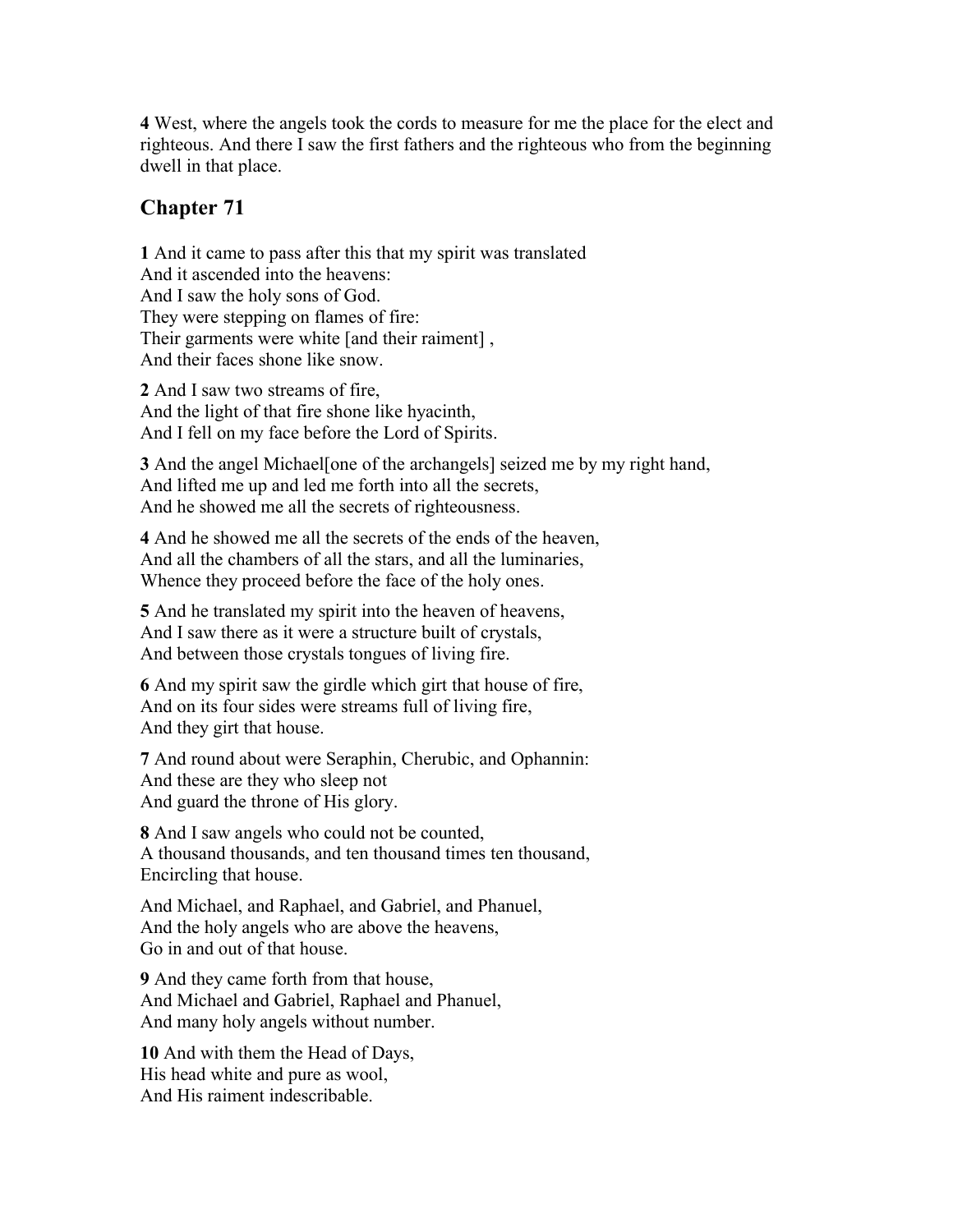**11** And I fell on my face, And my whole body became relaxed, And my spirit was transfigured;

And I cried with a loud voice, ... with the spirit of power, And blessed and glorified and extolled.

**12** And these blessings which went forth out of my mouth were well pleasing before that Head of Days. And that Head of Days came with Michael and Gabriel, Raphael and Phanuel, thousands and ten thousands of angels without number.

[Lost passage wherein the Son of Man was described as accompanying the Head of Days, and Enoch asked one of the angels (as in xlvi. 3) concerning the Son of Man as to who he was.]

**14** And he (i.e. the angel) came to me and greeted me with His voice, and said unto me This is the Son of Man who is born unto righteousness,

And righteousness abides over him,

And the righteousness of the Head of Days forsakes him not.

**15** And he said unto me:

He proclaims unto thee peace in the name of the world to come;

For from hence has proceeded peace since the creation of the world,

And so shall it be unto thee for ever and for ever and ever.

**16** And all shall walk in his ways since righteousness never forsaketh him: With him will be their dwelling-places, and with him their heritage, And they shall not be separated from him for ever and ever and ever.

And so there shall be length of days with that Son of Man, And the righteous shall have peace and an upright way In the name of the Lord of Spirits for ever and ever.

#### **Book 3: Astronomy**

### **Chapter 72**

**1** The book of the courses of the luminaries of the heaven, the relations of each, according to their classes, their dominion and their seasons, according to their names and places of origin, and according to their months, which Uriel, the holy angel, who was with me, who is their guide, showed me; and he showed me all their laws exactly as they are, and how it is with regard to all the years of the world

**2** and unto eternity, till the new creation is accomplished which dureth till eternity. And this is the first law of the luminaries: the luminary the Sun has its rising in the eastern portals of the heaven,

**3** and its setting in the western portals of the heaven. And I saw six portals in which the sun rises, and six portals in which the sun sets and the moon rises and sets in these portals, and the leaders of the stars and those whom they lead: six in the east and six in the west, and all following each other

**4** in accurately corresponding order: also many windows to the right and left of these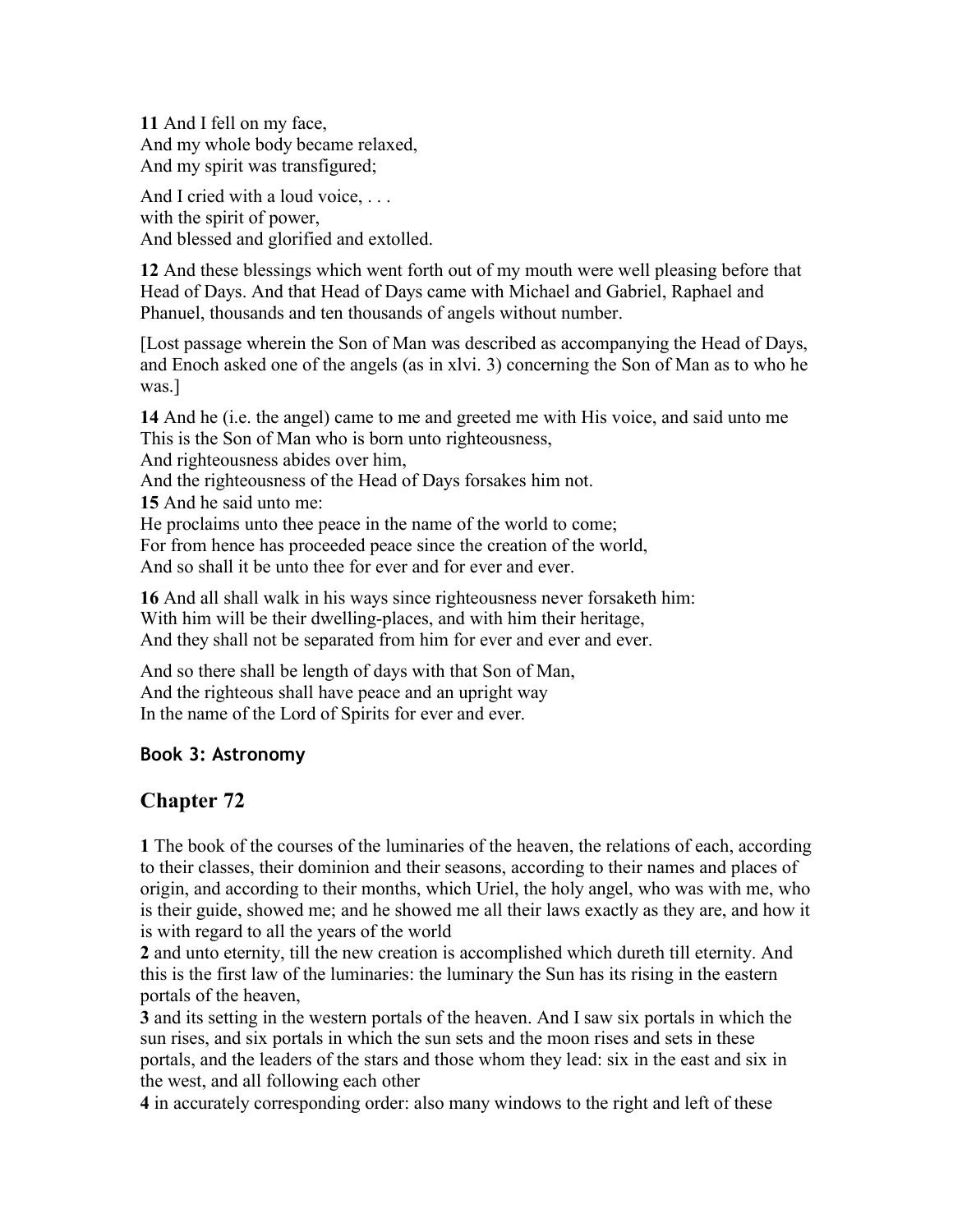portals. And first there goes forth the great luminary, named the Sun, and his circumference is like the

**5** circumference of the heaven, and he is quite filled with illuminating and heating fire. The chariot on which he ascends, the wind drives, and the sun goes down from the heaven and returns through the north in order to reach the east, and is so guided that he comes to the appropriate (lit. that ) portal and

**6** shines in the face of the heaven. In this way he rises in the first month in the great portal, which

**7** is the fourth [those six portals in the cast]. And in that fourth portal from which the sun rises in the first month are twelve window-openings, from which proceed a flame when they are opened in

**8** their season. When the sun rises in the heaven, he comes forth through that fourth portal thirty,

**9** mornings in succession, and sets accurately in the fourth portal in the west of the heaven. And during this period the day becomes daily longer and the night nightly shorter to the thirtieth

**10** morning. On that day the day is longer than the night by a ninth part, and the day amounts exactly to ten parts and the night to eight parts. And the sun rises from that fourth portal, and sets in the fourth and returns to the fifth portal of the east thirty mornings, and rises from it and sets in the fifth

**12** portal. And then the day becomes longer by two parts and amounts to eleven parts, and the night

**13** becomes shorter and amounts to seven parts. And it returns to the east and enters into the sixth

**14** portal, and rises and sets in the sixth portal one-and-thirty mornings on account of its sign. On that day the day becomes longer than the night, and the day becomes double the night, and the day

**15** becomes twelve parts, and the night is shortened and becomes six parts. And the sun mounts up to make the day shorter and the night longer, and the sun returns to the east and enters into the

**16** sixth portal, and rises from it and sets thirty mornings. And when thirty mornings are accomplished,

**17** the day decreases by exactly one part, and becomes eleven parts, and the night seven. And the sun goes forth from that sixth portal in the west, and goes to the east and rises in the fifth portal for

**18** thirty mornings, and sets in the west again in the fifth western portal. On that day the day decreases by two parts, and amounts to ten parts and the night to eight parts.

**19** And the sun goes forth from that fifth portal and sets in the fifth portal of the west, and rises in the fourth portal for one-

**20** and-thirty mornings on account of its sign, and sets in the west. On that day the day is equalized with the night, [and becomes of equal length], and the night amounts to nine parts and the day to

**21** nine parts. And the sun rises from that portal and sets in the west, and returns to the east and rises

**22** thirty mornings in the third portal and sets in the west in the third portal. And on that day the night becomes longer than the day, and night becomes longer than night, and day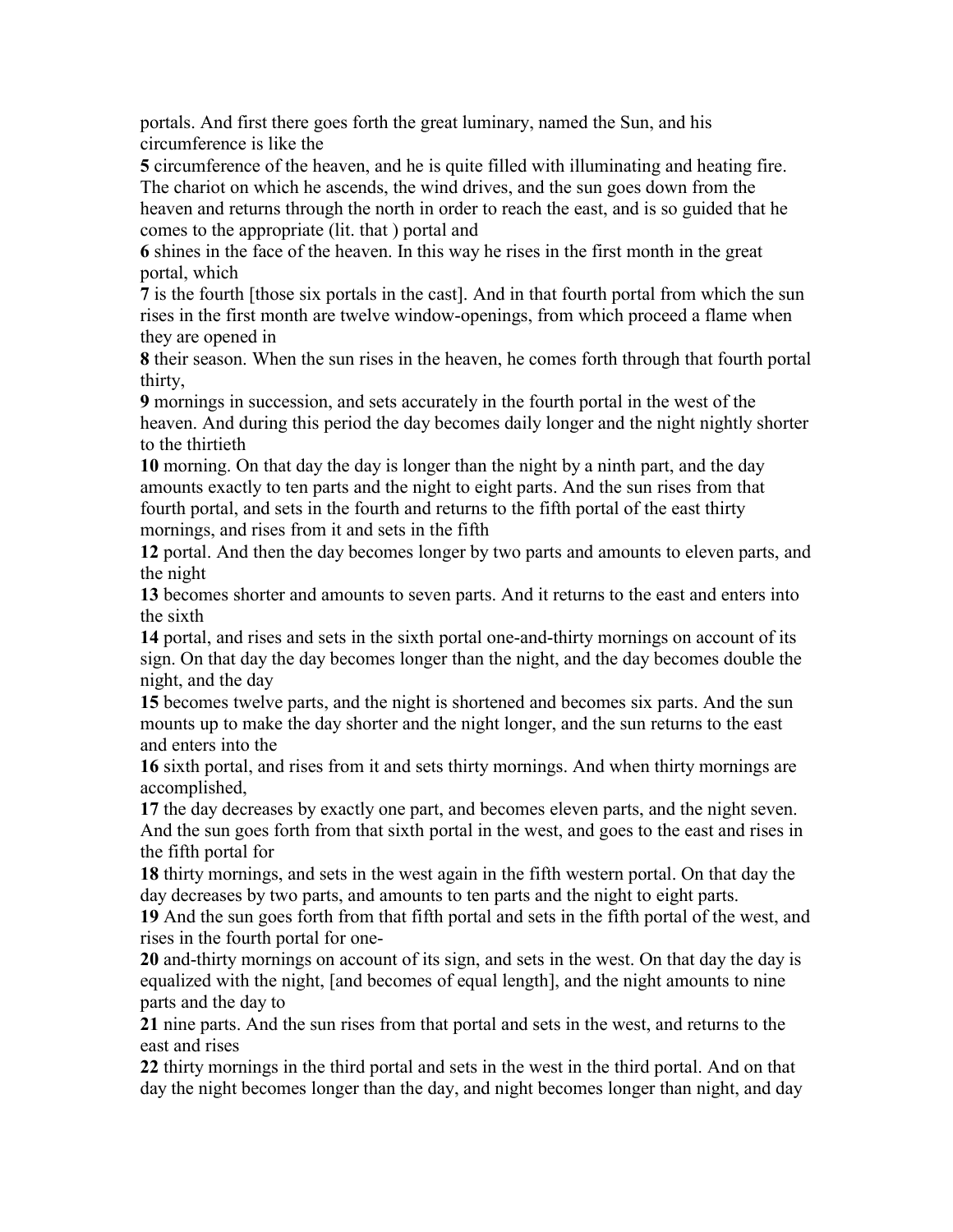shorter than day till thhe thirtieth morning, and the night amounts exactly to ten parts and the day to eight

**23** parts. And the sun rises from that third portal and sets in the third portal in the west and returns to the east, and for thirty mornings rises

**24** in the second portal in the east, and in like manner sets in the second portal in the west of the heaven. And on that day the night amounts to eleven

**25** parts and the day to seven parts. And the sun rises on that day from that second portal and sets in the west in the second portal, and returns to the east into the first portal for one-and-thirty

**26** mornings, and sets in the first portal in the west of the heaven. And on that day the night becomes longer and amounts to the double of the day: and the night amounts exactly to twelve parts and

**27** the day to six. And the sun has (therewith) traversed the divisions of his orbit and turns again on those divisions of his orbit, and enters that portal thirty mornings and sets also in the west

**28** opposite to it. And on that night has the night decreased in length by a ninth part, and the night

**29** has become eleven parts and the day seven parts. And the sun has returned and entered into the second portal in the east, and returns on those his divisions of his orbit for thirty mornings, rising

**30** and setting. And on that day the night decreases in length, and the night amounts to ten parts

**31** and the day to eight. And on that day the sun rises from that portal, and sets in the west, and returns to the east, and rises in the third portal for one-and-thirty mornings, and sets in the west of the heaven.

**32** On that day the night decreases and amounts to nine parts, and the day to nine parts, and the night

**33** is equal to the day and the year is exactly as to its days three hundred and sixty-four. And the length of the day and of the night, and the shortness of the day and of the night arise-through the course

**34** of the sun these distinctions are made (lit. they are separated ). So it comes that its course becomes

**35** daily longer, and its course nightly shorter. And this is the law and the course of the sun, and his return as often as he returns sixty times and rises, i.e. the great luminary which is named the sun, for ever and ever.

**36** And that which (thus) rises is the great luminary, and is so named according to **37** its appearance, according as the Lord commanded. As he rises, so he sets and decreases not, and rests not, but runs day and night, and his light is sevenfold brighter than that of the moon; but as regards size they are both equal.

## **Chapter 73**

**1** And after this law I saw another law dealing with the smaller luminary, which is named the Moon.

**2** And her circumference is like the circumference of the heaven, and her chariot in which she rides is driven by the wind, and light is given to her in (definite) measure. And her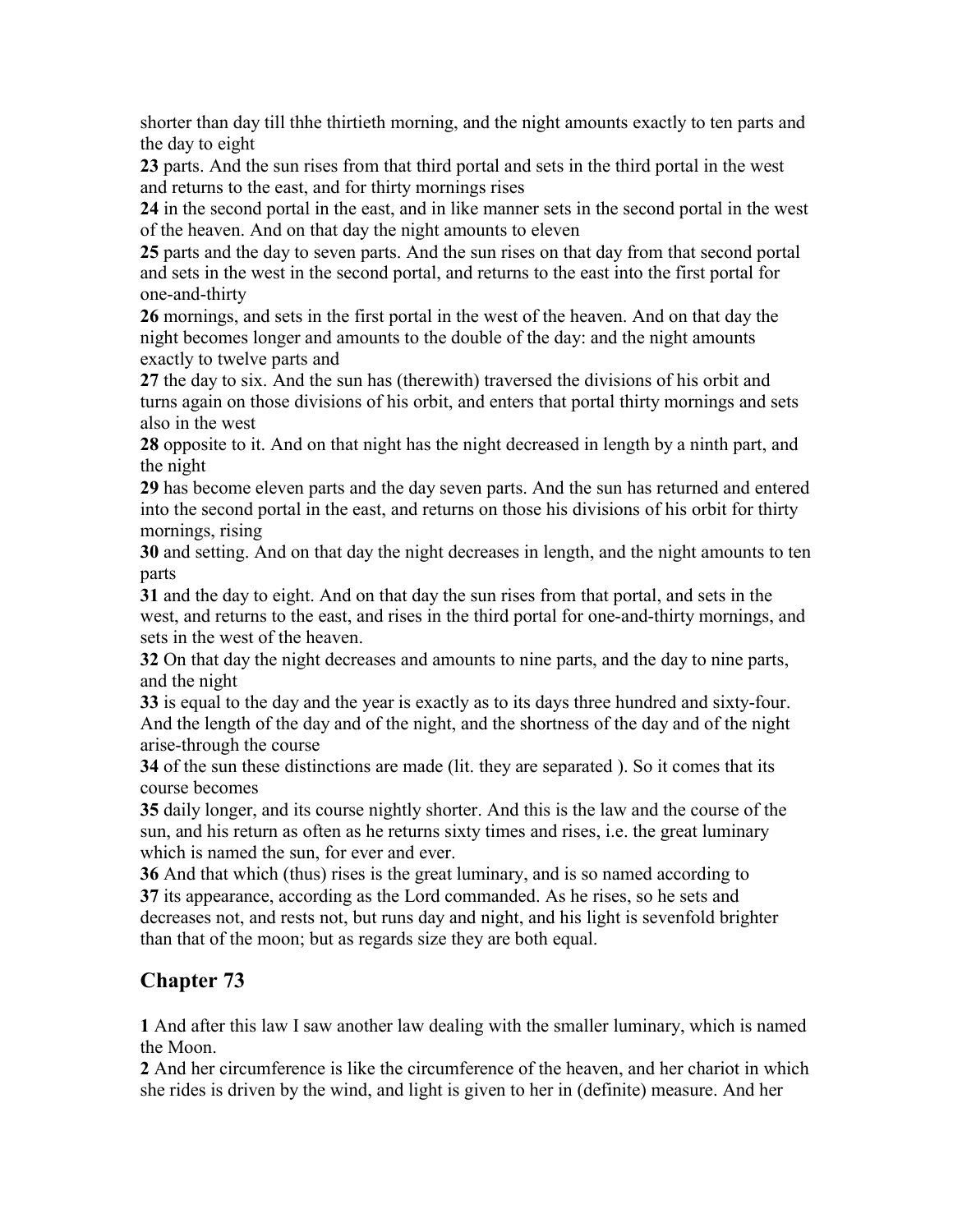rising and setting change every month:

**3**and her days are like the days of the sun, and when her light is uniform (i.e. full) it amounts to the seventh part of the light of the sun.

**4** And thus she rises. And her first phase in the east comes forth on the thirtieth morning: and on that day she becomes visible, and constitutes for you the first phase of the moon on the thirtieth day together with the sun in the portal where the sun rises.

**5** And the one half of her goes forth by a seventh part, and her whole circumference is empty, without light, with the exception of one-seventh part of it, (and) the

**6** fourteenth part of her light. And when she receives one-seventh part of the half of her light, her light

**7** amounts to one-seventh part and the half thereof. And she sets with the sun, and when the sun rises the moon rises with him and receives the half of one part of light, and in that night in the beginning of her morning in the commencement of the lunar day the moon sets with the sun, and

**8** is invisible that night with the fourteen parts and the half of one of them. And she rises on that day with exactly a seventh part, and comes forth and recedes from the rising of the sun, and in her remaining days she becomes bright in the (remaining) thirteen parts.

### **Chapter 74**

**1** And I saw another course, a law for her, (and) how according to that law she performs her monthly

**2** revolution. And all these Uriel, the holy angel who is the leader of them all,showed to me, and their positions, and I wrote down their positions as he showed them to me, and I wrote down their months

**3** as they were, and the appearance of their lights till fifteen days were accomplished. In single seventh parts she accomplishes all her light in the east, and in single seventh parts accomplishes all her

**4** darkness in the west. And in certain months she alters her settings, and in certain months she pursues

**5** her own peculiar course. In two months the moon sets with the sun: in those two middle portals the

**6** third and the fourth. She goes forth for seven days, and turns about and returns again through the portal where the sun rises, and accomplishes all her light: and she recedes from the sun, and in eight

**7** days enters the sixth portal from which the sun goes forth. And when the sun goes forth from the fourth portal she goes forth seven days, until she goes forth from the fifth and turns back again in seven days into the fourth portal and accomplishes all her light: and she recedes and enters into the

**8** first portal in eight days.And she returns again in seven days into the fourth portal from which the 9,

**10** sun goes forth. Thus I saw their position -how the moons rose and the sun set in those days. And if five years are added together the sun has an overplus of thirty days, and all the days which accrue

**11** to it for one of those five years, when they are full, amount to 364 days. And the overplus of the sun and of the stars amounts to six days: in **5** years **6** days every year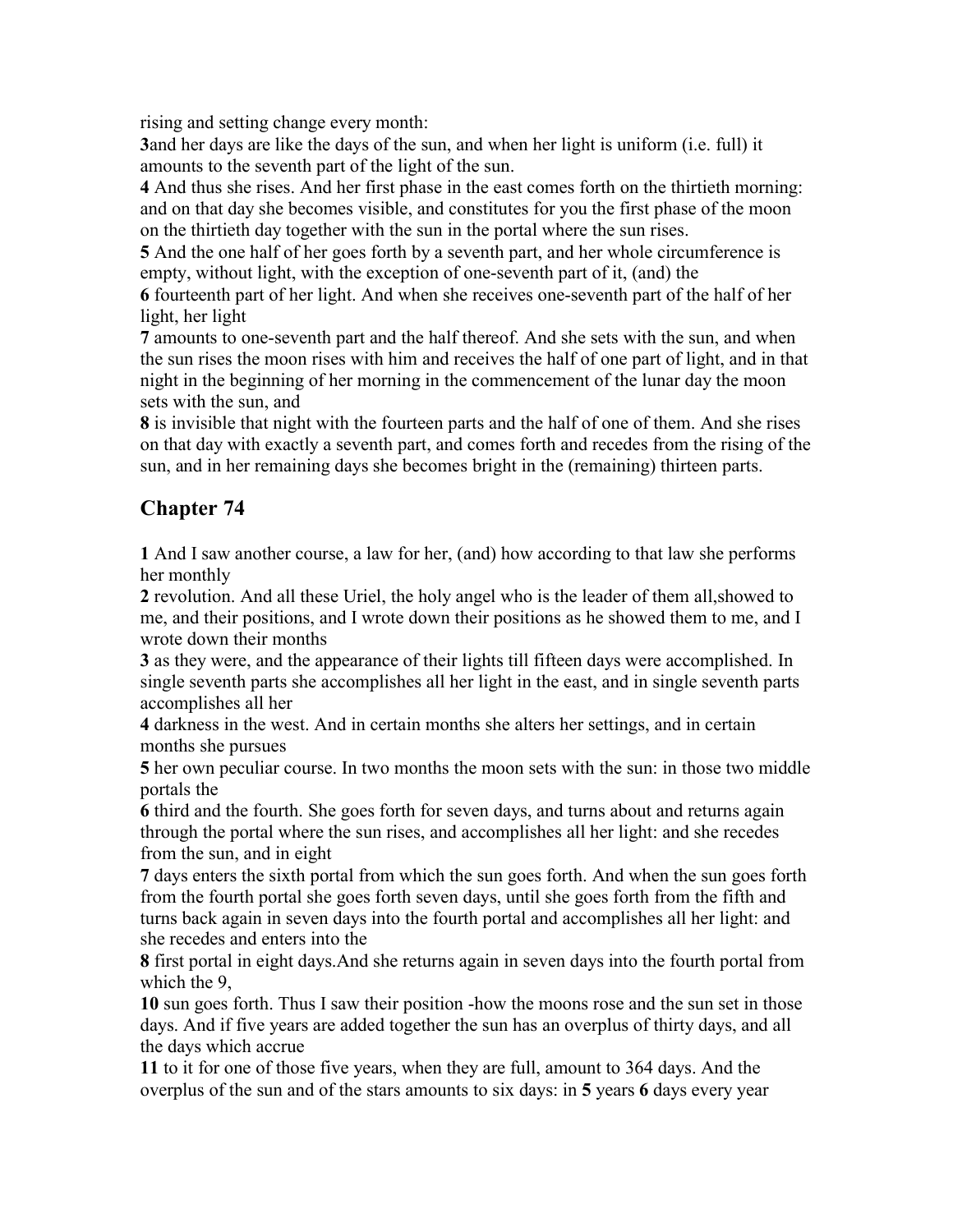come to **30** days: and the

**12** moon falls behind the sun and stars to the number of 30 days. And the sun and the stars bring in all the years exactly, so that they do not advance or delay their position by a single day unto eternity; but complete the years with perfect justice in 364 days. **13** In **3** years there are 1,092 days, and in **5** years 1,820 days, so that in 8 years there are

2,912 days.

**14** For the moon alone the days amount in **3** years to 1,062 days, and in **5** years she falls **50** days behind:i.e. to the sum (of 1,770) there is **5** to be added (1,000 and) **62** days.

**15** And in **5** years there are 1,770 days, so that for the moon the days 6 in **8** years amount to 21,832 days.

**16** For in **8** years she falls behind to the amount of **80** days, all the **17** days she falls behind in **8** years are **80**. And the year is accurately completed in conformity with their world-stations and the stations of the sun, which rise from the portals through which it (the sun) rises and sets **30** days.

#### **Chapter 75**

**1** And the leaders of the heads of the thousands, who are placed over the whole creation and over all the stars, have also to do with the four intercalary days, being inseparable from their office, according to the reckoning of the year, and these render service on the four days which are not

**2** reckoned in the reckoning of the year. And owing to them men go wrong therein, for those luminaries truly render service on the world-stations, one in the first portal, one in the third portal of the heaven, one in the fourth portal, and one in the sixth portal, and the exactness of the year is

**3** accomplished through its separate three hundred and sixty-four stations. For the signs and the times and the years and the days the angel Uriel showed to me, whom the Lord of glory hath set for ever over all the luminaries of the heaven, in the heaven and in the world, that they should rule on the face of the heaven and be seen on the earth, and be leaders for the day and the night, i.e. the sun, moon, and stars, and all the ministering creatures which make their revolution in all the chariots

**4** of the heaven. In like manner twelve doors Uriel showed me, open in the circumference of the suns chariot in the heaven, through which the rays of the sun break forth: and from them is warmth

**5** diffused over the earth, when they are opened at their appointed seasons.And for the winds and

**6** the spirit of the dew when they are opened, standing open in the heavens at the ends. As for the twelve portals in the heaven, at the ends of the earth, out of which go forth the sun, moon, and stars,

**7** and all the works of heaven in the east and in the west, There are many windows open to the left and right of them, and one window at its (appointed) season produces warmth, corresponding (as these do) to those doors from which the stars come forth according as He has commanded them,

**8** and wherein they set corresponding to their number. And I saw chariots in the heaven, running

**9** in the world, above those portals in which revolve the stars that never set. And one is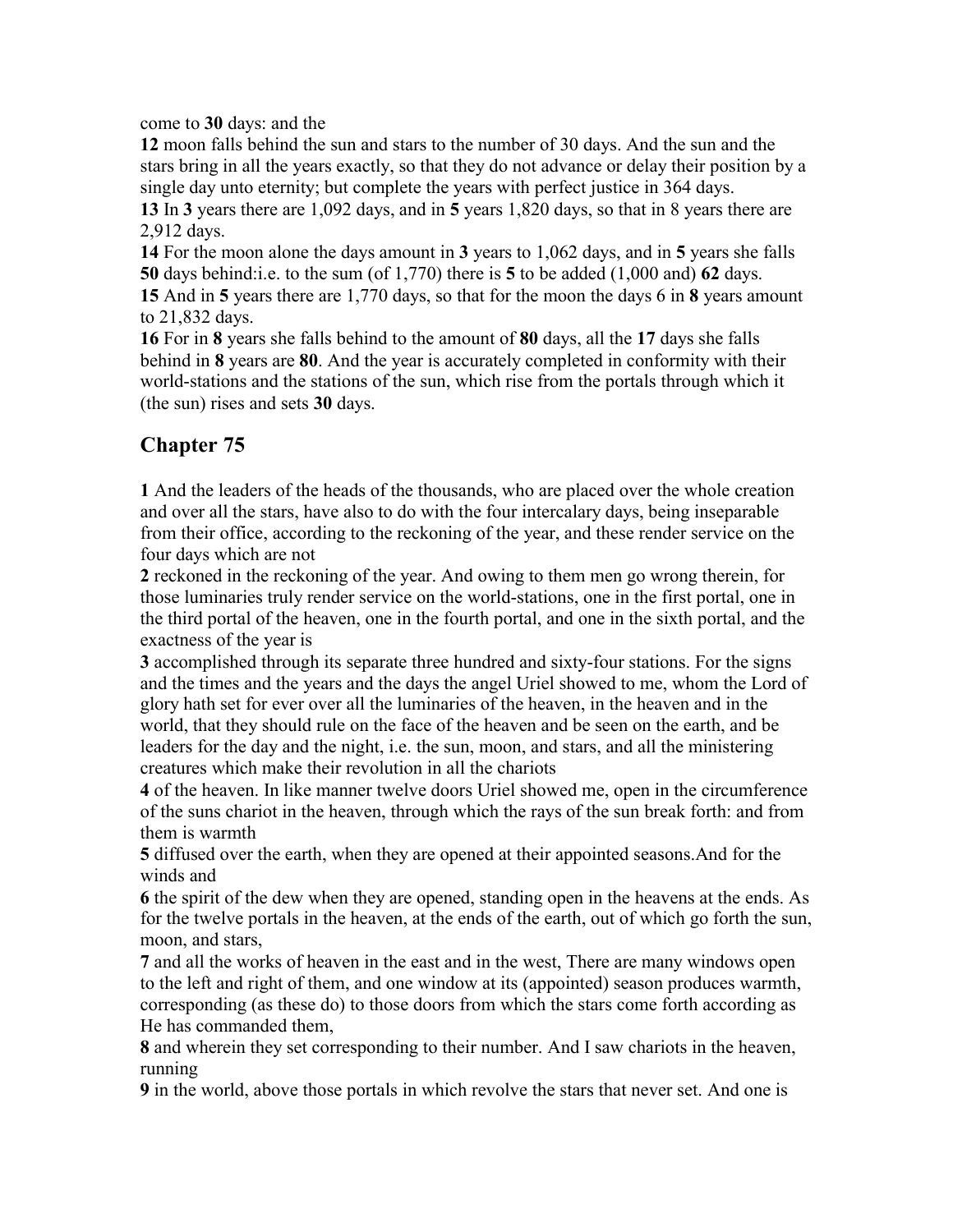larger than all the rest, and it is that that makes its course through the entire world.

### **Chapter 76**

**1** And at the ends of the earth I saw twelve portals open to all the quarters (of the heaven), from

**2** which the winds go forth and blow over the earth. Three of them are open on the face (i.e. the east) of the heavens, and three in the west, and three on the right (i.e. the south) of the heaven, and

**3** three on the left (i.e. the north). And the three first are those of the east, and three are of the

**4** north, and threeafter those on the left of the south, and three of the west. Through four of these come winds of blessing and prosperity, and from those eight come hurtful winds: when they are sent, they bring destruction on all the earth and on the water upon it, and on all who dwell thereon, and on everything which is in the water and on the land.

**5** And the first wind from those portals, called the east wind, comes forth through the first portal which is in the east, inclining towards the south: from it come forth desolation, drought, heat,

**6** and destruction. And through the second portal in the middle comes what is fitting, and from it there come rain and fruitfulness and prosperity and dew; and through the third portal which lies toward the north come cold and drought.

**7** And after these come forth the south winds through three portals: through the first portal of

**8** them inclining to the east comes forth a hot wind. And through the middle portal next to it there

**9** come forth fragrant smells, and dew and rain, and prosperity and health. And through the third portal lying to the west come forth dew and rain, locusts and desolation. **10** And after these the north winds: from the seventh portal in the east come dew and rain, locusts and desolation.

**11** And from the middle portal come in a direct direction health and rain and dew and prosperity; and through the third portal in the west come cloud and hoar-frost, and snow and rain, and dew and locusts.

**12** And after thesefour are the west winds: through the first portal adjoining the north come forth dew and hoar-frost, and cold and snow and frost. And from the middle portal come forth dew and rain, and prosperity and blessing; and through the last portal which adjoins the south come forth drought and desolation, and burning and destruction. And the twelve portals of the four quarters of the heaven are therewith completed, and all their laws and all their plagues and all their benefactions have I shown to thee, my son Methuselah.

# **Chapter 77**

**1** And the first quarter is called the east, because it is the first: and the second, the south, because the Most High will descend there, yea, there in quite a special sense will He who is blessed for ever

**2** descend. And the west quarter is named the diminished, because there all the luminaries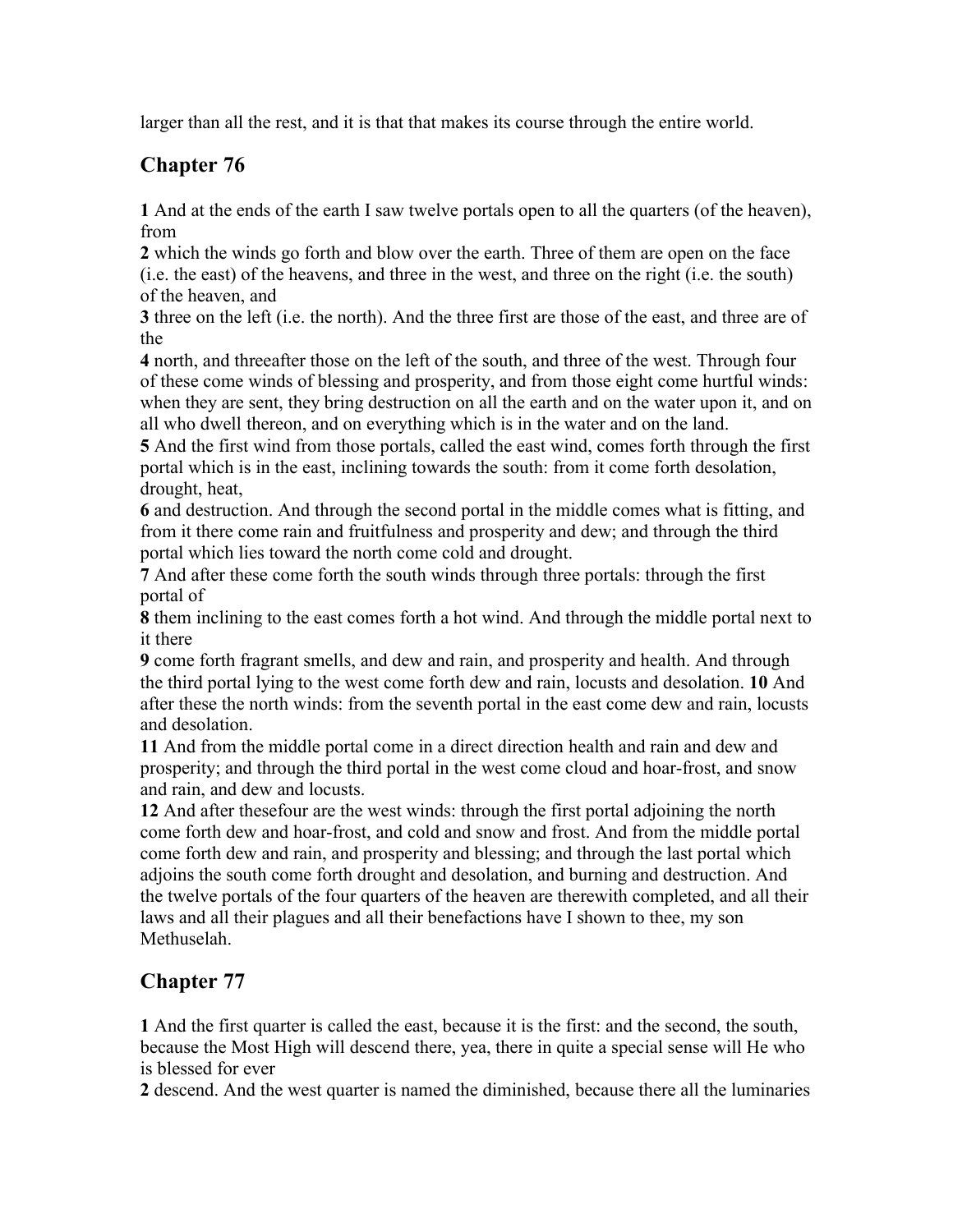of the

**3** heaven wane and go down. And the fourth quarter, named the north, is divided into three parts: the first of them is for the dwelling of men: and the second contains seas of water, and the abysses and forests and rivers, and darkness and clouds; and the third part contains the garden of righteousness.

**4** I saw seven high mountains, higher than all the mountains which are on the earth: and thence

**5** comes forth hoar-frost, and days, seasons, and years pass away. I saw seven rivers on the earth larger than all the rivers: one of them coming from the west pours its waters into the Great Sea. **6** And these two come from the north to the sea and pour their waters into the Erythraean Sea in the

**7** east. And the remaining, four come forth on the side of the north to their own sea, two of them to the Erythraean Sea, and two into the Great Sea and discharge themselves thereand some say:

**8** into the desert. Seven great islands I saw in the sea and in the mainland: two in the mainland and five in the Great Sea.

### **Chapter 78**

**1,2** And the names of the sun are the following: the first Orjares, and the second Tomas. And the moon has four names: the first name is Asonja, the second Ebla, the third Benase, and the fourth

**3** Erae. These are the two great luminaries: their circumference is like the circumference of the

**4** heaven, and the size of the circumference of both is alike. In the circumference of the sun there are seven portions of light which are added to it more than to the moon, and in definite measures it is s transferred till the seventh portion of the sun is exhausted.

**5** And they set and enter the portals of the west, and make their revolution by the north, and come forth through the eastern portals

**6** on the face of the heaven. And when the moon rises one-fourteenth part appears in the heaven: 7the light becomes full in her : on the fourteenth day she accomplishes her light. **7** And fifteen parts of light are transferred to her till the fifteenth day (when) her light is accomplished, according to the sign of the year, and she becomes fifteen parts, and the moon grows by (the addition of) fourteenth

**8** parts. And in her waning (the moon) decreases on the first day to fourteen parts of her light, on the second to thirteen parts of light, on the third to twelve, on the fourth to eleven, on the fifth to ten, on the sixth to nine, on the seventh to eight, on the eighth to seven, on the ninth to six, on the tenth to five, on the eleventh to four, on the twelfth to three, on the thirteenth to two, on the

**9** fourteenth to the half of a seventh, and all her remaining light disappears wholly on the fifteenth. And

**10** in certain months the month has twenty-nine days and once twenty-eight. And Uriel showed me another law: when light is transferred to the moon, and on which side it is transferred to her by the sun.

**11** During all the period during which the moon is growing in her light, she is transferring it to herself when opposite to the sun during fourteen daysher light is accomplished in the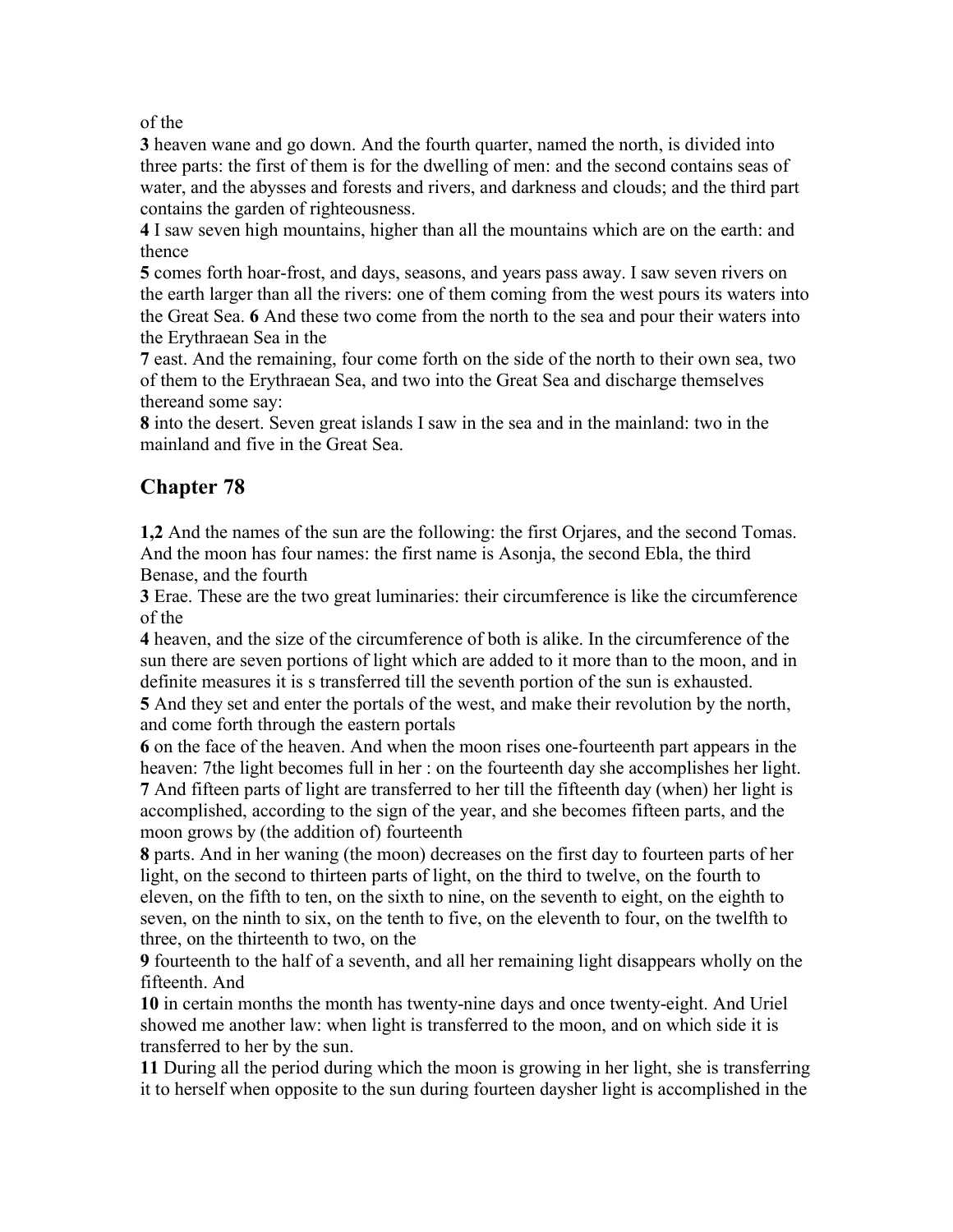heaven,

**12** and when she is illumined throughout, her light is accomplished full in the heaven. And on the first

**13** day she is called the new moon, for on that day the light rises upon her. She becomes full moon exactly on the day when the sun sets in the west, and from the east she rises at night, and the moon shines the whole night through till the sun rises over against her and the moon is seen over against the sun.

**14** On the side whence the light of the moon comes forth, there again she wanes till all the light vanishes and all the days of the month are at an end, and her circumference is empty, void of

**15** light. And three months she makes of thirty days, and at her time she makes three months of twenty- nine days each, in which she accomplishes her waning in the first period of time, and in the first

**16** portal for one hundred and seventy-seven days. And in the time of her going out she appears for three months (of) thirty days each, and for three months she appears (of) twenty-nine each. At night she appears like a man for twenty days each time, and by day she appears like the heaven, and there is nothing else in her save her light.

# **Chapter 79**

**1** And now, my son, I have shown thee everything, and the law of all the stars of the heaven is

**2** completed. And he showed me all the laws of these for every day, and for every season of bearing rule, and for every year, and for its going forth, and for the order prescribed to it every month

**3** and every week: And the waning of the moon which takes place in the sixth portal: for in this

**4** sixth portal her light is accomplished, and after that there is the beginning of the waning: (And the waning) which takes place in the first portal in its season, till one hundred and seventy-seven

**5** days are accomplished: reckoned according to weeks, twenty-five (weeks) and two days. She falls behind the sun and the order of the stars exactly five days in the course of one period, and when

**6** this place which thou seest has been traversed. Such is the picture and sketch of every luminary which Uriel the archangel, who is their leader, showed unto me.

## **Chapter 80**

**1** And in those days the angel Uriel answered and said to me: Behold, I have shown thee everything, Enoch, and I have revealed everything to thee that thou shouldst see this sun and this moon, and the leaders of the stars of the heaven and all those who turn them, their tasks and times and departures.

**2** And in the days of the sinners the years shall be shortened,

And their seed shall be tardy on their lands and fields,

And all things on the earth shall alter,

And shall not appear in their time: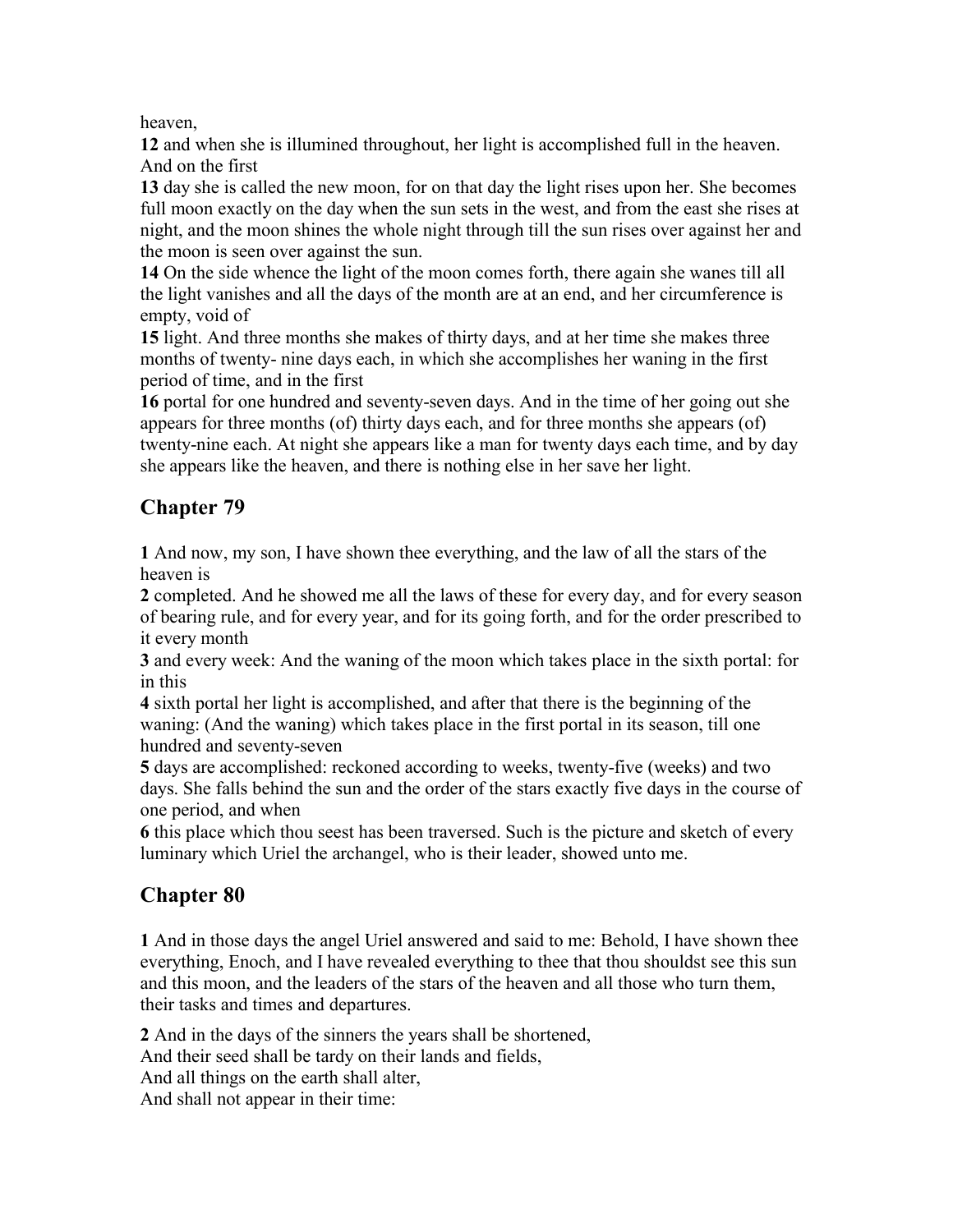And the rain shall be kept back And the heaven shall withhold (it). **3** And in those times the fruits of the earth shall be backward, And shall not grow in their time, And the fruits of the trees shall be withheld in their time. **4** And the moon shall alter her order, And not appear at her time. **5**And in those days the sun shall be seen and he shall journey in the evening on the extremity of the great chariot in the west And shall shine more brightly than accords with the order of light. **6** And many chiefs of the stars shall transgress the order (prescribed). And these shall alter their orbits and tasks, And not appear at the seasons prescribed to them. **7** And the whole order of the stars shall be concealed from the sinners, And the thoughts of those on the earth shall err concerning them, And they shall be altered from all their ways, Yea, they shall err and take them to be gods. **8** And evil shall be multiplied upon them, And punishment shall come upon them So as to destroy all.

#### **Chapter 81**

**1** And he said unto me: Observe, Enoch, these heavenly tablets, And read what is written thereon, And mark every individual fact.

**2** And I observed the heavenly tablets, and read everything which was written (thereon) and understood everything, and read the book of all the deeds of mankind, and of all the children of flesh

**3** that shall be upon the earth to the remotest generations. And forthwith I blessed the great Lord the King of glory for ever, in that He has made all the works of the world,

And I extolled the Lord because of His patience, And blessed Him because of the children of men.

**4** And after that I said:

Blessed is the man who dies in righteousness and goodness,

Concerning whom there is no book of unrighteousness written,

And against whom no day of judgement shall be found.

**5** And those seven holy ones brought me and placed me on the earth before the door of my house, and said to me: Declare everything to thy son Methuselah, and show to all thy children that no

**6** flesh is righteous in the sight of the Lord, for He is their Creator. One year we will leave thee with thy son, till thou givest thy (last) commands, that thou mayest teach thy children and record (it) for them, and testify to all thy children; and in the second year they shall take thee from their midst.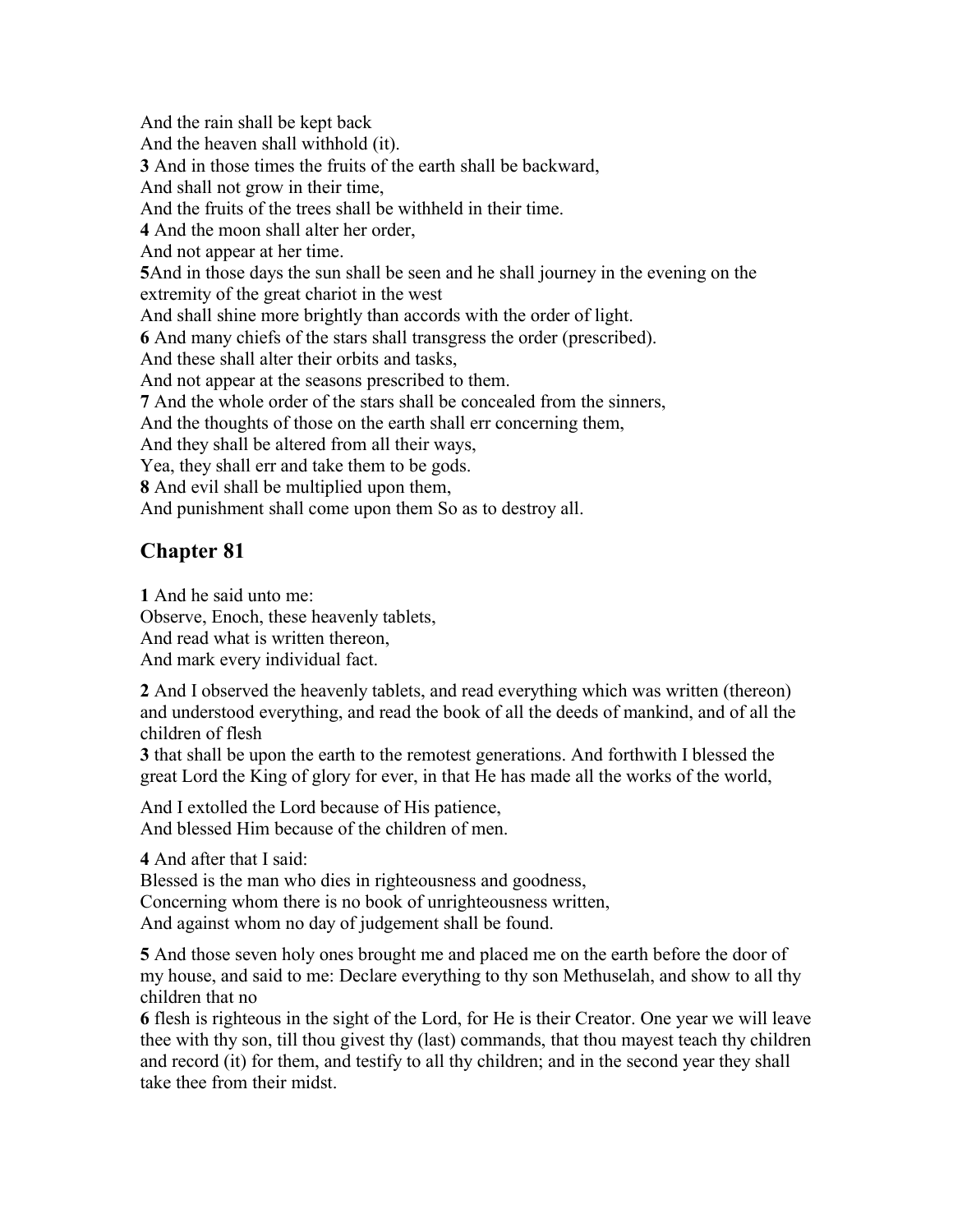**7** Let thy heart be strong, For the good shall announce righteousness to the good;

The righteous with the righteous shall rejoice, And shall offer congratulation to one another.

**8** But the sinners shall die with the sinners, And the apostate go down with the apostate.

**9** And those who practice righteousness shall die on account of the deeds of men, And be taken away on account of the doings of the godless.

**10** And in those days they ceased to speak to me, and I came to my people, blessing the Lord of the world.

### **Chapter 82**

**1** And now, my son Methuselah, all these things I am recounting to thee and writing down for thee! and I have revealed to thee everything, and given thee books concerning all these: so preserve, my son Methuselah, the books from thy fathers hand, and (see) that thou deliver them to the generations of the world.

**2** I have given Wisdom to thee and to thy children, And thy children that shall be to thee, That they may give it to their children for generations, This wisdom (namely) that passeth their thought.

**3** And those who understand it shall not sleep, But shall listen with the ear that they may learn this wisdom, And it shall please those that eat thereof better than good food.

**4** Blessed are all the righteous, blessed are all those who walk In the way of righteousness and sin not as the sinners, in the reckoning of all their days in which the sun traverses the heaven, entering into and departing from the portals for thirty days with the heads of thousands of the order of the stars, together with the four which are intercalated which divide the four portions of the year, which

**5** lead them and enter with them four days. Owing to them men shall be at fault and not reckon them in the whole reckoning of the year: yea, men shall be at fault, and not recognize them

**6** accurately. For they belong to the reckoning of the year and are truly recorded (thereon) for ever, one in the first portal and one in the third, and one in the fourth and one in the sixth, and the year is completed in three hundred and sixty-four days. **7** And the account thereof is accurate and the recorded reckoning thereof exact; for the luminaries, and months and festivals, and years and days, has Uriel shown and revealed to me, to whom the

**8** Lord of the whole creation of the world hath subjected the host of heaven. And he has power over night and day in the heaven to cause the light to give light to men -sun, moon, and stars,

**9** and all the powers of the heaven which revolve in their circular chariots. And these are the orders of the stars, which set in their places, and in their seasons and festivals and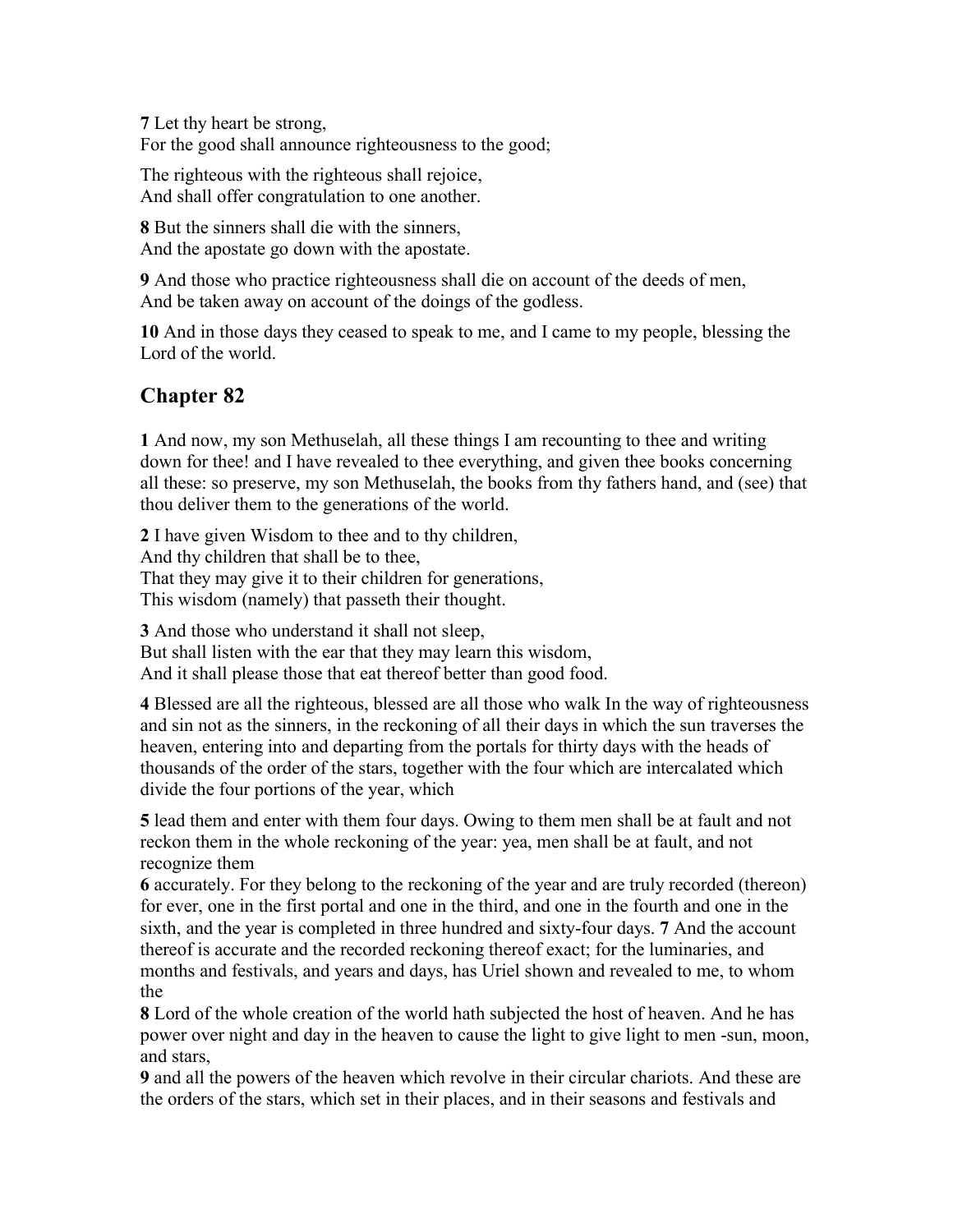months.

**10** And these are the names of those who lead them, who watch that they enter at their times, in their orders, in their seasons, in their months, in their periods of dominion, and in their positions. Their four leaders who divide the four parts of the year enter first; and after them the twelve leaders of the orders who divide the months;

**11** and for the three hundred and sixty (days) there are heads over thousands who divide the days; and for the four intercalary days there are the leaders which sunder

**12** the four parts of the year. And these heads over thousands are intercalated between **13** leader and leader, each behind a station, but their leaders make the division. And these are the names of the leaders who divide the four parts of the year which are ordained: Milkiel, Helemmelek, and Melejal,

**14** and Narel. And the names of those who lead them: Adnarel, and Ijasusael, and Elomeel- these three follow the leaders of the orders,

**15** and there is one that follows the three leaders of the orders which follow those leaders of stations that divide the four parts of the year. In the beginning of the year Melkejal rises first and rules, who is named Tamaini and sun, and

**16** all the days of his dominion whilst he bears rule are ninety-one days. And these are the signs of the days which are to be seen on earth in the days of his dominion: sweat, and heat, and calms; and all the trees bear fruit, and leaves are produced on all the trees, and the harvest of wheat, and the rose-flowers, and all the flowers which come forth in the field,

**17** but the trees of the winter season become withered. And these are the names of the leaders which are under them: Berkael, Zelebsel, and another who is added a head of a thousand, called Hilujaseph: and the days of the dominion of this (leader) are at an end. **18** The next leader after him is Helemmelek, whom one names the shining sun, and all the days

**19** of his light are ninety-one days. And these are the signs of (his) days on the earth: glowing heat and dryness, and the trees ripen their fruits and produce all their fruits ripe and ready, and the sheep pair and become pregnant, and all the fruits of the earth are gathered in, and everything that is

**20** in the fields, and the winepress: these things take place in the days of his dominion. These are the names, and the orders, and the leaders of those heads of thousands:

Gidaljal, Keel, and Heel, and the name of the head of a thousand which is added to them, Asfael: and the days of his dominion are at an end.

#### **Book 4: Visions**

#### **Chapter 83**

**1** And now, my son Methuselah, I will show thee all my visions which I have seen, recounting

**2** them before thee. Two visions I saw before I took a wife, and the one was quite unlike the other: the first when I was learning to write: the second before I took thy mother, (when) I saw a terrible

**3** vision. And regarding them I prayed to the Lord. I had laid me down in the house of my grandfather Mahalalel, (when) I saw in a vision how the heaven collapsed and was borne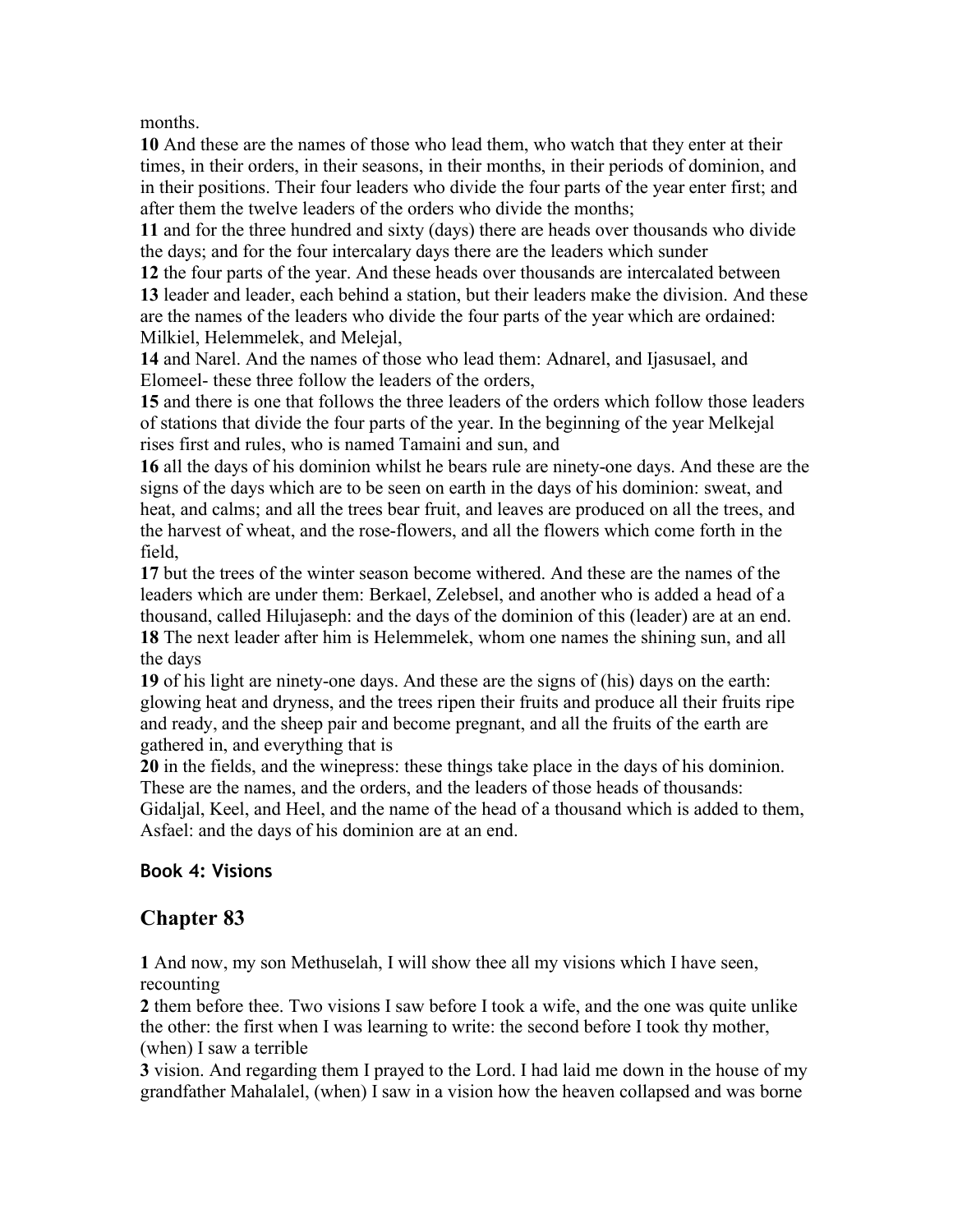off and fell to

**4** the earth. And when it fell to the earth I saw how the earth was swallowed up in a great abyss, and mountains were suspended on mountains, and hills sank down on hills, and high trees were rent

**5** from their stems, and hurled down and sunk in the abyss. And thereupon a word fell into my mouth,

**6** and I lifted up (my voice) to cry aloud, and said: The earth is destroyed. And my grandfather Mahalalel waked me as I lay near him, and said unto me: Why dost thou cry so, my son, and why

**7** dost thou make such lamentation? And I recounted to him the whole vision which I had seen, and he said unto me: A terrible thing hast thou seen, my son, and of grave moment is thy dream- vision as to the secrets if all the sin of the earth: it must sink into the abyss and be destroyed with

**8** a great destruction. And now, my son, arise and make petition to the Lord of glory, since thou art a believer, that a remnant may remain on the earth, and that He may not destroy the whole

**9** earth. My son, from heaven all this will come upon the earth, and upon the earth there will be great

**10** destruction. After that I arose and prayed and implored and besought, and wrote down my prayer for the generations of the world, and I will show everything to thee, my son Methuselah. And when I had gone forth below and seen the heaven, and the sun rising in the east, and the moon setting in the west, and a few stars, and the whole earth, and everything as He had known it in the beginning, then I blessed the Lord of judgement and extolled Him because He had made the sun to go forth from the windows of the east, and he ascended and rose on the face of the heaven, and set out and kept traversing the path shown unto him.

### **Chapter 84**

**1** And I lifted up my hands in righteousness and blessed the Holy and Great One, and spake with the breath of my mouth, and with the tongue of flesh, which God has made for the children of the flesh of men, that they should speak therewith, and He gave them breath and a tongue and a mouth that they should speak therewith:

**2** Blessed be Thou, O Lord, King, Great and mighty in Thy greatness, Lord of the whole creation of the heaven, King of kings and God of the whole world.

And Thy power and kingship and greatness abide for ever and ever, And throughout all generations Thy dominion; And all the heavens are Thy throne for ever, And the whole earth Thy footstool for ever and ever.

**3** For Thou hast made and Thou rulest all things, And nothing is too hard for Thee, Wisdom departs not from the place of Thy throne, Nor turns away from Thy presence.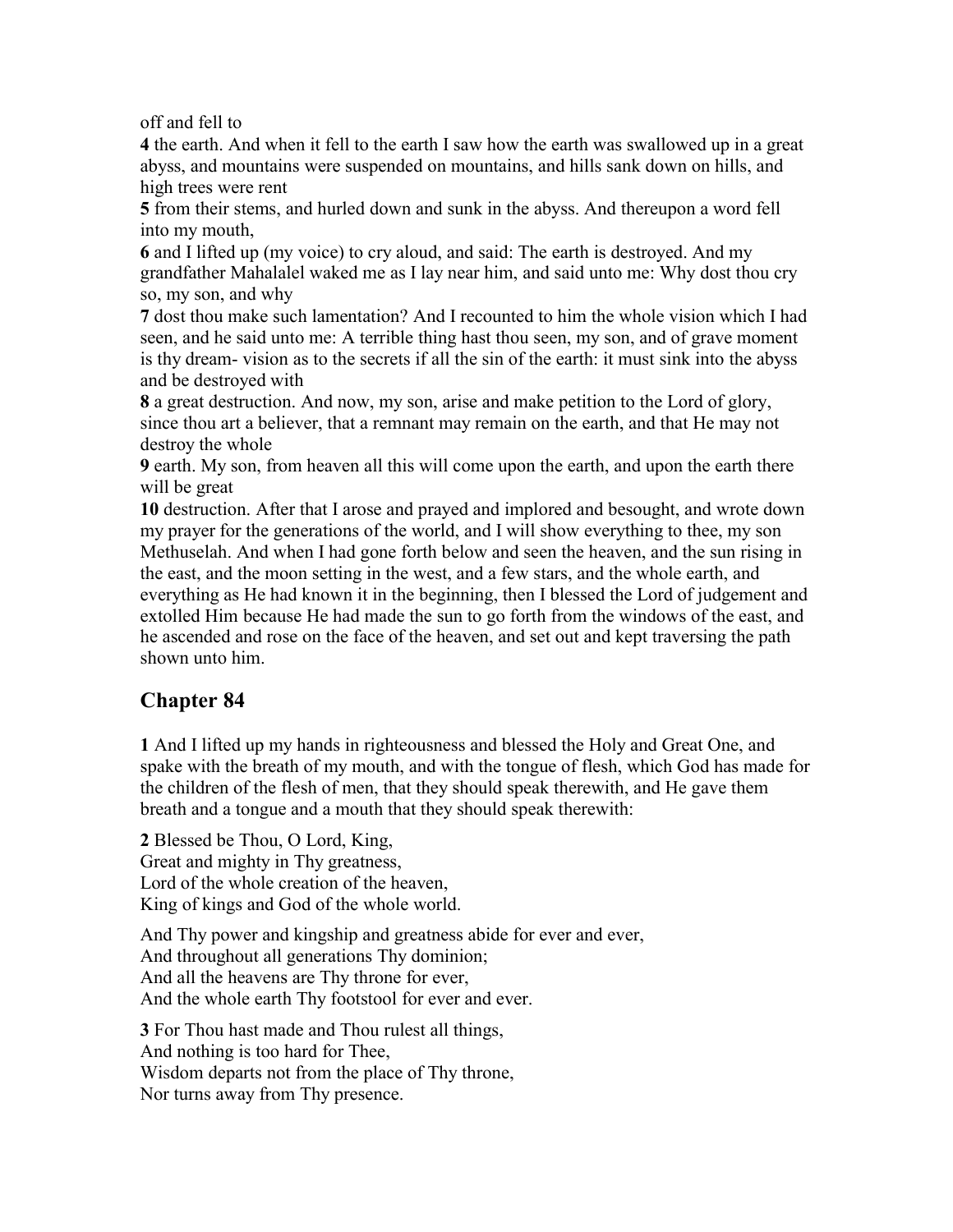And Thou knowest and seest and hearest everything, And there is nothing hidden from Theefor Thou seest everything. **4** And now the angels of Thy heavens are guilty of trespass, And upon the flesh of men abideth Thy wrath until the great day of judgement. **5** And now, O God and Lord and Great King, I implore and beseech Thee to fulfil my prayer, To leave me a posterity on earth, And not destroy all the flesh of man, And make the earth without inhabitant, So that there should be an eternal destruction. **6** And now, my Lord, destroy from the earth the flesh which has aroused Thy wrath, But the flesh of righteousness and uprightness establish as a plant of the eternal seed,

And hide not Thy face from the prayer of Thy servant, O Lord.

### **Chapter 85**

**1,2** And after this I saw another dream, and I will show the whole dream to thee, my son. And Enoch lifted up (his voice) and spake to his son Methuselah: To thee, my son, will I speak: hear my words-incline thine ear to the dream-vision of thy father.

**3** Before I took thy mother Edna, I saw in a vision on my bed, and behold a bull came forth from the earth, and that bull was white; and after it came forth a heifer, and along with this (latter) came forth two bulls, one of them black and

**4** the other red. And that black bull gored the red one and pursued him over the earth, and thereupon **5** I could no longer see that red bull. But that black bull grew and that heifer went with him, and

**6** I saw that many oxen proceeded from him which resembled and followed him. And that cow, that first one, went from the presence of that first bull in order to seek that red one, but found him

**7** not, and lamented with a great lamentation over him and sought him. And I looked till that first

**8** bull came to her and quieted her, and from that time onward she cried no more. And after that she bore another white bull, and after him she bore many bulls and black cows. **9** And I saw in my sleep that white bull likewise grow and become a great white bull, and from Him proceeded many white bulls, and they resembled him. And they began to beget many white bulls, which resembled them, one following the other, (even) many.

### **Chapter 86**

**1** And again I saw with mine eyes as I slept, and I saw the heaven above, and behold a star fell

**2** from heaven, and it arose and eat and pastured amongst those oxen. And after that I saw the large and the black oxen, and behold they all changed their stalls and pastures and their cattle, and began

**3** to live with each other. And again I saw in the vision, and looked towards the heaven, and behold I saw many stars descend and cast themselves down from heaven to that first star, and they became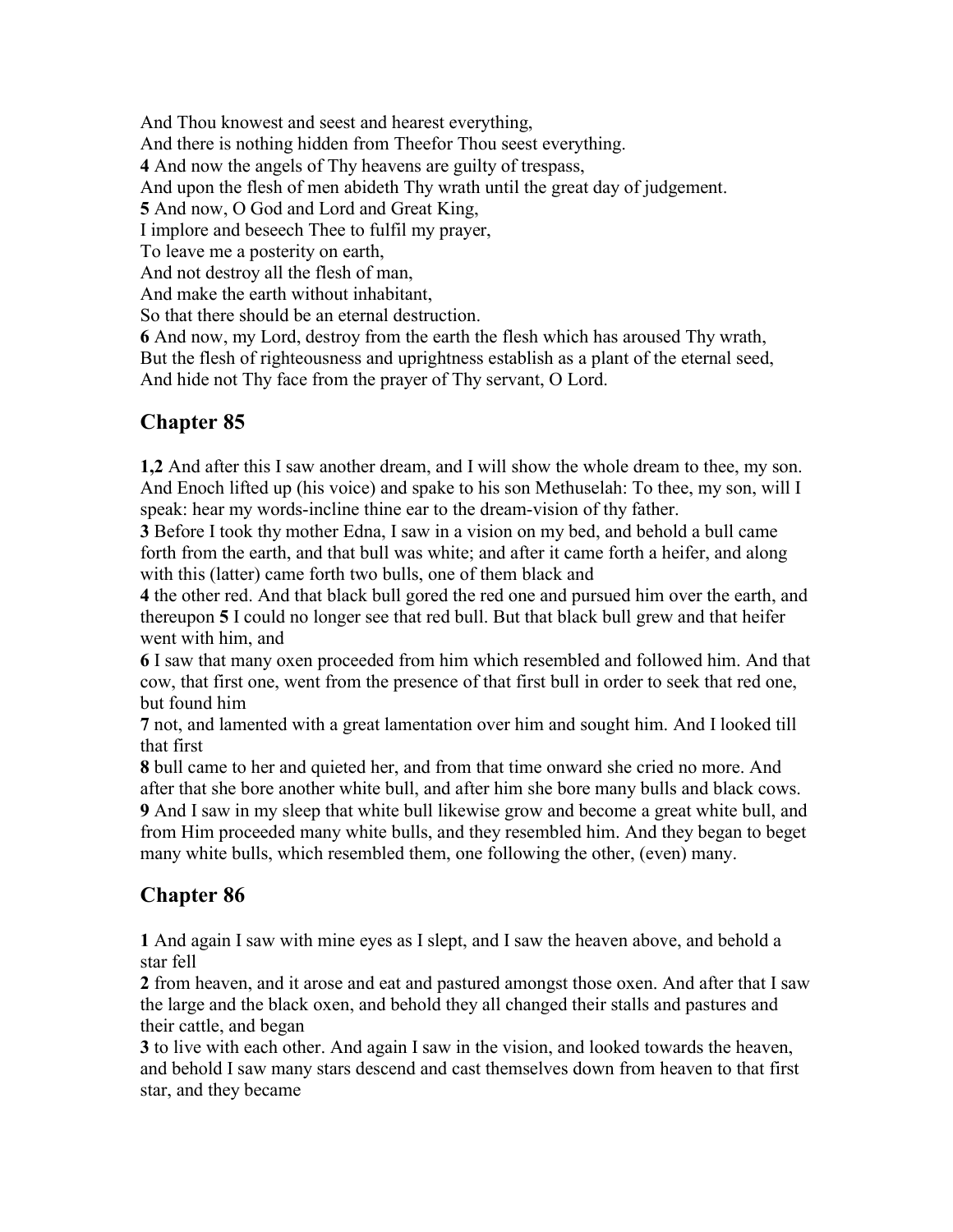**4** bulls amongst those cattle and pastured with themamongst them. And I looked at them and saw, and behold they all let out their privy members, like horses, and began to cover the cows of the oxen,

**5** and they all became pregnant and bare elephants, camels, and asses. And all the oxen feared them and were affrighted at them, and began to bite with their teeth and to devour, and to gore with their

**6** horns. And they began, moreover, to devour those oxen; and behold all the children of the earth began to tremble and quake before them and to flee from them.

# **Chapter 87**

**1** And again I saw how they began to gore each other and to devour each other, and the earth

**2** began to cry aloud. And I raised mine eyes again to heaven, and I saw in the vision, and behold there came forth from heaven beings who were like white men: and four went forth from that place

**3** and three with them. And those three that had last come forth grasped me by my hand and took me up, away from the generations of the earth, and raised me up to a lofty place, and showed me

**4** a tower raised high above the earth, and all the hills were lower. And one said unto me: Remain here till thou seest everything that befalls those elephants, camels, and asses, and the stars and the oxen, and all of them.

# **Chapter 88**

**1** And I saw one of those four who had come forth first, and he seized that first star which had fallen from the heaven, and bound it hand and foot and cast it into an abyss: now that abyss was

**2** narrow and deep, and horrible and dark. And one of them drew a sword, and gave it to those elephants and camels and asses: then they began to smite each other, and the whole earth quaked

**3** because of them. And as I was beholding in the vision, lo, one of those four who had come forth stoned (them) from heaven, and gathered and took all the great stars whose privy members were like those of horses, and bound them all hand and foot, and cast them in an abyss of the earth.

## **Chapter 89**

**1** And one of those four went to that white bull and instructed him in a secret, without his being terrified: he was born a bull and became a man, and built for himself a great vessel and dwelt thereon;

**2** and three bulls dwelt with him in that vessel and they were covered in. And again I raised mine eyes towards heaven and saw a lofty roof, with seven water torrents thereon, and those torrents

**3** flowed with much water into an enclosure. And I saw again, and behold fountains were opened on the surface of that great enclosure, and that water began to swell and rise upon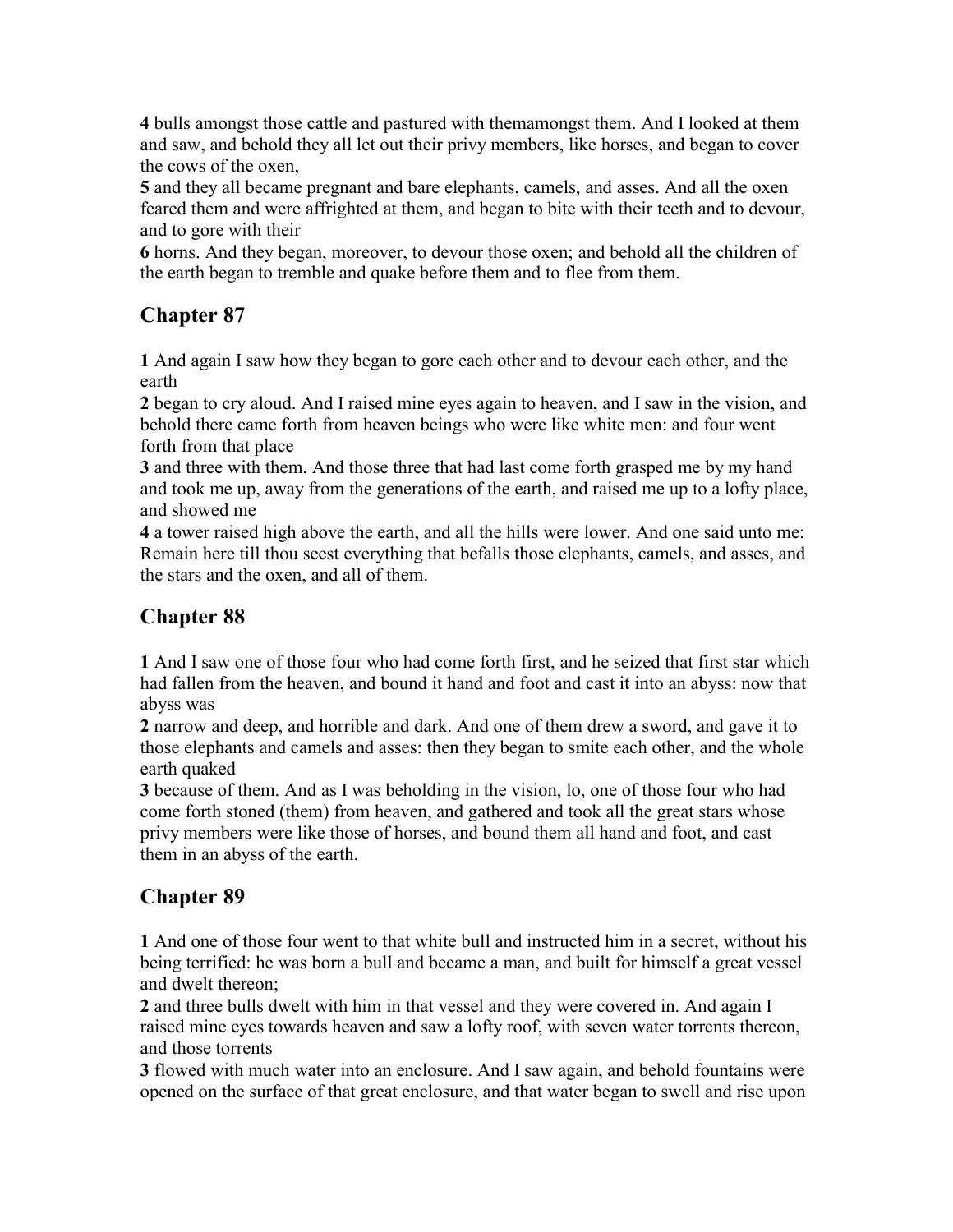the surface,

**4** and I saw that enclosure till all its surface was covered with water. And the water, the darkness, and mist increased upon it; and as I looked at the height of that water, that water had risen above the height of that enclosure, and was streaming over that enclosure, and it stood upon the earth.

**5** And all the cattle of that enclosure were gathered together until I saw how they sank and were

**6** swallowed up and perished in that water. But that vessel floated on the water, while all the oxen and elephants and camels and asses sank to the bottom with all the animals, so that I could no longer see them,

**7** and they were not able to escape, (but) perished and sank into the depths. And again I saw in the vision till those water torrents were removed from that high roof, and the chasms

**8** of the earth were leveled up and other abysses were opened. Then the water began to run down into these, till the earth became visible; but that vessel settled on the earth, and the darkness

**9** retired and light appeared. But that white bull which had become a man came out of that vessel, and the three bulls with him, and one of those three was white like that bull, and one of them was red as blood, and one black: and that white bull departed from them. **10** And they began to bring forth beasts of the field and birds, so that there arose different genera: lions, tigers, wolves, dogs, hyenas, wild boars, foxes, squirrels, swine, falcons, vultures, kites, eagles, and ravens;

**11** and among them was born a white bull. And they began to bite one another; but that white bull which was born amongst them begat a wild ass and a white bull with it, and the **12** wild asses multiplied. But that bull which was born from him begat a black wild boar and a white

**13** sheep; and the former begat many boars, but that sheep begat twelve sheep. And when those twelve sheep had grown, they gave up one of them to the asses, and those asses again gave up that sheep to the wolves,

**14** and that sheep grew up among the wolves. And the Lord brought the eleven sheep to live with it and to pasture with it among the wolves: and they multiplied and became many flocks of sheep.

**15**And the wolves began to fear them, and they oppressed them until they destroyed **16** cry aloud on account of their little ones, and to complain unto their Lord. And a sheep which had been saved from the wolves fled and escaped to the wild asses; and I saw the sheep how they lamented and cried, and besought their Lord with all their might, till that Lord of the sheep descended at the voice of the sheep from a lofty abode, and came to them and pastured them.

**17** And He called that sheep which had escaped the wolves, and spake with it concerning the wolves that it should

**18** admonish them not to touch the sheep. And the sheep went to the wolves according to the word of the Lord, and another sheep met it and went with it, and the two went and entered together into the assembly of those wolves, and spake with them and admonished them not to touch the

**19** sheep from henceforth. And thereupon I saw the wolves, and how they oppressed the sheep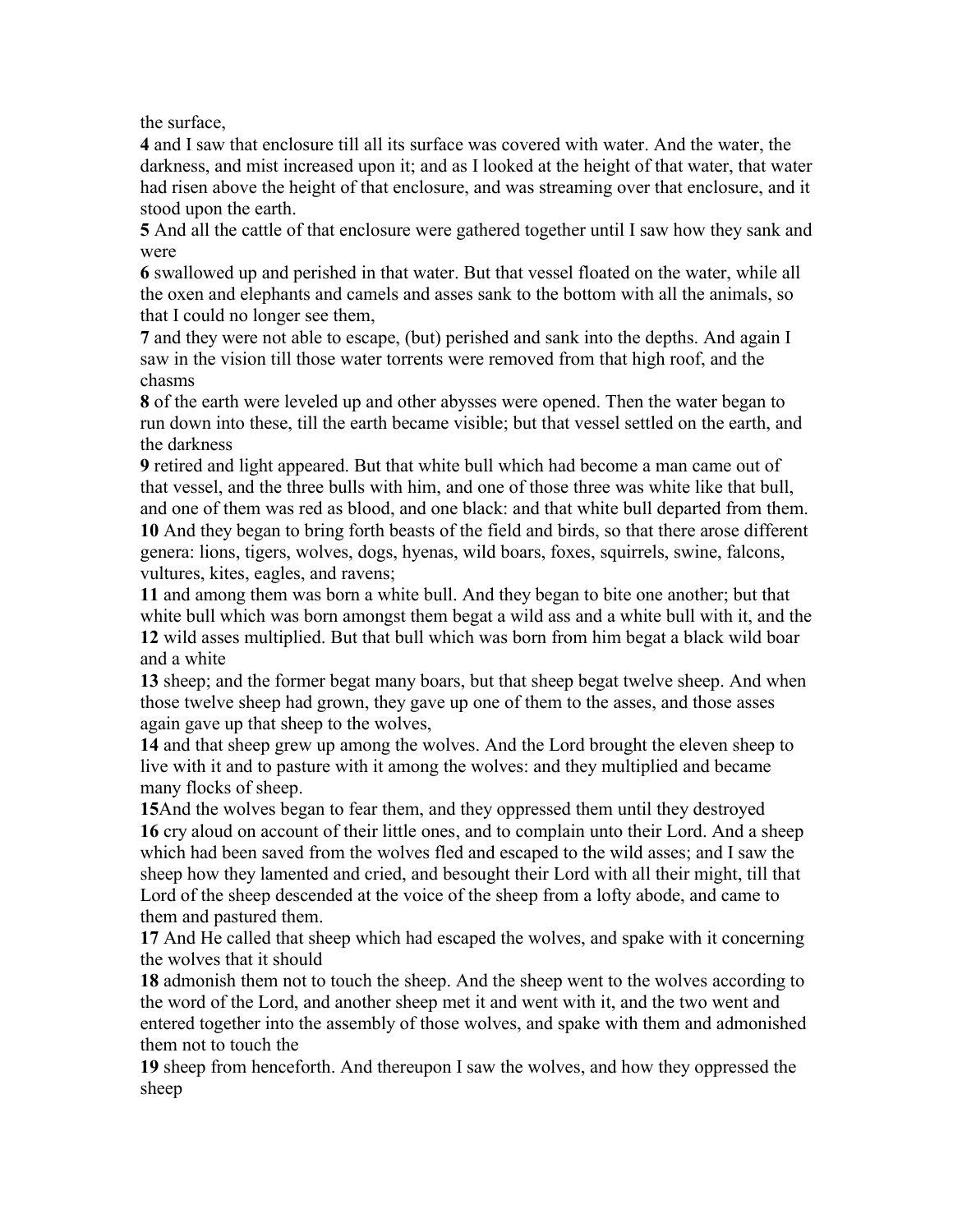**20** exceedingly with all their power; and the sheep cried aloud. And the Lord came to the sheep and they began to smite those wolves: and the wolves began to make lamentation; but the sheep became

**21** quiet and forthwith ceased to cry out. And I saw the sheep till they departed from amongst the wolves; but the eyes of the wolves were blinded, and those wolves departed in pursuit of the sheep

**22** with all their power. And the Lord of the sheep went with them, as their leader, and all His sheep

**23** followed Him: and his face was dazzling and glorious and terrible to behold. But the wolves

**24** began to pursue those sheep till they reached a sea of water. And that sea was divided, and the water stood on this side and on that before their face, and their Lord led them and placed Himself between

**25** them and the wolves. And as those wolves did not yet see the sheep, they proceeded into the midst of that sea, and the wolves followed the sheep, and those wolves ran after them into that sea.

**26** And when they saw the Lord of the sheep, they turned to flee before His face, but that sea gathered itself together, and became as it had been created, and the water swelled and rose till it covered

**27** those wolves. And I saw till all the wolves who pursued those sheep perished and were drowned.

**28** But the sheep escaped from that water and went forth into a wilderness, where there was no water and no grass; and they began to open their eyes and to see; and I saw the Lord of the sheep

**29** pasturing them and giving them water and grass, and that sheep going and leading them. And that

**30** sheep ascended to the summit of that lofty rock, and the Lord of the sheep sent it to them. And after that I saw the Lord of the sheep who stood before them, and His appearance was great and

**31** terrible and majestic, and all those sheep saw Him and were afraid before His face. And they all feared and trembled because of Him, and they cried to that sheep with them which was amongst

**32** them: We are not able to stand before our Lord or to behold Him. And that sheep which led them again ascended to the summit of that rock, but the sheep began to be blinded and to wander

**33** from the way which he had showed them, but that sheep wot not thereof. And the Lord of the sheep was wrathful exceedingly against them, and that sheep discovered it, and went down from the summit of the rock, and came to the sheep, and found the greatest part of them blinded and fallen

**34** away. And when they saw it they feared and trembled at its presence, and desired to return to their

**35** folds. And that sheep took other sheep with it, and came to those sheep which had fallen away, and began to slay them; and the sheep feared its presence, and thus that sheep brought back those

**36** sheep that had fallen away, and they returned to their folds. And I saw in this vision till that sheep became a man and built a house for the Lord of the sheep, and placed all the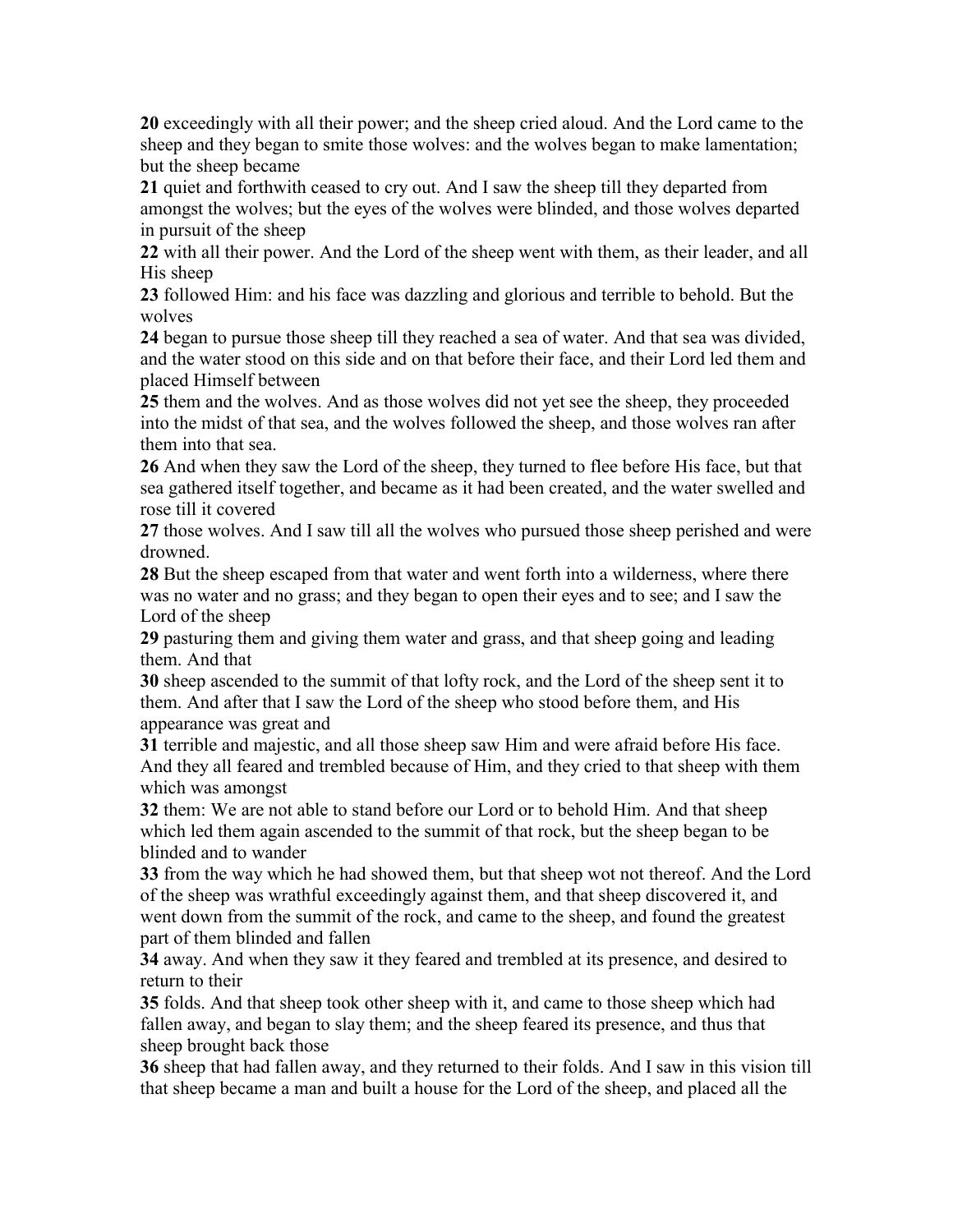sheep in that house.

**37** And I saw till this sheep which had met that sheep which led them fell asleep: and I saw till all the great sheep perished and little ones arose in their place, and they came to a pasture, and

**38** approached a stream of water. Then that sheep, their leader which had become a man, withdrew

**39** from them and fell asleep, and all the sheep sought it and cried over it with a great crying. And I saw till they left off crying for that sheep and crossed that stream of water, and there arose the two sheep as leaders in the place of those which had led them and fallen asleep (lit. had fallen asleep and led

**40** them ). And I saw till the sheep came to a goodly place, and a pleasant and glorious land, and I saw till those sheep were satisfied; and that house stood amongst them in the pleasant land.

**41** And sometimes their eyes were opened, and sometimes blinded, till another sheep arose and led them and brought them all back, and their eyes were opened. **42** And the dogs and the foxes and the wild boars began to devour those sheep till the Lord of the sheep raised up another sheep a ram from their

**43** midst, which led them. And that ram began to butt on either side those dogs, foxes, and wild

**44** boars till he had destroyed them all. And that sheep whose eyes were opened saw that ram, which was amongst the sheep, till it forsook its glory and began to butt those sheep, and trampled upon them, and behaved itself

**45** unseemly. And the Lord of the sheep sent the lamb to another lamb and raised it to being a ram and leader of the sheep instead of that

**46** ram which had forsaken its glory. And it went to it and spake to it alone, and raised it to being a ram, and made it the prince and leader of the sheep; but during all these things those dogs

**47** oppressed the sheep. And the first ram pursued that second ram, and that second ram arose and fled before it; and I saw till those dogs pulled

**48** down the first ram. And that second ram arose

**48b** and led the little sheep. And those sheep grew and multiplied; but all the dogs, and foxes, and wild boars feared and fled before it, and that ram butted and killed the wild beasts, and those wild beasts had no longer any power among the **49**sheep and robbed them no more of ought. And that ram begat many sheep and fell asleep; and a little sheep became ram in its stead, and became prince and leader of those sheep

**50** And that house became great and broad, and it was built for those sheep: (and) a tower lofty and great was built on the house for the Lord of the sheep, and that house was low, but the tower was elevated and lofty, and the Lord of the sheep stood on that tower and they offered a full table before Him.

**51** And again I saw those sheep that they again erred and went many ways, and forsook that their house, and the Lord of the sheep called some from amongst the sheep and sent them to the sheep,

**52** but the sheep began to slay them. And one of them was saved and was not slain, and it sped away and cried aloud over the sheep; and they sought to slay it, but the Lord of the sheep saved it from

**53** the sheep, and brought it up to me, and caused it to dwell there. And many other sheep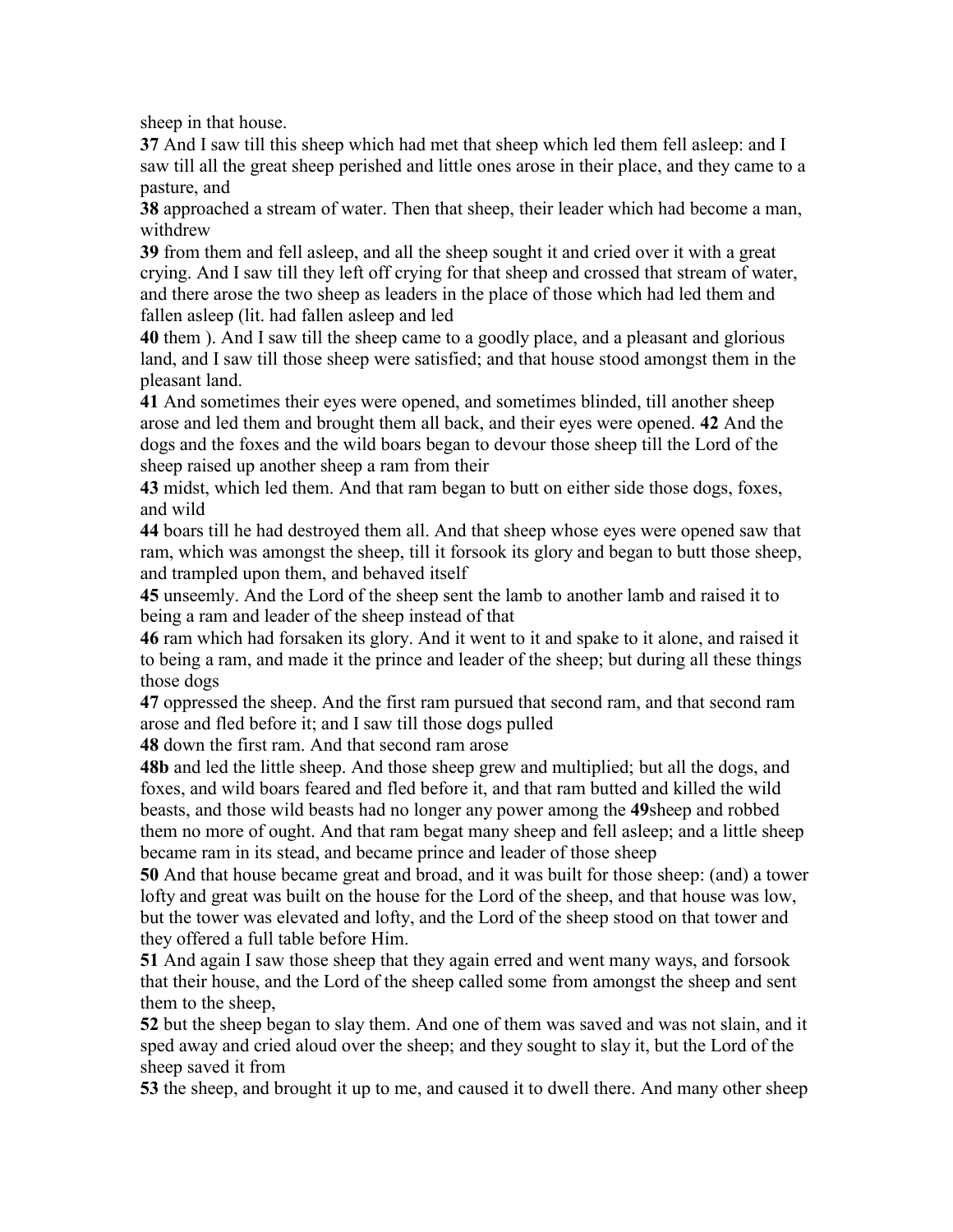He sent to those sheep to testify unto them and lament over them.

**54** And after that I saw that when they forsook the house of the Lord and His tower they fell away entirely, and their eyes were blinded; and I saw the Lord of the sheep how He wrought much slaughter amongst them in their herds until **55** those sheep invited that slaughter and betrayed His place. And He gave them over into the hands of the lions and tigers, and wolves and hyenas, and into the hand of the foxes, and to all the wild **56** beasts, and those wild beasts began to tear in pieces those sheep. And I saw that He forsook that their house and their tower and gave them all into the hand of the lions, to tear and devour them,

**57** into the hand of all the wild beasts. And I began to cry aloud with all my power, and to appeal to the Lord of the sheep, and to represent to Him in regard to the sheep that they were devoured

**58** by all the wild beasts. But He remained unmoved, though He saw it, and rejoiced that they were devoured and swallowed and robbed, and left them to be devoured in the hand of all the beasts. **59** And He called seventy shepherds, and cast those sheep to them that they might pasture them, and He spake to the shepherds and their companions: Let each individual of you pasture the sheep

**60** henceforward, and everything that I shall command you that do ye. And I will deliver them over unto you duly numbered, and tell you which of them are to be destroyed-and them destroy ye. And

**61** He gave over unto them those sheep. And He called another and spake unto him: Observe and mark everything that the shepherds will do to those sheep; for they will destroy more of them than

**62** I have commanded them. And every excess and the destruction which will be wrought through the shepherds, record (namely) how many they destroy according to my command, and how many according to their own caprice: record against every individual shepherd all the destruction he

**63** effects. And read out before me by number how many they destroy, and how many they deliver over for destruction, that I may have this as a testimony against them, and know every deed of the shepherds, that I may comprehend and see what they do, whether or not they abide by my

**64** command which I have commanded them. But they shall not know it, and thou shalt not declare it to them, nor admonish them, but only record against each individual all the destruction which

**65** the shepherds effect each in his time and lay it all before me. And I saw till those shepherds pastured in their season, and they began to slay and to destroy more than they were bidden, and they delivered

**66** those sheep into the hand of the lions. And the lions and tigers eat and devoured the greater part of those sheep, and the wild boars eat along with them; and they burnt that tower and demolished

**67** that house. And I became exceedingly sorrowful over that tower because that house of the sheep was demolished, and afterwards I was unable to see if those sheep entered that house.

**68** And the shepherds and their associates delivered over those sheep to all the wild beasts, to devour them, and each one of them received in his time a definite number: it was written by the other

**69** in a book how many each one of them destroyed of them. And each one slew and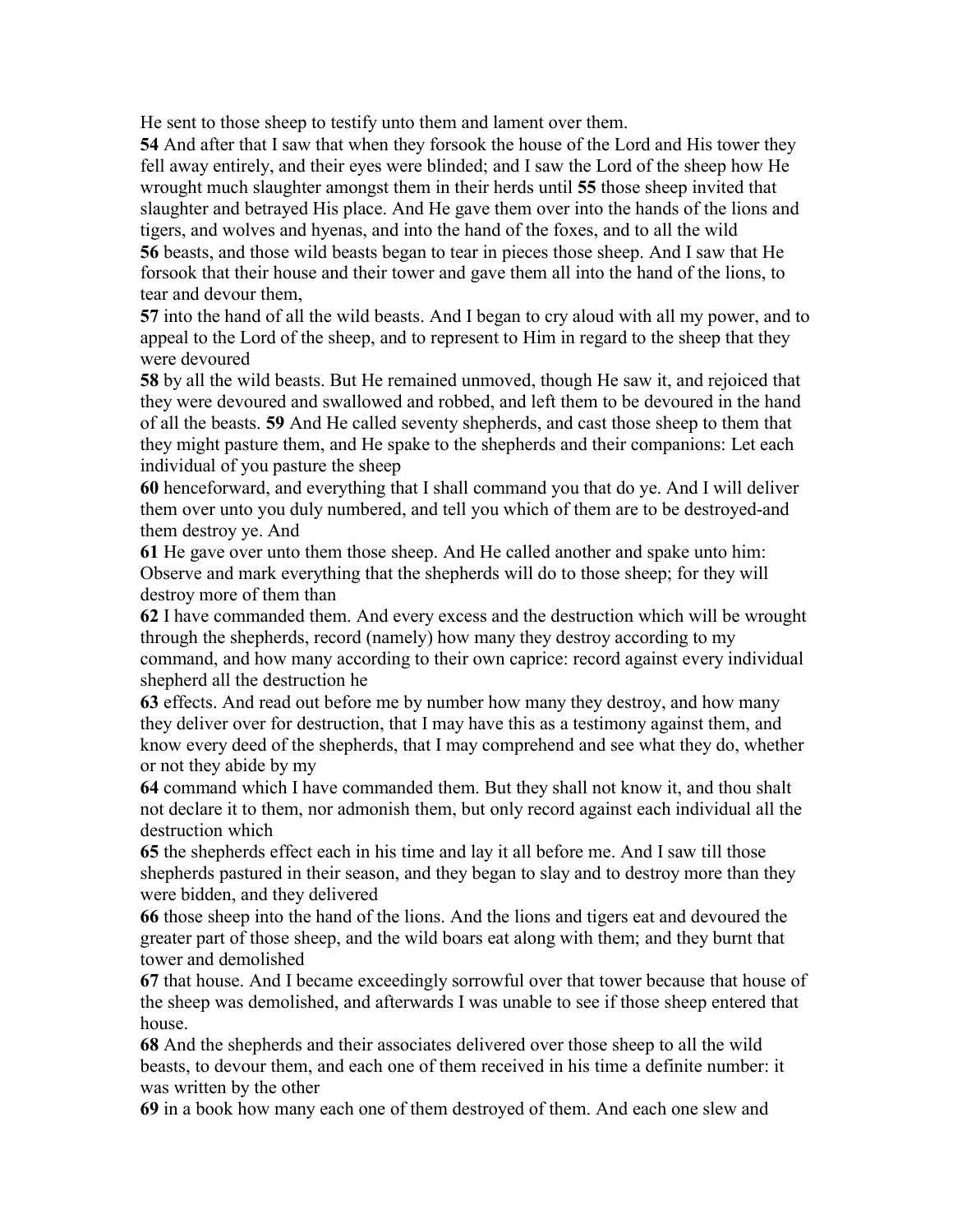destroyed many

**70** more than was prescribed; and I began to weep and lament on account of those sheep. And thus in the vision I saw that one who wrote, how he wrote down every one that was destroyed by those shepherds, day by day, and carried up and laid down and showed actually the whole book to the Lord of the sheep-(even) everything that they had done, and all that each one of them had made

**71** away with, and all that they had given over to destruction. And the book was read before the Lord of the sheep, and He took the book from his hand and read it and sealed it and laid it down.

**72** And forthwith I saw how the shepherds pastured for twelve hours, and behold three of those sheep turned back and came and entered and began to build up all that had fallen down of that

**73** house; but the wild boars tried to hinder them, but they were not able. And they began again to build as before, and they reared up that tower, and it was named the high tower; and they began again to place a table before the tower, but all the bread on it was polluted and not pure.

**74** And as touching all this the eyes of those sheep were blinded so that they saw not, and (the eyes of) their shepherds likewise; and they delivered them in large numbers to their shepherds for **75** destruction, and they trampled the sheep with their feet and devoured them. And the Lord of the sheep remained unmoved till all the sheep were dispersed over the field and mingled with them (the beasts),

**76** and they (the shepherds) did not save them out of the hand of the beasts. And this one who wrote the book carried it up, and showed it and read it before the Lord of the sheep, and implored Him on their account, and besought Him on their account as he showed Him all the doings

**77** of the shepherds, and gave testimony before Him against all the shepherds. And he took the actual book and laid it down beside Him and departed.

### **Chapter 90**

**1** And I saw till that in this manner thirty-five shepherds undertook the pasturing (of the sheep), and they severally completed their periods as did the first; and others receive them into their **2** hands, to pasture them for their period, each shepherd in his own period. And after that I saw in my vision all the birds of heaven coming, the eagles, the vultures, the kites, the ravens; but the eagles led all the birds; and they began to devour those sheep, and to pick out their eyes and to

**3** devour their flesh. And the sheep cried out because their flesh was being devoured by the birds,

**4** and as for me I looked and lamented in my sleep over that shepherd who pastured the sheep. And I saw until those sheep were devoured by the dogs and eagles and kites, and they left neither flesh nor skin nor sinew remaining on them till only their bones stood there: and their bones too fell

**5** to the earth and the sheep became few. And I saw until that twenty-three had undertaken the pasturing and completed in their several periods fifty-eight times. **6** But behold lambs were borne by those white sheep, and they began to open their eyes and to see,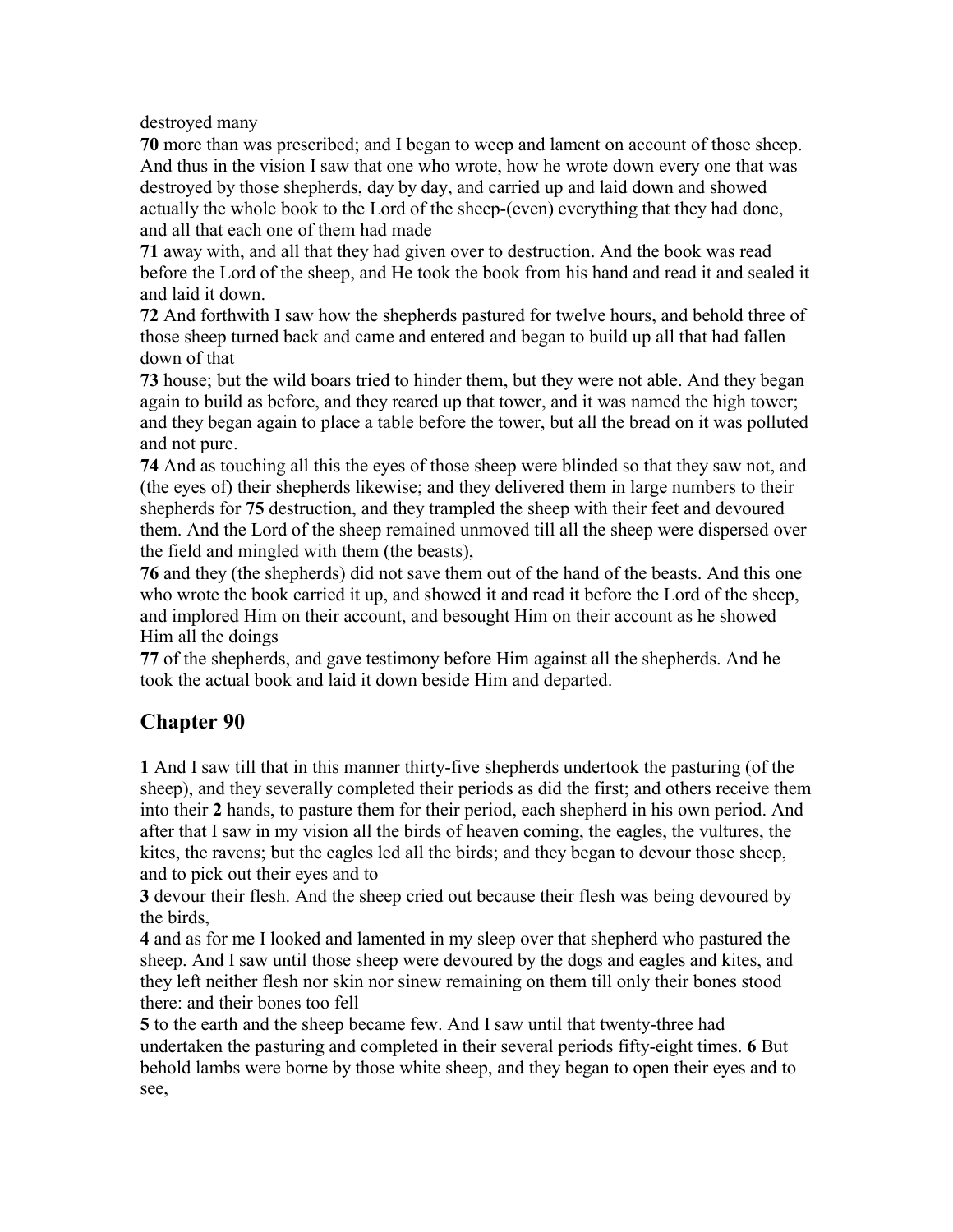**7** and to cry to the sheep. Yea, they cried to them, but they did not hearken to what they said to

**8** them, but were exceedingly deaf, and their eyes were very exceedingly blinded. And I saw in the vision how the ravens flew upon those lambs and took one of those lambs, and dashed the sheep

**9** in pieces and devoured them. And I saw till horns grew upon those lambs, and the ravens cast down their horns; and I saw till there sprouted a great horn of one of those sheep, and their eyes

**10** were opened. And it looked at themand their eyes opened, and it cried to the sheep, and the

**11** rams saw it and all ran to it.

**12**And notwithstanding all this those eagles and vultures and ravens and kites

**13** still kept tearing the sheep and swooping down upon them

**14**and devouring them: still the sheep remained silent, but the rams lamented and cried out.

**15** And those ravens fought and battled with it and sought to lay low its horn, but they had no power over it.

**16** All the eagles and vultures and ravens and kites were gathered together,

**17** and there came with them all the sheep of the field,

**18** yea, they all came together, and helped each other to break that horn of the ram.

**19** And I saw till a great sword was given to the sheep, and the sheep proceeded against all the beasts of the field to slay them, and all the beasts and the birds of the heaven fled before their face. And I saw that man, who wrote the book according to the command of the Lord, till he opened that book concerning the destruction which those twelve last shepherds had wrought, and showed that they had destroyed much more than their predecessors, before the Lord of the sheep. And I saw till the Lord of the sheep came unto them and took in His hand the staff of His wrath, and smote the earth, and the earth clave asunder, and all the beasts and all the birds of the heaven fell from among those sheep, and were swallowed up in the earth and it covered them.

**20** And I saw till a throne was erected in the pleasant land, and the Lord of the sheep sat Himself thereon, and the other took the sealed books and opened those books before the Lord of the sheep.

**21** And the Lord called those men the seven first white ones, and commanded that they should bring before Him, beginning with the first star which led the way, all the stars whose privy members

**22** were like those of horses, and they brought them all before Him. And He said to that man who wrote before Him, being one of those seven white ones, and said unto him: Take those seventy shepherds to whom I delivered the sheep, and who taking them on their own authority slew more

**23** than I commanded them. And behold they were all bound, I saw, and they all stood before Him.

**24** And the judgement was held first over the stars, and they were judged and found guilty, and went to the place of condemnation, and they were cast into an abyss, full of fire and flaming, and full

**25** of pillars of fire. And those seventy shepherds were judged and found guilty, and they were cast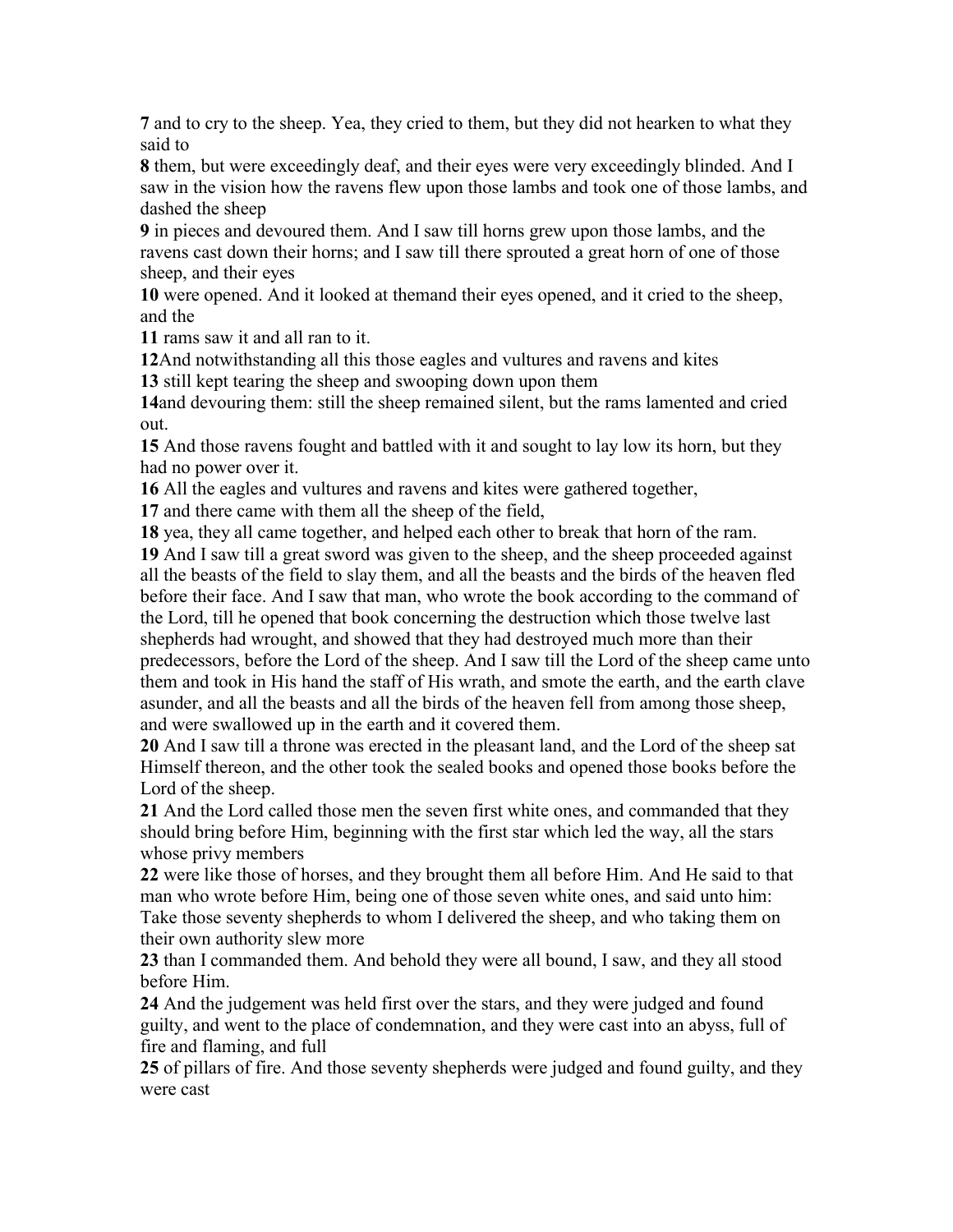**26** into that fiery abyss. And I saw at that time how a like abyss was opened in the midst of the earth, full of fire, and they brought those blinded sheep, and they were all judged and found guilty and

**27** cast into this fiery abyss, and they burned; now this abyss was to the right of that house. And I saw those sheep burning and their bones burning.

**28** And I stood up to see till they folded up that old house; and carried off all the pillars, and all the beams and ornaments of the house were at the same time folded up with it, and they carried

**29** it off and laid it in a place in the south of the land. And I saw till the Lord of the sheep brought a new house greater and loftier than that first, and set it up in the place of the first which had beer folded up: all its pillars were new, and its ornaments were new and larger than those of the first, the old one which He had taken away, and all the sheep were within it.

**30** And I saw all the sheep which had been left, and all the beasts on the earth, and all the birds of the heaven, falling down and doing homage to those sheep and making petition to and obeying

**31** them in every thing. And thereafter those three who were clothed in white and had seized me by my handwho had taken me up before, and the hand of that ram also seizing hold of me, they

**32** took me up and set me down in the midst of those sheep before the judgement took place. And those

**33** sheep were all white, and their wool was abundant and clean. And all that had been destroyed and dispersed, and all the beasts of the field, and all the birds of the heaven, assembled in that house, and the Lord of the sheep rejoiced with great joy because they were all good and had returned to

**34** His house. And I saw till they laid down that sword, which had been given to the sheep, and they brought it back into the house, and it was sealed before the presence of the Lord, and all the sheep

**35** were invited into that house, but it held them not. And the eyes of them all were opened, and they

**36** saw the good, and there was not one among them that did not see. And I saw that that house was large and broad and very full.

**37** And I saw that a white bull was born, with large horns and all the beasts of the field and all the

**38** birds of the air feared him and made petition to him all the time. of And I saw till all their generations were transformed, and they all became white bulls; and the first among them became a lamb, and that lamb became a great animal and had great black horns on its head; and the Lord of the sheep

**39** rejoiced over it and over all the oxen. And I slept in their midst: and I awoke and saw everything.

**40** This is the vision which I saw while I slept, and I awoke and blessed the Lord of righteousness and

**41** gave Him glory. Then I wept with a great weeping and my tears stayed not till I could no longer endure it: when I saw, they flowed on account of what I had seen; for everything shall come and

**42** be fulfilled, and all the deeds of men in their order were shown to me. On that night I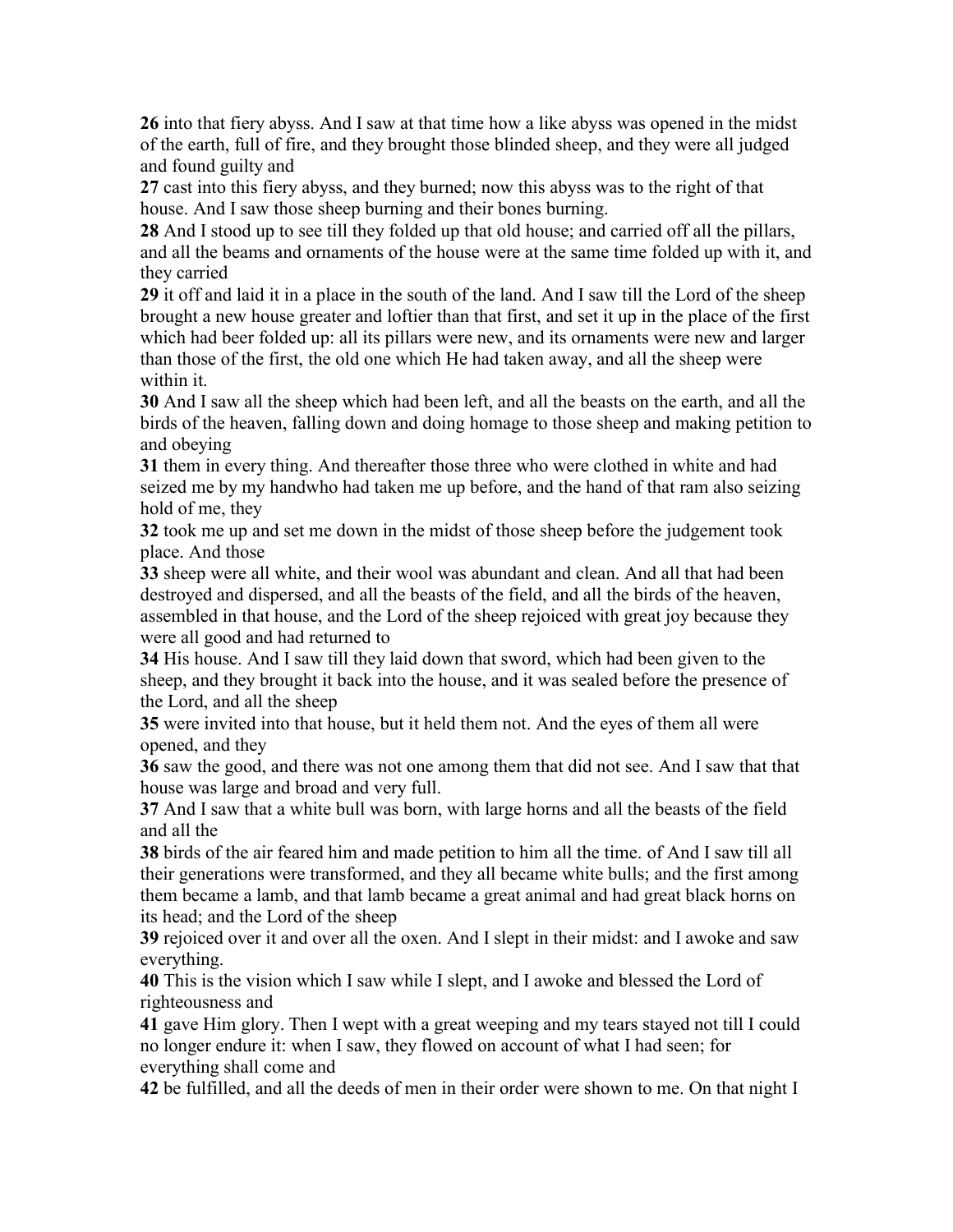remembered the first dream, and because of it I wept and was troubled-because I had seen that vision.

#### **Book 5: Epistle of Enoch**

#### **Chapter 91**

**1** And now, my son Methuselah, call to me all thy brothers And gather together to me all the sons of thy mother; For the word calls me, And the spirit is poured out upon me, That I may show you everything That shall befall you for ever.

**2** And there upon Methuselah went and summoned to him all his brothers and assembled his relatives.

**3** And he spake unto all the children of righteousness and said:

Hear, ye sons of Enoch, all the words of your father, And hearken aright to the voice of my mouth; For I exhort you and say unto you, beloved:

**4** Love uprightness and walk therein. And draw not nigh to uprightness with a double heart, And associate not with those of a double heart,

But walk in righteousness, my sons. And it shall guide you on good paths, And righteousness shall be your companion.

**5** For I know that violence must increase on the earth, And a great chastisement be executed on the earth, And all unrighteousness come to an end:

Yea, it shall be cut off from its roots, And its whole structure be destroyed.

**6** And unrighteousness shall again be consummated on the earth, And all the deeds of unrighteousness and of violence And transgression shall prevail in a twofold degree.

**7** And when sin and unrighteousness and blasphemy And violence in all kinds of deeds increase, And apostasy and transgression and uncleanness increase,

A great chastisement shall come from heaven upon all these, And the holy Lord will come forth with wrath and chastisement To execute judgement on earth.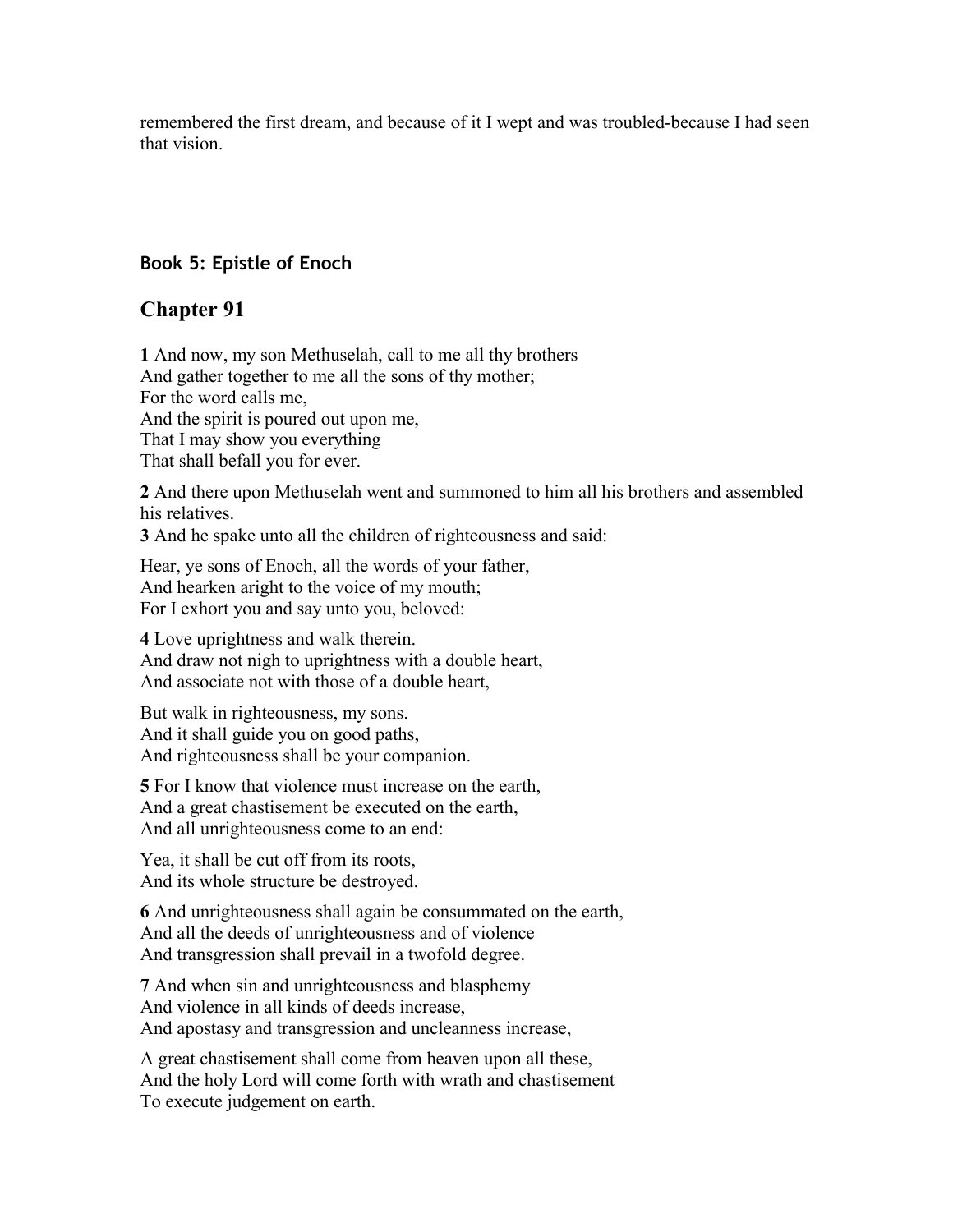**8** In those days violence shall be cut off from its roots, And the roots of unrighteousness together with deceit, And they shall be destroyed from under heaven.

**9** And all the idols of the heathen shall be abandoned, And the temples burned with fire, And they shall remove them from the whole earth,

And they (the heathen) shall be cast into the judgement of fire, And shall perish in wrath and in grievous judgement for ever.

**10** And the righteous shall arise from their sleep, And wisdom shall arise and be given unto them.

**11**And after that the roots of unrighteousness shall be cut off, and the sinners shall bedestroyed by the sword and the blasphemers destroyed in every place, **12**and those who plan violence and those who commit blasphemy shall perish by the sword.

**13** And now I tell you, my sons, and show you The paths of righteousness and the paths of violence. Yea, I will show them to you again That ye may know what will come to pass. **14** And now, hearken unto me, my sons, And walk in the paths of righteousness, And walk not in the paths of violence; For all who walk in the paths of unrighteousness shall perish for ever.

## **Chapter 92**

**1** The book written by Enoch-Enoch indeed wrote this complete doctrine of wisdom, (which is) praised of all men and a judge of all the earth for all my children who shall dwell on the earth. And for the future generations who shall observe uprightness and peace.

**2** Let not your spirit be troubled on account of the times; For the Holy and Great One has appointed days for all things.

**3** And the righteous one shall arise from sleep, Shall arise and walk in the paths of righteousness, And all his path and conversation shall be in eternal goodness and grace.

**4** He will be gracious to the righteous and give him eternal uprightness, And He will give him power so that he shall be (endowed) with goodness and righteousness.

And he shall walk in eternal light.

**5** And sin shall perish in darkness for ever, And shall no more be seen from that day for evermore.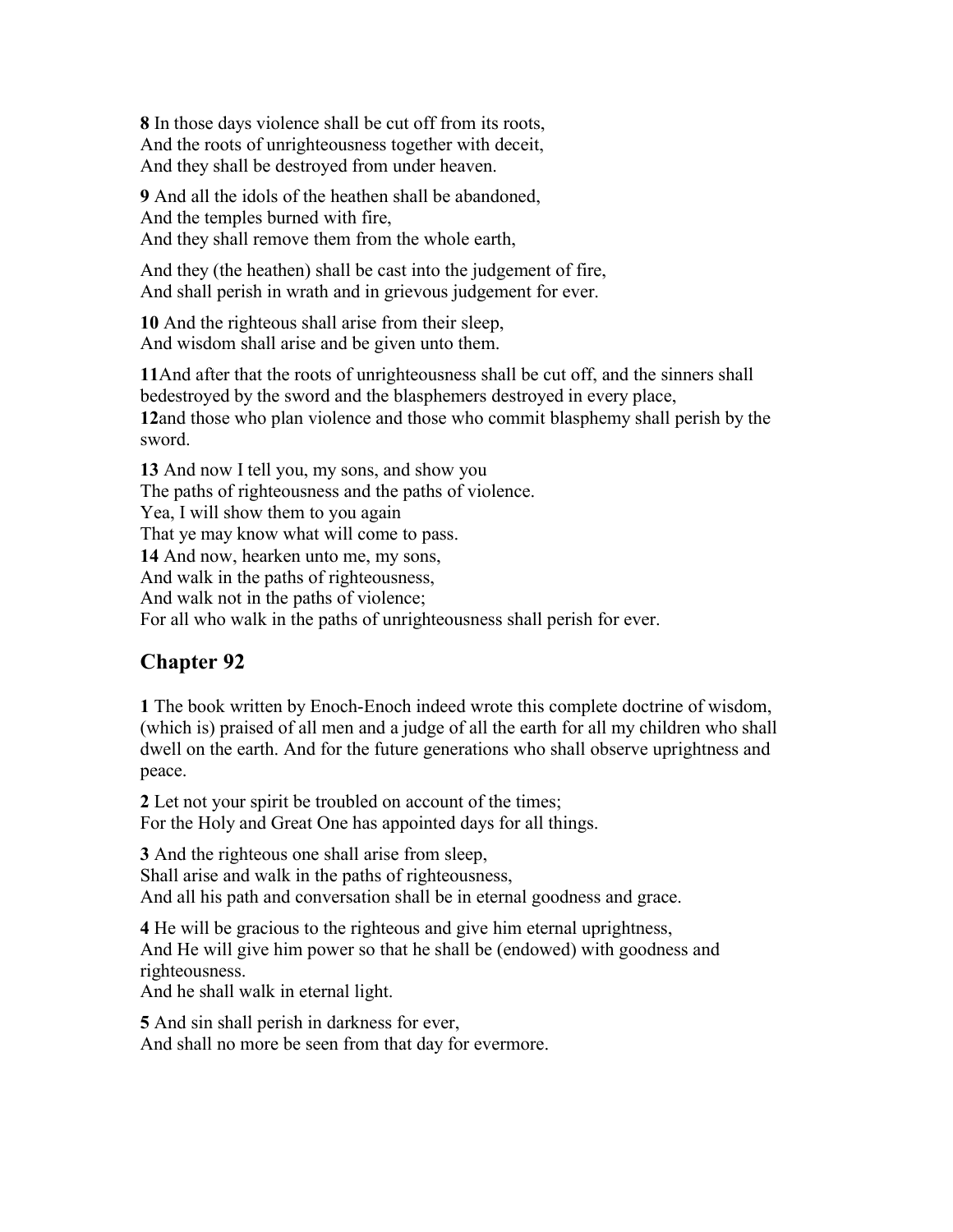#### **Chapter 93**

**1,2** And after that Enoch both gave and began to recount from the books. And Enoch said:

Concerning the children of righteousness and concerning the elect of the world, And concerning the plant of uprightness, I will speak these things, Yea, I Enoch will declare (them) unto you, my sons:

According to that which appeared to me in the heavenly vision, And which I have known through the word of the holy angels, And have learnt from the heavenly tablets.

**3** And Enoch began to recount from the books and said: I was born the seventh in the first week, While judgement and righteousness still endured.

**4** And after me there shall arise in the second week great wickedness, And deceit shall have sprung up; And in it there shall be the first end.

And in it a man shall be saved; And after it is ended unrighteousness shall grow up, And a law shall be made for the sinners.

And after that in the third week at its close A man shall be elected as the plant of righteous judgement, And his posterity shall become the plant of righteousness for evermore.

**6** And after that in the fourth week, at its close, Visions of the holy and righteous shall be seen, And a law for all generations and an enclosure shall be made for them.

**7** And after that in the fifth week, at its close, The house of glory and dominion shall be built for ever.

**8** And after that in the sixth week all who live in it shall be blinded, And the hearts of all of them shall godlessly forsake wisdom.

And in it a man shall ascend; And at its close the house of dominion shall be burnt with fire, And the whole race of the chosen root shall be dispersed.

**9** And after that in the seventh week shall an apostate generation arise, And many shall be its deeds, And all its deeds shall be apostate.

**10** And at its close shall be elected The elect righteous of the eternal plant of righteousness, To receive sevenfold instruction concerning all His creation.

**11**For who is there of all the children of men that is able to hear the voice of the Holy One without being troubled ? And who can think His thoughts ? and who is there that can behold all the works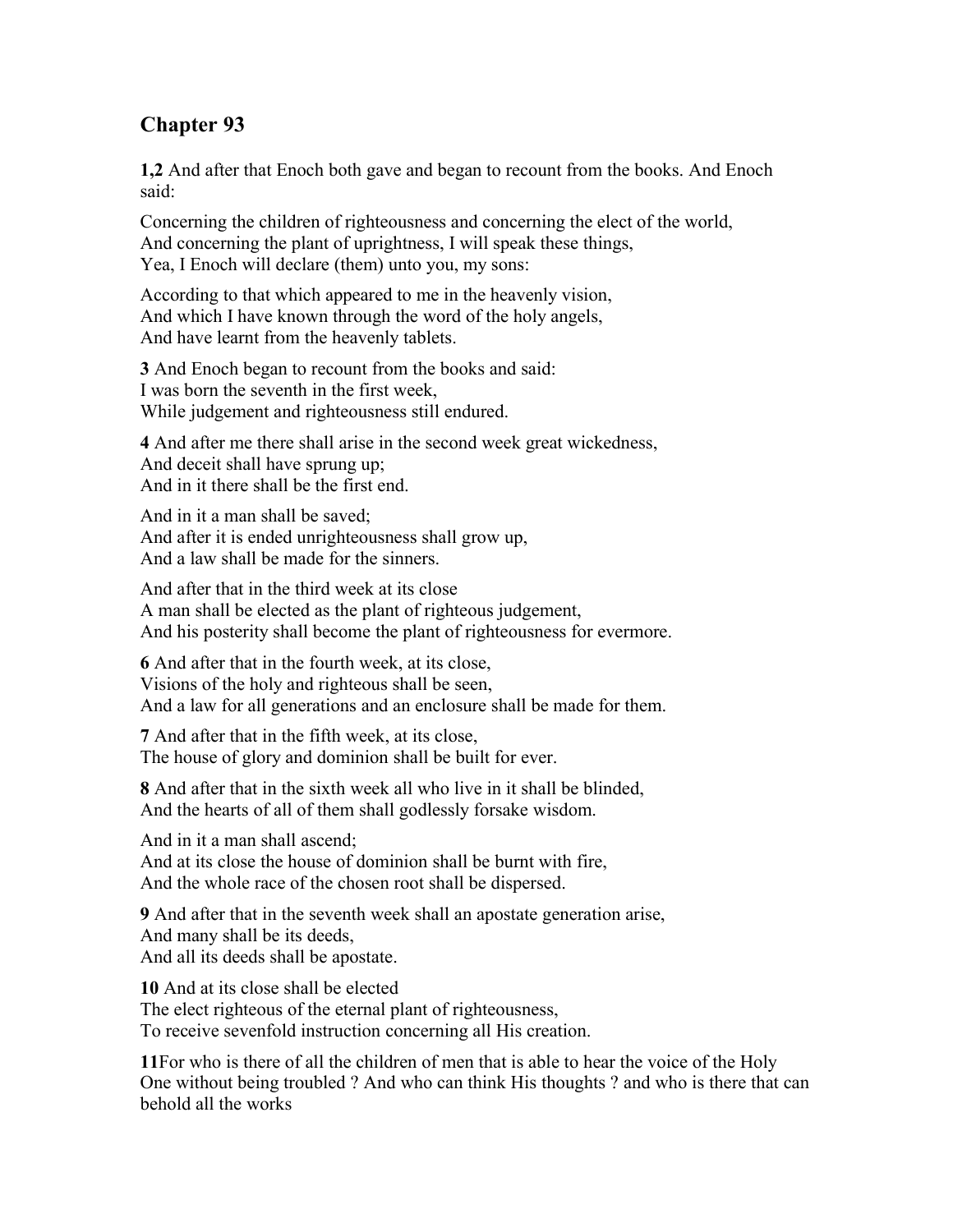**12** of heaven ? And how should there be one who could behold the heaven, and who is there that could understand the things of heaven and see a soul or a spirit and could tell thereof, or ascend and see

**13** all their ends and think them or do like them ? And who is there of all men that could know what is the breadth and the length of the earth, and to whom has been shown the measure of all of them ?

**14** Or is there any one who could discern the length of the heaven and how great is its height, and upon what it is founded, and how great is the number of the stars, and where all the luminaries rest ?

#### **Chapter 94**

**1** And now I say unto you, my sons, love righteousness and walk therein; For the paths of righteousness are worthy of acceptation, But the paths of unrighteousness shall suddenly be destroyed and vanish.

**2** And to certain men of a generation shall the paths of violence and of death be revealed, And they shall hold themselves afar from them, And shall not follow them.

**3** And now I say unto you the righteous: Walk not in the paths of wickedness, nor in the paths of death, And draw not nigh to them, lest ye be destroyed.

**4** But seek and choose for yourselves righteousness and an elect life, And walk in the paths of peace, And ye shall live and prosper.

**5** And hold fast my words in the thoughts of your hearts, And suffer them not to be effaced from your hearts;

For I know that sinners will tempt men to evilly-entreat wisdom, So that no place may be found for her, And no manner of temptation may minish.

**6** Woe to those who build unrighteousness and oppression And lay deceit as a foundation; For they shall be suddenly overthrown, And they shall have no peace.

**7** Woe to those who build their houses with sin; For from all their foundations shall they be overthrown, And by the sword shall they fall. And those who acquire gold and silver in judgement suddenly shall perish.

**8** Woe to you, ye rich, for ye have trusted in your riches, And from your riches shall ye depart, Because ye have not remembered the Most High in the days of your riches.

**9** Ye have committed blasphemy and unrighteousness, And have become ready for the day of slaughter, And the day of darkness and the day of the great judgement.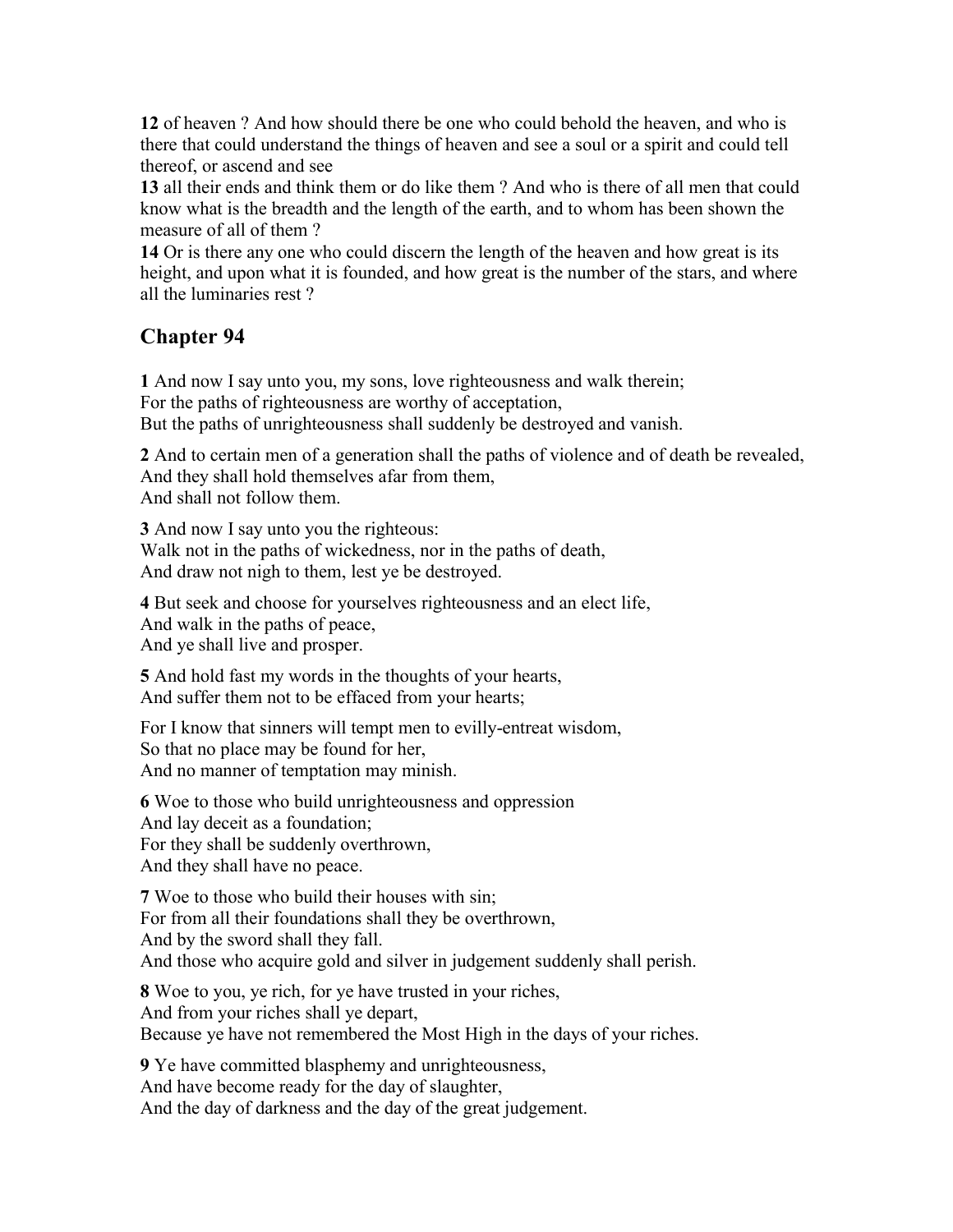**10** Thus I speak and declare unto you: He who hath created you will overthrow you, And for your fall there shall be no compassion, And your Creator will rejoice at your destruction.

**11** And your righteous ones in those days shall be A reproach to the sinners and the godless.

### **Chapter 95**

**1** Oh that mine eyes were a cloud of waters That I might weep over you, And pour down my tears as a cloud of waters: That so I might rest from my trouble of heart!

**2** who has permitted you to practice reproaches and wickedness ? And so judgement shall overtake you, sinners.

**3** Fear not the sinners, ye righteous; For again will the Lord deliver them into your hands, That ye may execute judgement upon them according to your desires.

**4** Woe to you who fulminate anathemas which cannot be reversed: Healing shall therefore be far from you because of your sins.

**5** Woe to you who requite your neighbour with evil; For ye shall be requited according to your works.

**6** Woe to you, lying witnesses, And to those who weigh out injustice, For suddenly shall ye perish.

**7** Woe to you, sinners, for ye persecute the righteous; For ye shall be delivered up and persecuted because of injustice, And heavy shall its yoke be upon you.

## **Chapter 96**

**1** Be hopeful, ye righteous; for suddenly shall the sinners perish before you, And ye shall have lordship over them according to your desires.

**2** And in the day of the tribulation of the sinners, Your children shall mount and rise as eagles, And higher than the vultures will be your nest, And ye shall ascend and enter the crevices of the earth, And the clefts of the rock for ever as coneys before the unrighteous, And the sirens shall sigh because of you-and weep

**3** Wherefore fear not, ye that have suffered; For healing shall be your portion, And a bright light shall enlighten you,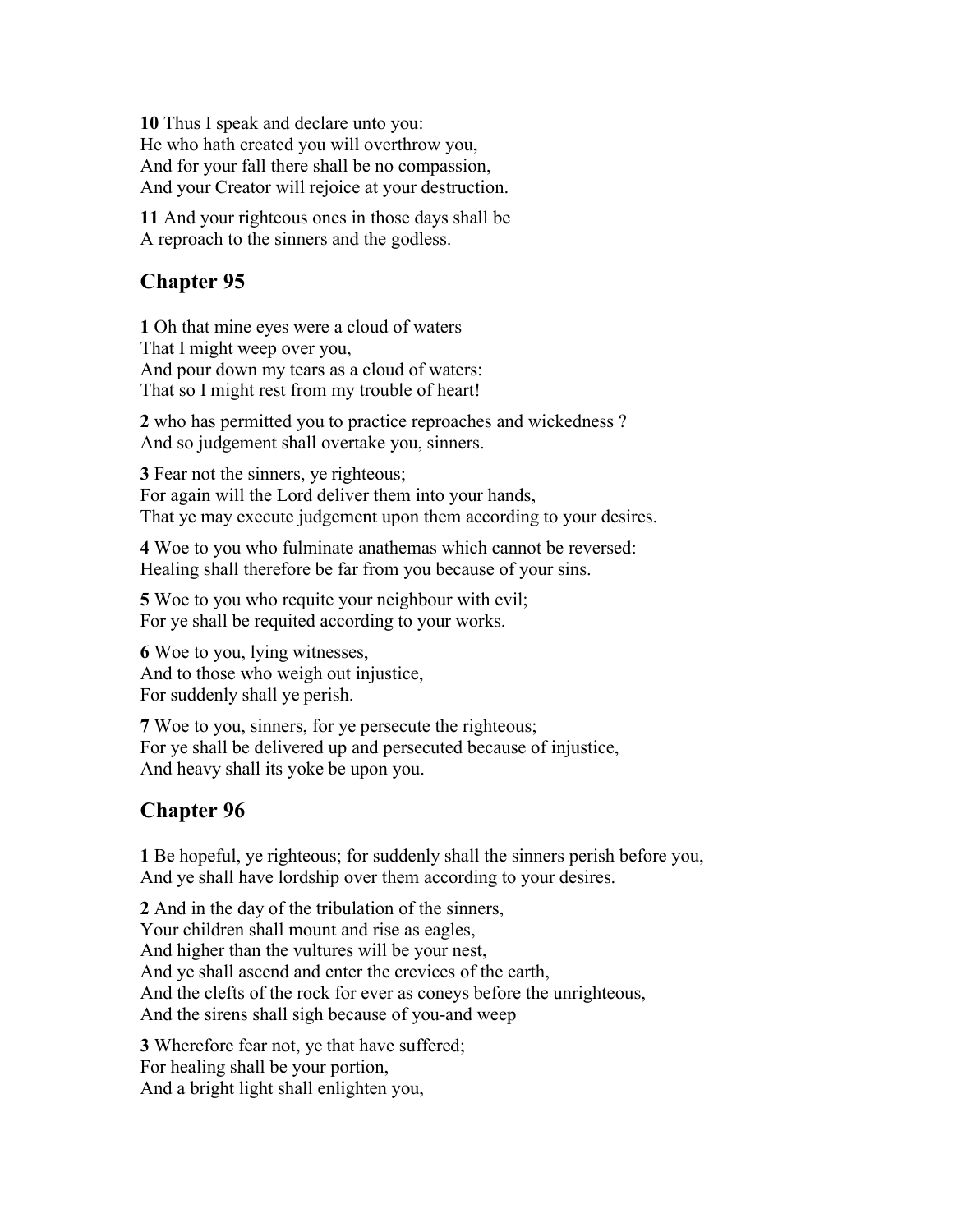And the voice of rest ye shall hear from heaven.

**4** Woe unto you, ye sinners, for your riches make you appear like the righteous, But your hearts convict you of being sinners, And this fact shall be a testimony against you for a memorial of (your) evil deeds.

**5** Woe to you who devour the finest of the wheat, And drink wine in large bowls, And tread under foot the lowly with your might.

**6** Woe to you who drink water from every fountain, For suddenly shall ye be consumed and wither away, Because ye have forsaken the fountain of life.

**7** Woe to you who work unrighteousness And deceit and blasphemy: It shall be a memorial against you for evil.

**8** Woe to you, ye mighty, Who with might oppress the righteous; For the day of your destruction is coming.

In those days many and good days shall come to the righteous-in the day of your judgement.

### **Chapter 97**

**1** Believe, ye righteous, that the sinners will become a shame

And perish in the day of unrighteousness.

**2** Be it known unto you (ye sinners) that the Most High is mindful of your destruction, And the angels of heaven rejoice over your destruction.

**3** What will ye do, ye sinners, And whither will ye flee on that day of judgement, When ye hear the voice of the prayer of the righteous ?

**4** Yea, ye shall fare like unto them, Against whom this word shall be a testimony:

" Ye have been companions of sinners."

**5** And in those days the prayer of the righteous shall reach unto the Lord, And for you the days of your judgement shall come.

**6** And all the words of your unrighteousness shall be read out before the Great Holy One, And your faces shall be covered with shame, And He will reject every work which is grounded on unrighteousness.

**7** Woe to you, ye sinners, who live on the mid ocean and on the dry land, Whose remembrance is evil against you.

**8** Woe to you who acquire silver and gold in unrighteousness and say: " We have become rich with riches and have possessions; And have acquired everything we have desired.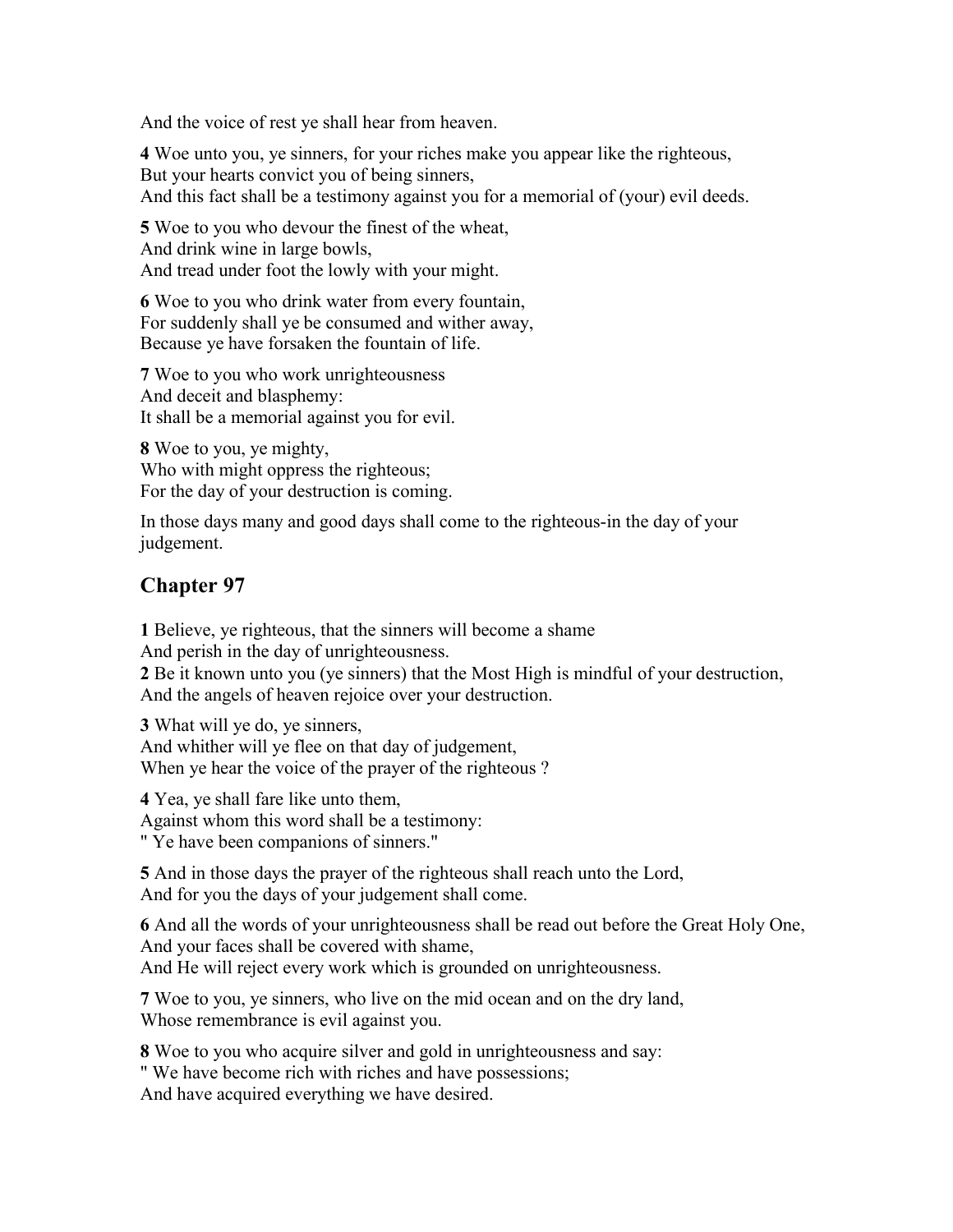**9** And now let us do what we purposed: For we have gathered silver, **9c** And many are the husbandmen in our houses." **9d** And our granaries are (brim) full as with water, **10** Yea and like water your lies shall flow away; For your riches shall not abide But speedily ascend from you;

For ye have acquired it all in unrighteousness, And ye shall be given over to a great curse.

#### **Chapter 98**

**1** And now I swear unto you, to the wise and to the foolish, For ye shall have manifold experiences on the earth.

**2** For ye men shall put on more adornments than a woman, And coloured garments more than a virgin: In royalty and in grandeur and in power, And in silver and in gold and in purple, And in splendour and in food they shall be poured out as water.

**3** Therefore they shall be wanting in doctrine and wisdom, And they shall perish thereby together with their possessions; And with all their glory and their splendour, And in shame and in slaughter and in great destitution, Their spirits shall be cast into the furnace of fire.

**4** I have sworn unto you, ye sinners, as a mountain has not become a slave, And a hill does not become the handmaid of a woman, Even so sin has not been sent upon the earth, But man of himself has created it, And under a great curse shall they fall who commit it.

**5** And barrenness has not been given to the woman, But on account of the deeds of her own hands she dies without children.

**6** I have sworn unto you, ye sinners, by the Holy Great One, That all your evil deeds are revealed in the heavens, And that none of your deeds of oppression are covered and hidden.

**7** And do not think in your spirit nor say in your heart that ye do not know and that ye do not see

**8** that every sin is every day recorded in heaven in the presence of the Most High. From henceforth ye know that all your oppression wherewith ye oppress is written down every day till the day of your judgement

. **9** Woe to you, ye fools, for through your folly shall ye perish: and ye transgress against the wise,

**10** and so good hap shall not be your portion. And now, know ye that ye are prepared for the day of destruction: wherefore do not hope to live, ye sinners, but ye shall depart and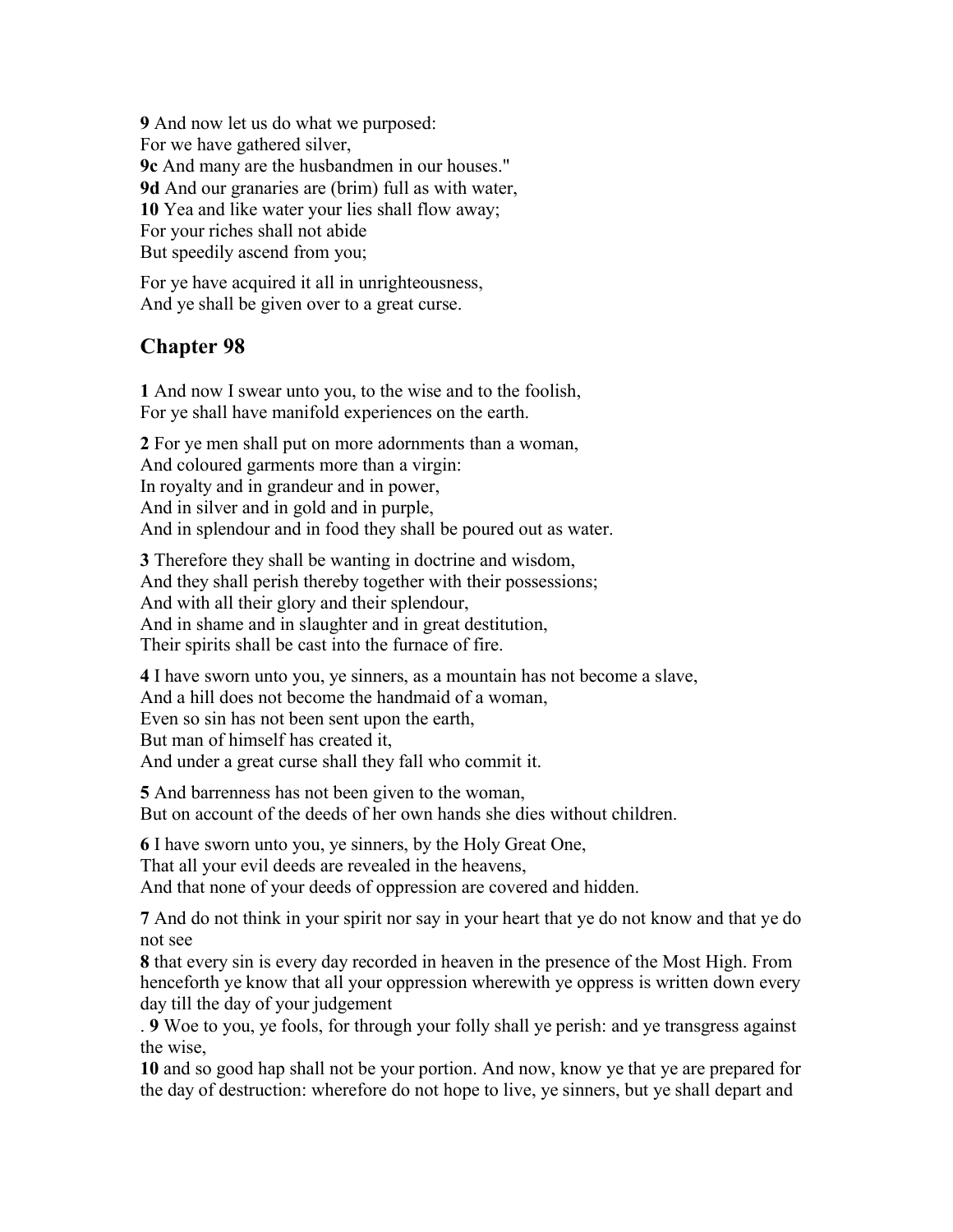die; for ye know no ransom; for ye are prepared for the day of the great judgement, for the day of tribulation and great shame for your spirits. **11** Woe to you, ye obstinate of heart, who work wickedness and eat blood: Whence have ye good things to eat and to drink and to be filled ? From all the good things which the Lord the Most High has placed in abundance on the earth; therefore ye shall have no peace.

**12** Woe to you who love the deeds of unrighteousness: wherefore do ye hope for good hap unto yourselves? know that ye shall be delivered into the hands of the righteous, and they shall cut

**3** off your necks and slay you, and have no mercy upon you. Woe to you who rejoice in the tribulation of the righteous; for no grave shall be dug for you. Woe to you who set at nought the words of

**5** the righteous; for ye shall have no hope of life. Woe to you who write down lying and godless words; for they write down their lies that men may hear them and act godlessly towards (their)

**6** neighbour. Therefore they shall have no peace but die a sudden death.

### **Chapter 99**

**1** Woe to you who work godlessness, And glory in lying and extol them: Ye shall perish, and no happy life shall be yours.

**2** Woe to them who pervert the words of uprightness,

And transgress the eternal law,

And transform themselves into what they were notinto sinners :

They shall be trodden under foot upon the earth.

**3** In those days make ready, ye righteous, to raise your prayers as a memorial, And place them as a testimony before the angels,

That they may place the sin of the sinners for a memorial before the Most High.

**4** In those days the nations shall be stirred up,

And the families of the nations shall arise on the day of destruction.

**5** And in those days the destitute shall go forth and carry off their children, And they shall abandon them, so that their children shall perish through them: Yea, they shall abandon their children (that are still) sucklings, and not return to them, And shall have no pity on their beloved ones.

**6,7** And again I swear to you, ye sinners, that sin is prepared for a day of unceasing bloodshed. And they who worship stones, and grave images of gold and silver and wood (and stone) and clay, and those who worship impure spirits and demons, and all kinds of idols not according to knowledge, shall get no manner of help from them.

**8** And they shall become godless by reason of the folly of their hearts, And their eyes shall be blinded through the fear of their hearts And through visions in their dreams.

**9** Through these they shall become godless and fearful; For they shall have wrought all their work in a lie,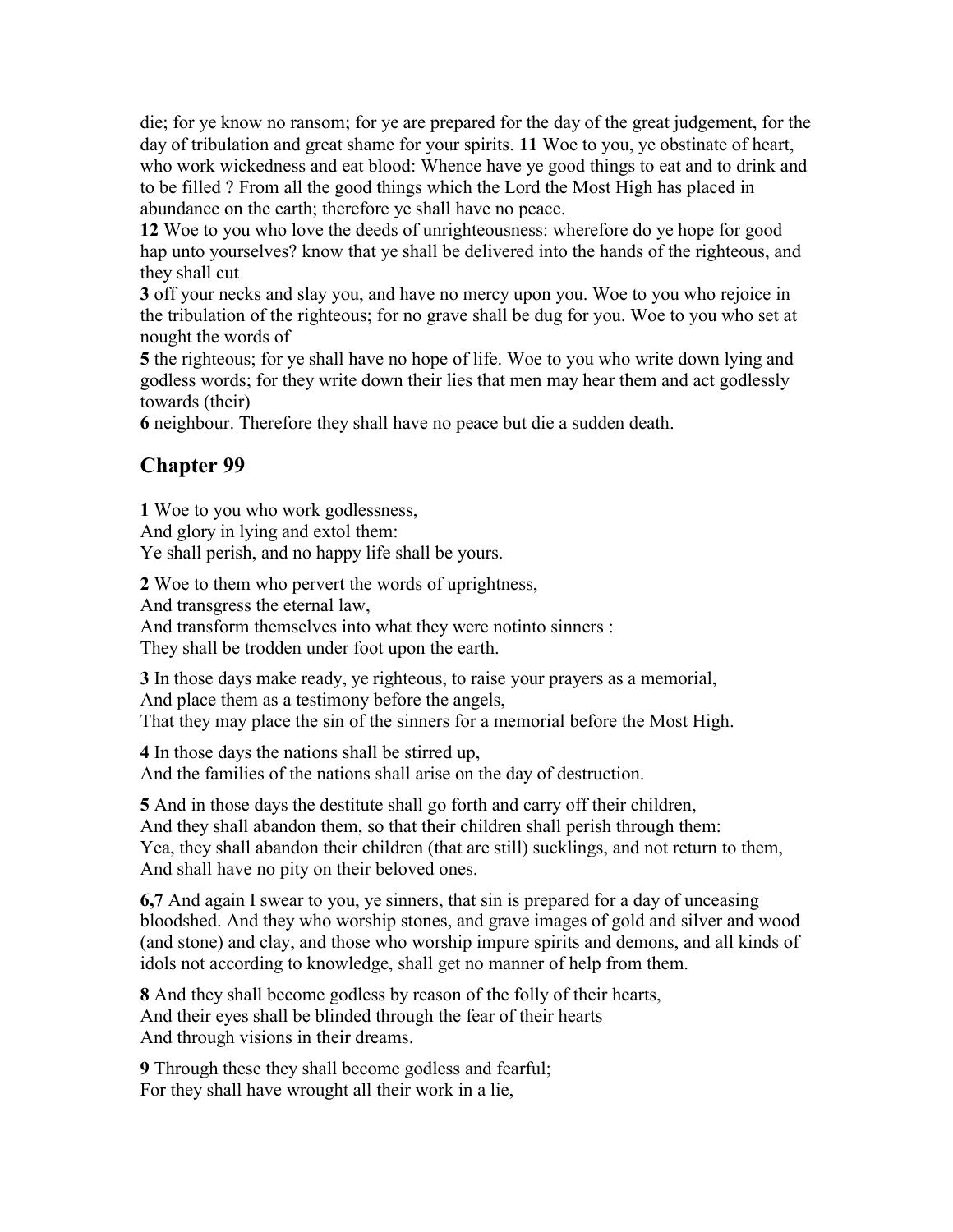And shall have worshiped a stone: Therefore in an instant shall they perish.

**10** But in those days blessed are all they who accept the words of wisdom, and understand them,

And observe the paths of the Most High, and walk in the path of His righteousness, And become not godless with the godless; For they shall be saved.

**11** Woe to you who spread evil to your neighbours; For you shall be slain in Sheol.

**12** Woe to you who make deceitful and false measures, And (to them) who cause bitterness on the earth; For they shall thereby be utterly consumed.

**13** Woe to you who build your houses through the grievous toil of others, And all their building materials are the bricks and stones of sin; I tell you ye shall have no peace.

**14** Woe to them who reject the measure and eternal heritage of their fathers And whose souls follow after idols; For they shall have no rest.

**15** Woe to them who work unrighteousness and help oppression, And slay their neighbours until the day of the great judgement.

**16** For He shall cast down your glory, And bring affliction on your hearts, And shall arouse His fierce indignation And destroy you all with the sword; And all the holy and righteous shall remember your sins.

### **Chapter 100**

**1** And in those days in one place the fathers together with their sons shall be smitten And brothers one with another shall fall in death Till the streams flow with their blood.

**2** For a man shall not withhold his hand from slaying his sons and his sons sons, And the sinner shall not withhold his hand from his honoured brother: From dawn till sunset they shall slay one another.

**3** And the horse shall walk up to the breast in the blood of sinners, And the chariot shall be submerged to its height.

**4** In those days the angels shall descend into the secret places And gather together into one place all those who brought down sin And the Most High will arise on that day of judgement To execute great judgement amongst sinners.

**5** And over all the righteous and holy He will appoint guardians from amongst the holy angels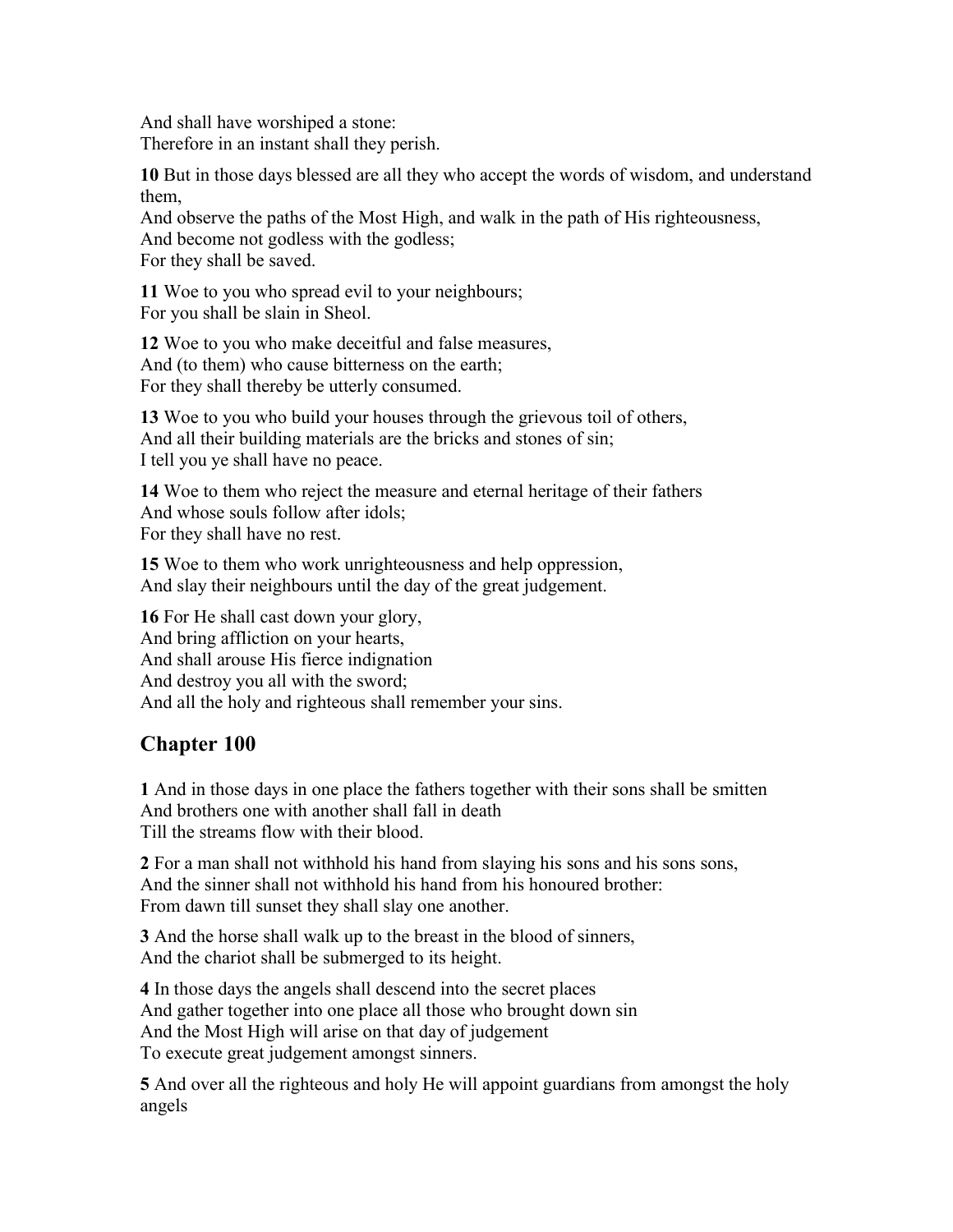To guard them as the apple of an eye, Until He makes an end of all wickedness and all sin, And though the righteous sleep a long sleep, they have nought to fear.

**6** And (then) the children of the earth shall see the wise in security, And shall understand all the words of this book, And recognize that their riches shall not be able to save them In the overthrow of their sins.

**7** Woe to you, Sinners, on the day of strong anguish, Ye who afflict the righteous and burn them with fire: Ye shall be requited according to your works.

**8** Woe to you, ye obstinate of heart, Who watch in order to devise wickedness: Therefore shall fear come upon you And there shall be none to help you.

**9** Woe to you, ye sinners, on account of the words of your mouth, And on account of the deeds of your hands which your godlessness as wrought, In blazing flames burning worse than fire shall ye burn.

**10** And now, know ye that from the angels He will inquire as to your deeds in heaven, from the sun and from the moon and from the stars in reference to your sins because upon the earth ye execute

**11** judgement on the righteous. And He will summon to testify against you every cloud and mist and dew and rain; for they shall all be withheld because of you from descending upon you, and they

**12** shall be mindful of your sins. And now give presents to the rain that it be not withheld from descending upon you, nor yet the dew, when it has received gold and silver from you that it may descend. When the hoar-frost and snow with their chilliness, and all the snow-storms with all their plagues fall upon you, in those days ye shall not be able to stand before them.

## **Chapter 101**

**1** Observe the heaven, ye children of heaven, and every work of the Most High, and fear ye Him

**2** and work no evil in His presence. If He closes the windows of heaven, and withholds the rain and **3** the dew from descending on the earth on your account, what will ye do then? And if He sends His anger upon you because of yoour deeds, ye cannot petition Him; for ye spake proud and insolent

**4** words against His righteousness: therefore ye shall have no peace. And see ye not the sailors of the ships, how their ships are tossed to and fro by the waves, and are shaken by the winds, and are

**5** in sore trouble ? And therefore do they fear because all their goodly possessions go upon the sea with them, and they have evil forebodings of heart that the sea will swallow them and they will

**6** perish therein. Are not the entire sea and all its waters, and all its movements, the work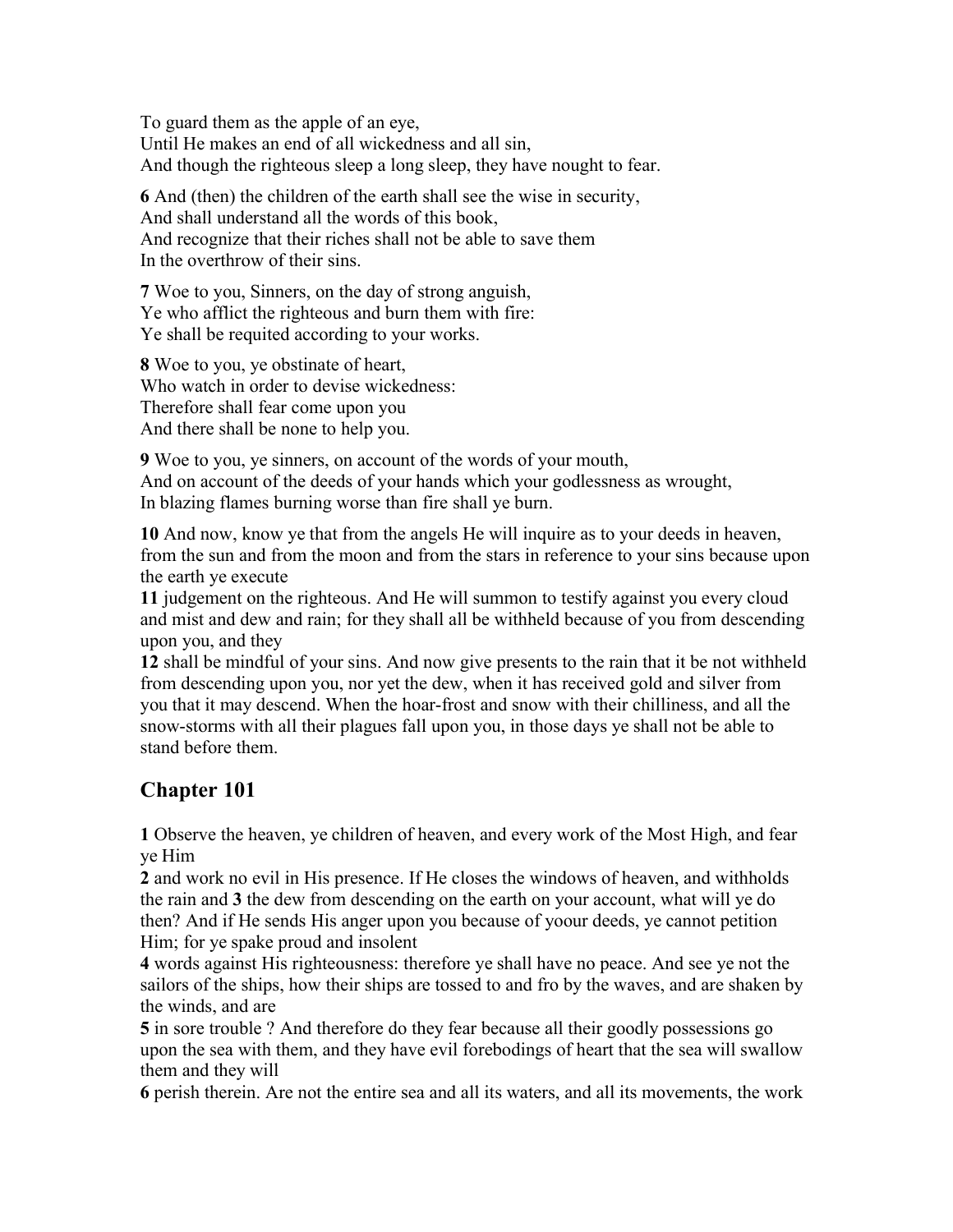of the Most

**7** High, and has He not set limits to its doings, and confined it throughout by the sand ? And at His reproof it is afraid and dries up, and all its fish die and all that is in it; But ye sinners that are

**8** on the earth fear Him not. Has He not made the heaven and the earth, and all that is therein ? Who has given understanding and wisdom to everything that moves on the earth and in the sea.

**9** Do not the sailors of the ships fear the sea ? Yet sinners fear not the Most High.

#### **Chapter 102**

**1** In those days when He hath brought a grievous fire upon you, Whither will ye flee, and where will ye find deliverance ? And when He launches forth His Word against you Will you not be affrighted and fear ?

**2** And all the luminaries shall be affrighted with great fear, And all the earth shall be affrighted and tremble and be alarmed.

**3** And all the angels shall execute their commandst And shall seek to hide themselves from the presence of the Great Glory, And the children of earth shall tremble and quake; And ye sinners shall be cursed for ever, And ye shall have no peace.

**4** Fear ye not, ye souls of the righteous, And be hopeful ye that have died in righteousness.

**5** And grieve not if your soul into Sheol has descended in grief, And that in your life your body fared not according to your goodness, But wait for the day of the judgement of sinners And for the day of cursing and chastisement.

**6** And yet when ye die the sinners speak over you: " As we die, so die the righteous, And what benefit do they reap for their deeds ?

**7** Behold, even as we, so do they die in grief and darkness, And what have they more than we ? From henceforth we are equal.

**8** And what will they receive and what will they see for ever ? Behold, they too have died, And henceforth for ever shall they see no light."

**9** I tell you, ye sinners, ye are content to eat and drink, and rob and sin, and strip men naked, and

**10** acquire wealth and see good days. Have ye seen the righteous how their end falls out, that no manner

**11** of violence is found in them till their death ? " Nevertheless they perished and became as though they had not been, and their spirits descended into Sheol in tribulation."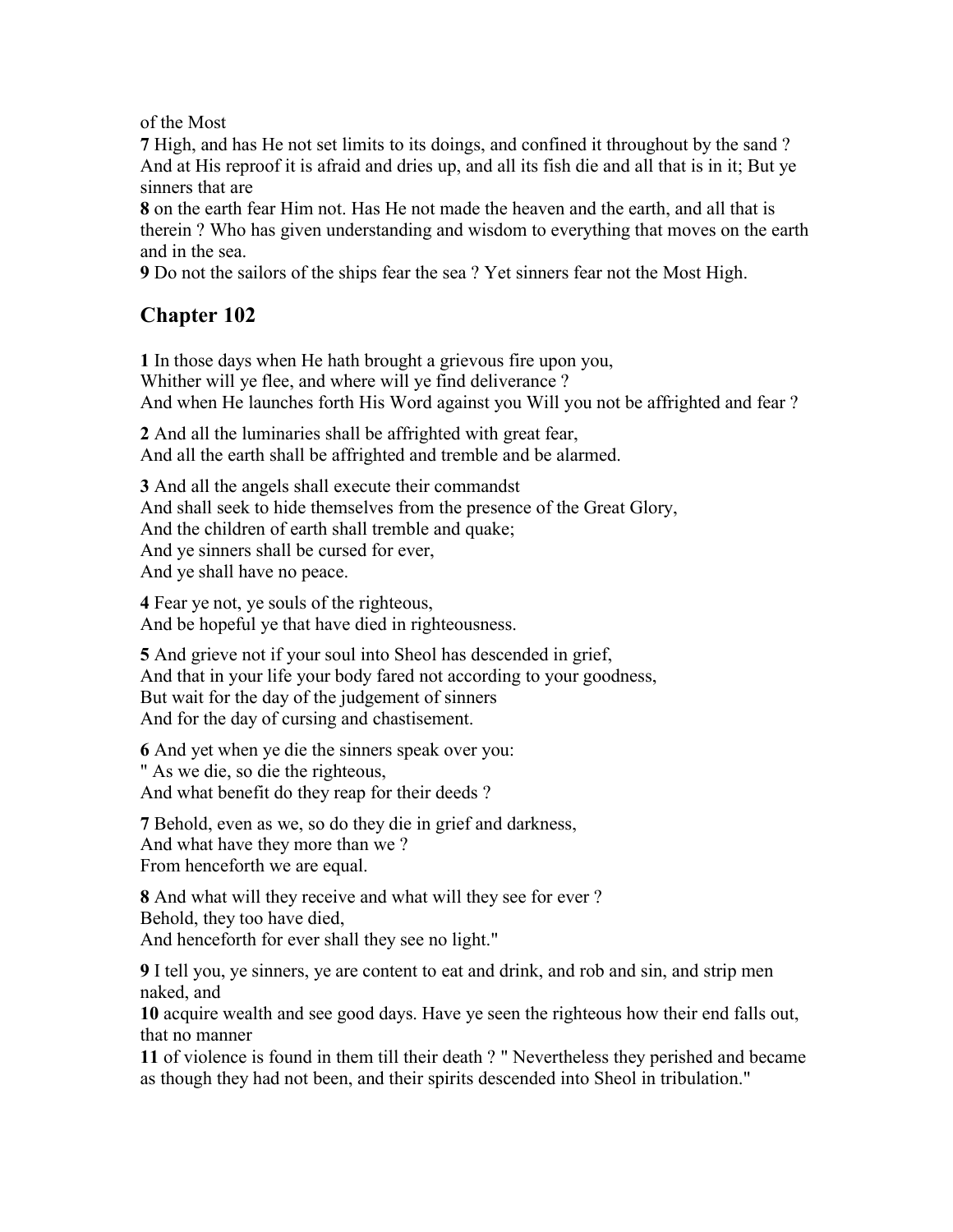### **Chapter 103**

**1** Now, therefore, I swear to you, the righteous, by the glory of the Great and Honoured and

**2** Mighty One in dominion, and by His greatness I swear to you.

I know a mystery

And have read the heavenly tablets,

And have seen the holy books,

And have found written therein and inscribed regarding them:

**3** That all goodness and joy and glory are prepared for them, And written down for the spirits of those who have died in righteousness, And that manifold good shall be given to you in recompense for your labours, And that your lot is abundantly beyond the lot of the living.

**4** And the spirits of you who have died in righteousness shall live and rejoice, And their spirits shall not perish, nor their memorial from before the face of the Great One

Unto all the generations of the world: wherefore no longer fear their contumely.

**5** Woe to you, ye sinners, when ye have died,

If ye die in the wealth of your sins,

And those who are like you say regarding you:

Blessed are the sinners: they have seen all their days.

**6** And how they have died in prosperity and in wealth,

And have not seen tribulation or murder in their life;

And they have died in honour,

And judgement has not been executed on them during their life."

**7** Know ye, that their souls will be made to descend into Sheol And they shall be wretched in their great tribulation.

**8** And into darkness and chains and a burning flame where there is grievous judgement shall your spirits enter;

And the great judgement shall be for all the generations of the world. Woe to you, for ye shall have no peace.

**9** Say not in regard to the righteous and good who are in life:

" In our troubled days we have toiled laboriously and experienced every trouble,

And met with much evil and been consumed,

And have become few and our spirit small.

**10** And we have been destroyed and have not found any to help us even with a word: We have been torturedand destroyed, and not hoped to see life from day to day.

**11** We hoped to be the head and have become the tail: We have toiled laboriously and had no satisfaction in our toil; And we have become the food of the sinners and the unrighteous, And they have laid their yoke heavily upon us.

**12** They have had dominion over us that hated us and smote us;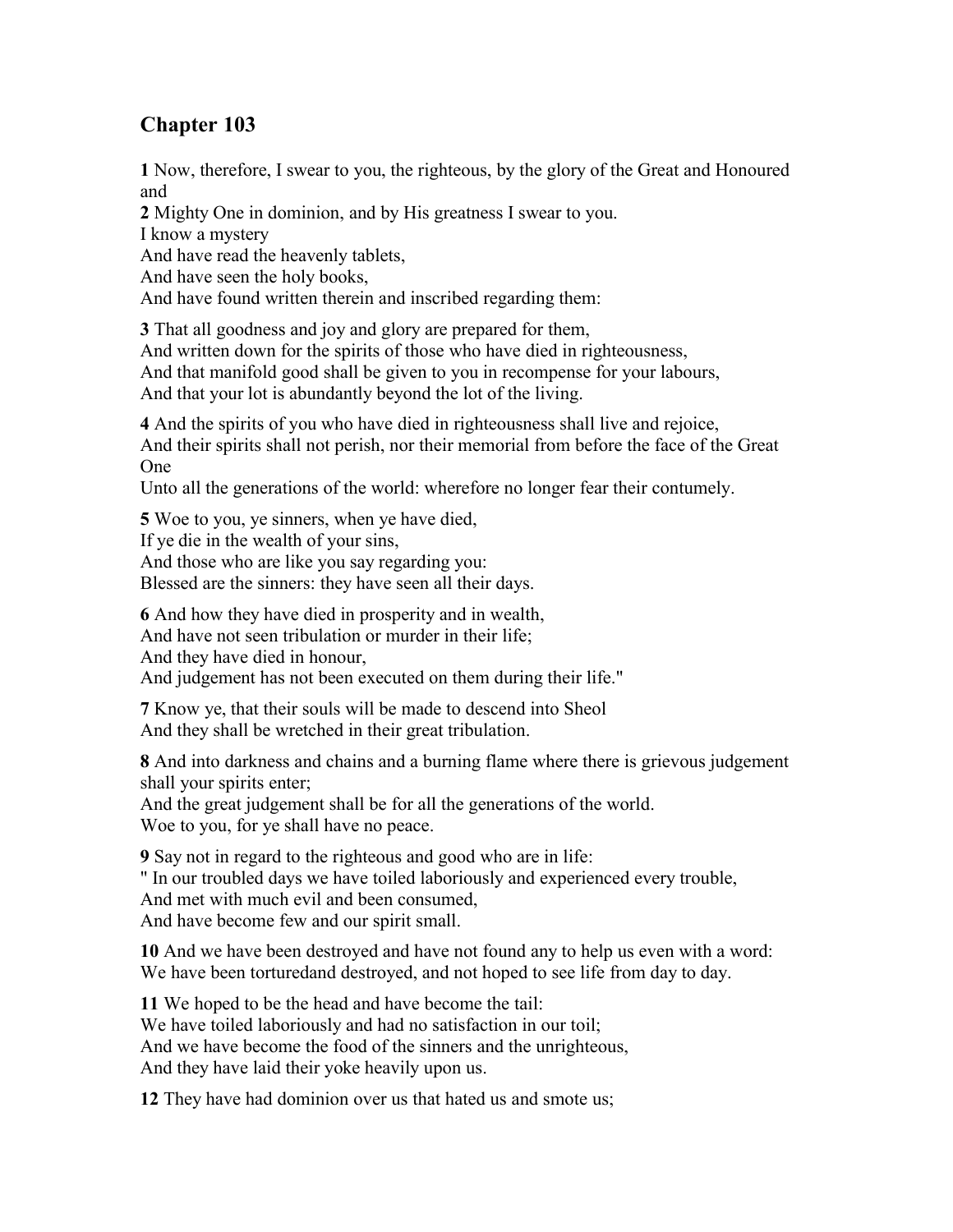And to those that hated us we have bowed our necks But they pitied us not.

**13** We desired to get away from them that we might escape and be at rest, But found no place whereunto we should flee and be safe from them.

**14** And are complained to the rulers in our tribulation, And cried out against those who devoured us, But they did not attend to our cries And would not hearken to our voice.

**15** And they helped those who robbed us and devoured us and those who made us few; and they concealed their oppression, and they did not remove from us the yoke of those that devoured us and dispersed us and murdered us, and they concealed their murder, and remembered not that they had lifted up their hands against us.

# **Chapter 104**

**1** I swear unto you, that in heaven the angels remember you for good before the glory of the Great

**2** One: and your names are written before the glory of the Great One. Be hopeful; for aforetime ye were put to shame through ill and affliction; but now ye shall shine as the lights of heaven,

**3** ye shall shine and ye shalll be seen, and the portals of heaven shall be opened to you. And in your cry, cry for judgement, and it shall appear to you; for all your tribulation shall be visited on the

**4** rulers, and on all who helped those who plundered you. Be hopeful, and cast not away your hopes for ye shall have great joy as the angels of heaven.

**5** What shall ye be obliged to do ? Ye shall not have to hide on the day of the great judgement and ye shall not be found as sinners, and the eternal

**6** judgement shall be far from you for all the generations of the world. And now fear not, ye righteous, when ye see the sinners growing strong and prospering in their ways: be not companions with them,

**7** but keep afar from their violence; for ye shall become companions of the hosts of heaven. And, although ye sinners say: " All our sins shall not be searched out and be written down," nevertheless

**8** they shall write down all your sins every day. And now I show unto you that light and darkness,

**9** day and night, see all your sins. Be not godless in your hearts, and lie not and alter not the words of uprightness, nor charge with lying the words of the Holy Great One, nor take account of your

**10** idols; for all your lying and all your godlessness issue not in righteousness but in great sin. And now I know this mystery, that sinners will alter and pervert the words of righteousness in many ways, and will speak wicked words, and lie, and practice great deceits, and write books concerning

**11** their words. But when they write down truthfully all my words in their languages, and do not change or minish ought from my words but write them all down truthfully -all that I first testified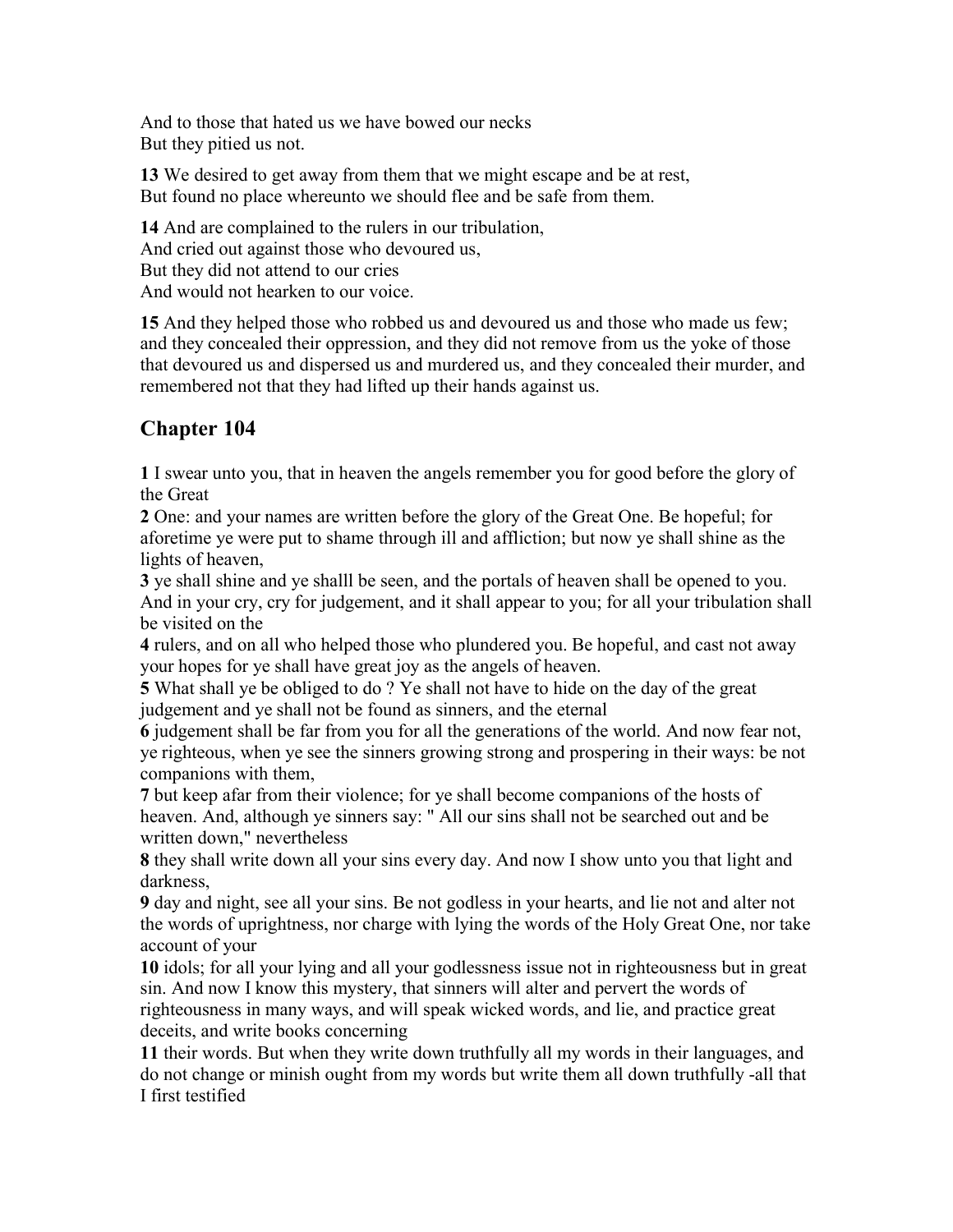**12** concerning them. Then, I know another mystery, that books will be given to the righteous and the

**13** wise to become a cause of joy and uprightness and much wisdom. And to them shall the books be given, and they shall believe in them and rejoice over them, and then shall all the righteous who have learnt therefrom all the paths of uprightness be recompensed.

# **Chapter 105**

**1** In those days the Lord bade (them) to summon and testify to the children of earth concerning their wisdom: Show (it) unto them; for ye are their guides, and a recompense over the whole earth.

**2** For I and My son will be united with them for ever in the paths of uprightness in their lives; and ye shall have peace: rejoice, ye children of uprightness. Amen.

# **Chapter 106**

**1** And after some days my son Methuselah took a wife for his son Lamech, and she became

**2** pregnant by him and bore a son. And his body was white as snow and red as the blooming of a rose, and the hair of his head and his long locks were white as wool, and his eyes beautiful. And when he opened his eyes, he lighted up the whole house like the sun, and the whole house

**3** was very bright. And thereupon he arose in the hands of the midwife, opened his mouth, and conversed with the Lord of righteousness.

**4** And his father Lamech was afraid of him and

**5** fled, and came to his father Methuselah. And he said unto him: I have begotten a strange son, diverse from and unlike man, and resembling the sons of the God of heaven; and his nature is different and he is not like us, and his eyes are as the rays of the sun, and his

**6** countenance is glorious. And it seems to me that he is not sprung from me but from the angels, and I fear that in his days a wonder may be

**7** wrought on the earth. And now, my father, I am here to petition thee and implore thee that thou mayest go to Enoch, our father, and learn from him the truth, for his dwellingplace is

**8** amongst the angels. And when Methuselah heard the words of his son, he came to me to the ends of the earth; for he had heard that

**9**I was there, and he cried aloud, and I heard his voice and I came to him. And I said unto him: Behold, here am I, my son, wherefore hast thou come to me ? And he answered and said: Because of a great cause of anxiety have I come to thee, and because of a disturbing vision **10** have I approached. And now, my father, hear me: unto Lamech my son there hath been born a son, the like of whom there is none, and his nature is not like mans nature, and the colour of his body is whiter than snow and redder than the bloom of a rose, and the hair of his head is whiter than white wool, and his eyes are like the rays of the sun, and he opened his eyes and

**11** thereupon lighted up the whole house. And he arose in the hands of the midwife, and opened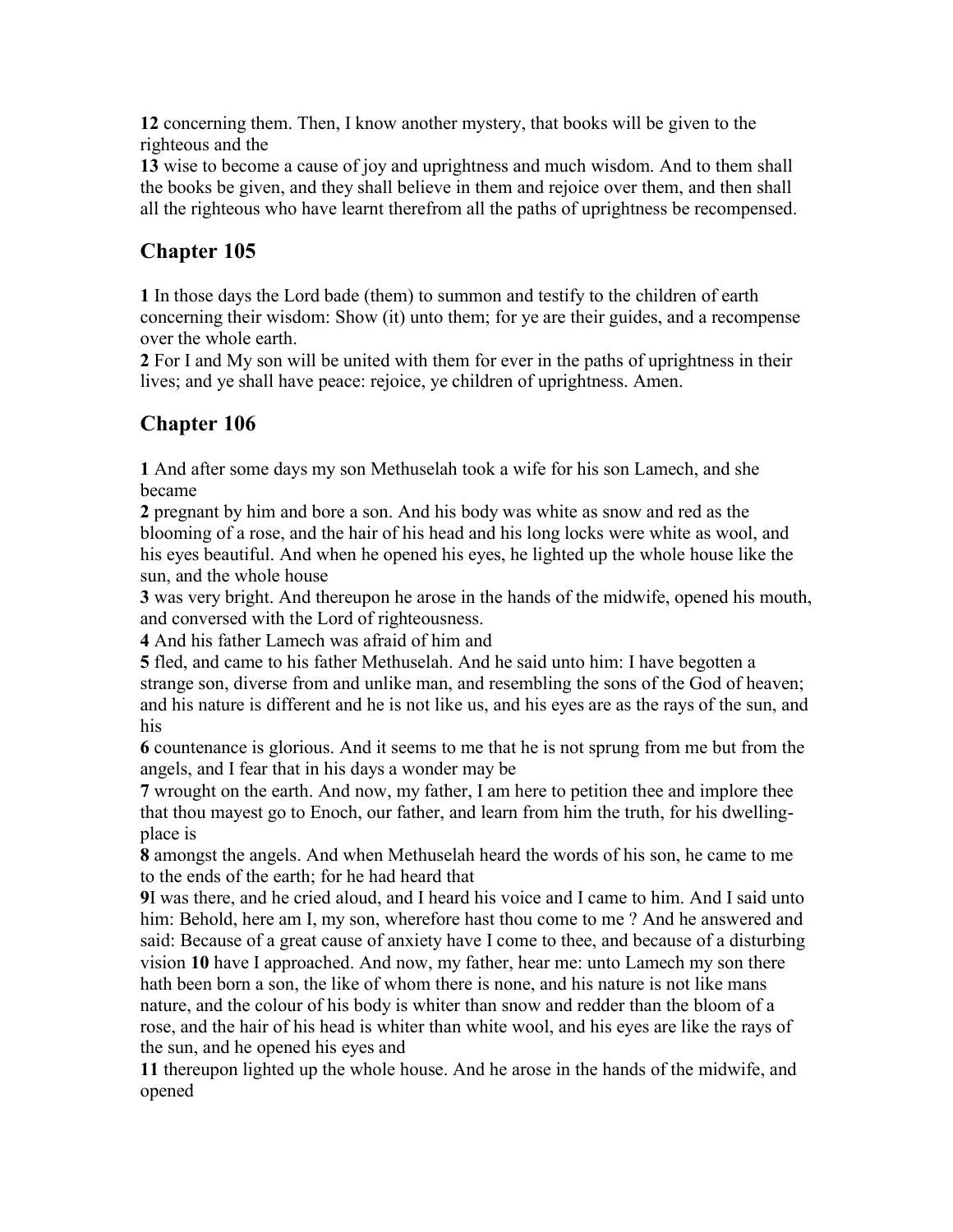**12** his mouth and blessed the Lord of heaven. And his father Lamech became afraid and fled to me, and did not believe that he was sprung from him, but that he was in the likeness of the angels of heaven; and behold I have come to thee that thou mayest make known to me the truth.

**13** And I, Enoch, answered and said unto him: The Lord will do a new thing on the earth, and this I have already seen in a vision, and make known to thee that in the generation of my father Jared some of the angels of heaven transgressed the word of the Lord.

**14** And behold they commit sin and transgress the law, and have united themselves with women and commit sin with them, and have married some of them, and have begot children by them.

**15** And they shall produce on the earth giants not according to the spirit, but according to the flesh, and there shall be a great punishment on the earth, and the earth shall be cleansed from all impurity. Yea, there shall come a great destruction over the whole earth, and there shall be a deluge and

**16** a great destruction for one year. And this son who has been born unto you shall be left on the earth, and his three children shall be saved with him: when all mankind that are on the earth

**17** shall diehe and his sons shall be saved. And now make known to thy son Lamech that he who has been born is in truth his son, and call his name Noah; for he shall be left to you, and he and his sons shall be saved from the destruction, which shall come upon the earth on account of all the sin and all the unrighteousness, which shall be consummated on the earth in his days. And after that there shall be still more unrighteousness than that which was first consummated on the earth; for I know the mysteries of the holy ones; for He, the Lord, has showed me and informed me, and I have read (them) in the heavenly tablets.

### **Chapter 107**

**1** And I saw written on them that generation upon generation shall transgress, till a generation of righteousness arises, and transgression is destroyed and sin passes away from the earth, and all

**2** manner of good comes upon it. And now, my son, go and make known to thy son Lamech that this

**3** son, which has been born, is in truth his son, and that (this) is no lie. And when Methuselah had heard the words of his father Enoch-for he had shown to him everything in secret-he returned and showed (them) to him and called the name of that son Noah; for he will comfort the earth after all the destruction.

### **Chapter 108**

**1** Another book which Enoch wrote for his son Methuselah and for those who will come after him,

**2** and keep the law in the last days. Ye who have done good shall wait for those days till an end is made of those who work evil; and an end of the might of the transgressors. And wait ye indeed till sin has passed away,

**3** for their names shall be blotted out of the book of life and out of the holy books, and